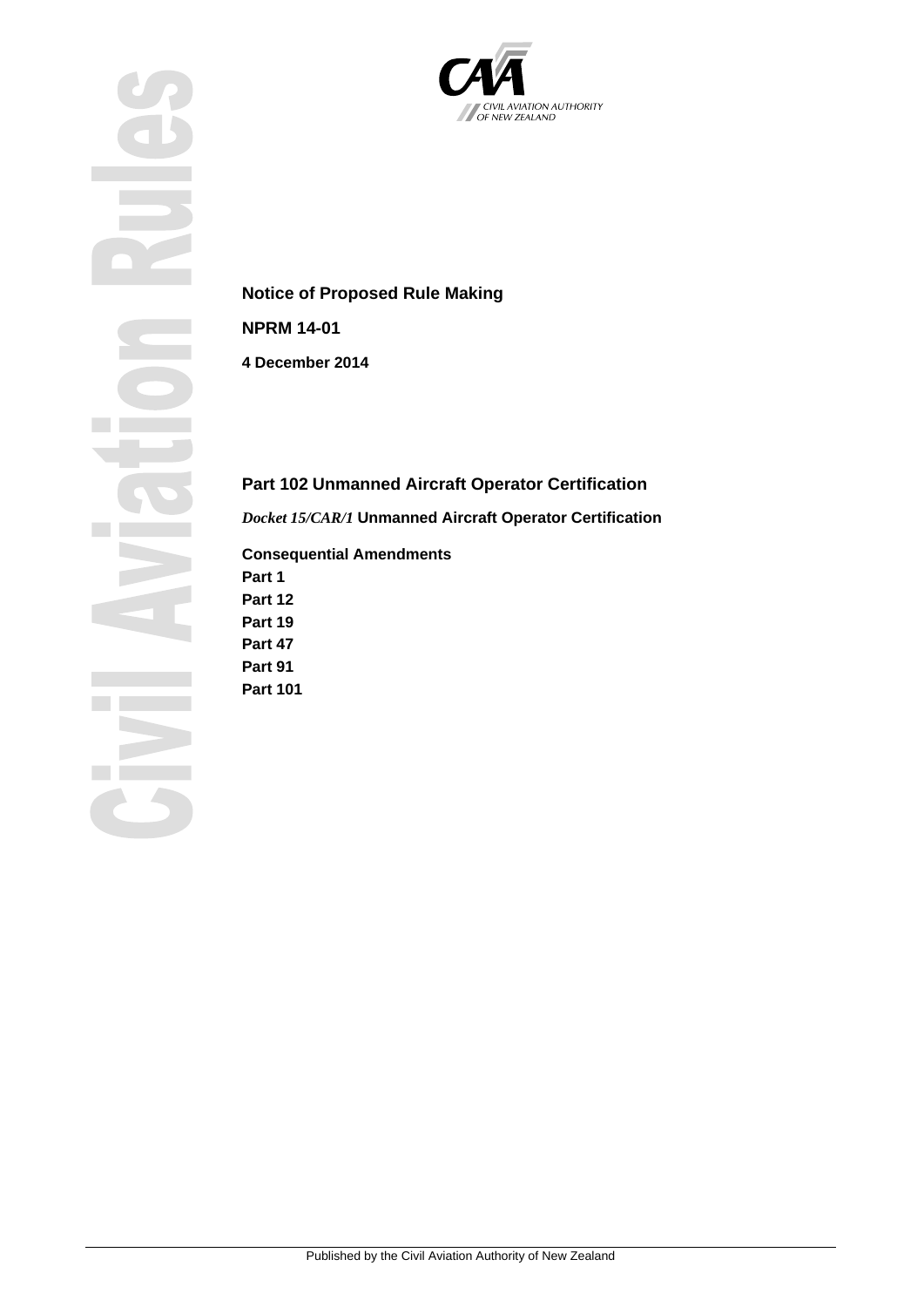# <span id="page-1-0"></span>**Background to the Civil Aviation Rules**

The Civil Aviation Rules establish the minimum regulatory safety boundary for participants to gain entry into, operate within, and exit the New Zealand civil aviation system. The Rules are structured in a manner similar to the Federal Aviation Regulations of the USA. Close co-operation is being maintained with the Civil Aviation Safety Authority of Australia to ensure maximum harmonisation with their regulatory code.

Rules are divided into Parts and each Part contains a series of individual rules which relate to a particular aviation activity. Advisory circulars accompany many rule Parts and contain information about standards, practices and procedures that the Director has established to be an Acceptable Means of Compliance (AMC) with the associated rule. An Advisory Circular may also contain guidance material to facilitate compliance with the rule requirements.

The objective of the Civil Aviation Rules system is to strike a balance of responsibility between, on the one hand, the Crown and the regulatory authority (CAA) and, on the other hand, those who provide services and exercise privileges in the civil aviation system. This balance must enable the Crown and regulatory authority to set standards for, and monitor performance of, aviation participants whilst providing the maximum flexibility for the participants to develop their own means of compliance within the safety boundary.

Section 12 of the Civil Aviation Act 1990 (the Act) prescribes general requirements for participants in the civil aviation system. Amongst other things, it requires participants to carry out their activities safely and in accordance with the relevant prescribed safety standards and practices.

Section 28 of the Act allows the Minister of Transport to make ordinary rules for any of the following purposes:

- The implementation of New Zealand's obligations under the Convention on Civil Aviation (the Convention)
- The provision of aviation meteorological services, search and rescue services and civil aviation security programmes and services
- Assisting aviation safety and security, including but not limited to personal security
- Assisting economic development
- Improving access and mobility
- Protecting and promoting public health
- Ensuring environmental sustainability
- Any matter related or reasonably incidental to any of the following:
	- i. The Minister's objectives under section 14 of the Act;
	- ii. The Minister's functions under section 14A of the Act;
	- iii. The Authority's objectives under section 72AA of the Act;
	- iv. The Authority's functions and duties under section 72B of the Act; and
	- v. The Director's functions and powers under section 72I of the Act
- Any other matter contemplated by any provision of the Act.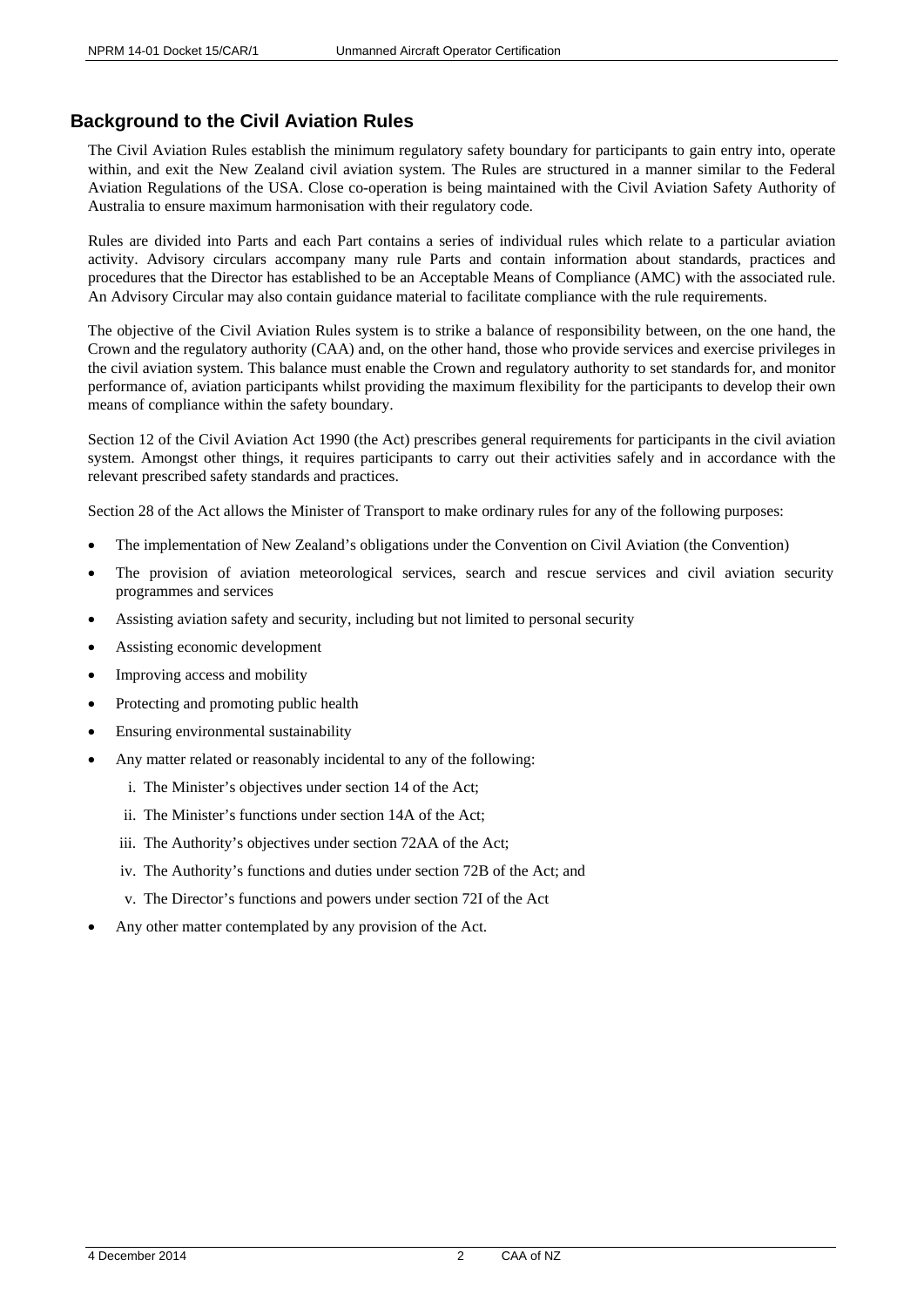# **Contents**

# **Contents**

|    |        | <b>Background to the Civil Aviation Rules</b>                                                                               | $\overline{2}$ |
|----|--------|-----------------------------------------------------------------------------------------------------------------------------|----------------|
| 1. |        | <b>Purpose of this NPRM</b>                                                                                                 | 6              |
| 2. |        | <b>Background to the Proposal</b>                                                                                           | 6              |
|    | 2.1    |                                                                                                                             |                |
|    |        |                                                                                                                             |                |
|    |        |                                                                                                                             |                |
|    | 2.2    |                                                                                                                             |                |
|    | 2.3    |                                                                                                                             |                |
| 3. |        | <b>Issues Addressed during Development</b>                                                                                  | 8              |
|    | 3.1    |                                                                                                                             |                |
|    | 3.2    |                                                                                                                             |                |
|    | 3.3    |                                                                                                                             |                |
|    | 3.4    |                                                                                                                             |                |
|    | 3.5    | ICAO SARPS and Level of Risk to NZ Aviation Safety 14                                                                       |                |
|    | 3.6    |                                                                                                                             |                |
| 4. |        | <b>Description of Proposed Rule Changes</b>                                                                                 | 15             |
|    | 4.1    |                                                                                                                             |                |
|    | 4.1.1  |                                                                                                                             |                |
|    | 4.2    |                                                                                                                             |                |
|    | 4.3    |                                                                                                                             |                |
|    | 4.3.1  |                                                                                                                             |                |
|    | 4.3.2  |                                                                                                                             |                |
|    | 4.4    |                                                                                                                             |                |
|    | 4.4.1  | Rule 47.51 Requirement for aircraft registration and certificate 16                                                         |                |
|    | 4.5    |                                                                                                                             |                |
|    | 4.5.1  |                                                                                                                             |                |
|    | 4.6    | Rule Part 101 Gyrogliders and Parasails; and Unmanned Balloons,<br>Kites, Rockets, and Model Aircraft - Operating Rules  16 |                |
|    | 4.6.1  |                                                                                                                             |                |
|    | 4.6.2  |                                                                                                                             |                |
|    | 4.6.3  |                                                                                                                             |                |
|    | 4.6.4  |                                                                                                                             |                |
|    | 4.6.5  | Rule 101.12 Knowledge of airspace restrictions 17                                                                           |                |
|    | 4.6.6  |                                                                                                                             |                |
|    | 4.6.7  |                                                                                                                             |                |
|    | 4.6.8  |                                                                                                                             |                |
|    | 4.6.9  |                                                                                                                             |                |
|    | 4.6.10 |                                                                                                                             |                |
|    | 4.6.11 |                                                                                                                             |                |
|    | 4.6.12 |                                                                                                                             |                |
|    | 4.6.13 | Rules 101.211 Night operations, and 101.213 Right of way 18                                                                 |                |
|    | 4.6.14 |                                                                                                                             |                |
|    | 4.7    | New Rule Part 102 Unmanned Aircraft - Operator Certification  18                                                            |                |
| 5. |        | <b>Legislative Analysis</b>                                                                                                 | 19             |
|    | 5.1    |                                                                                                                             |                |
|    | 5.2    |                                                                                                                             |                |
|    | 5.2.1  |                                                                                                                             |                |
|    | 5.2.2  |                                                                                                                             |                |
|    |        |                                                                                                                             |                |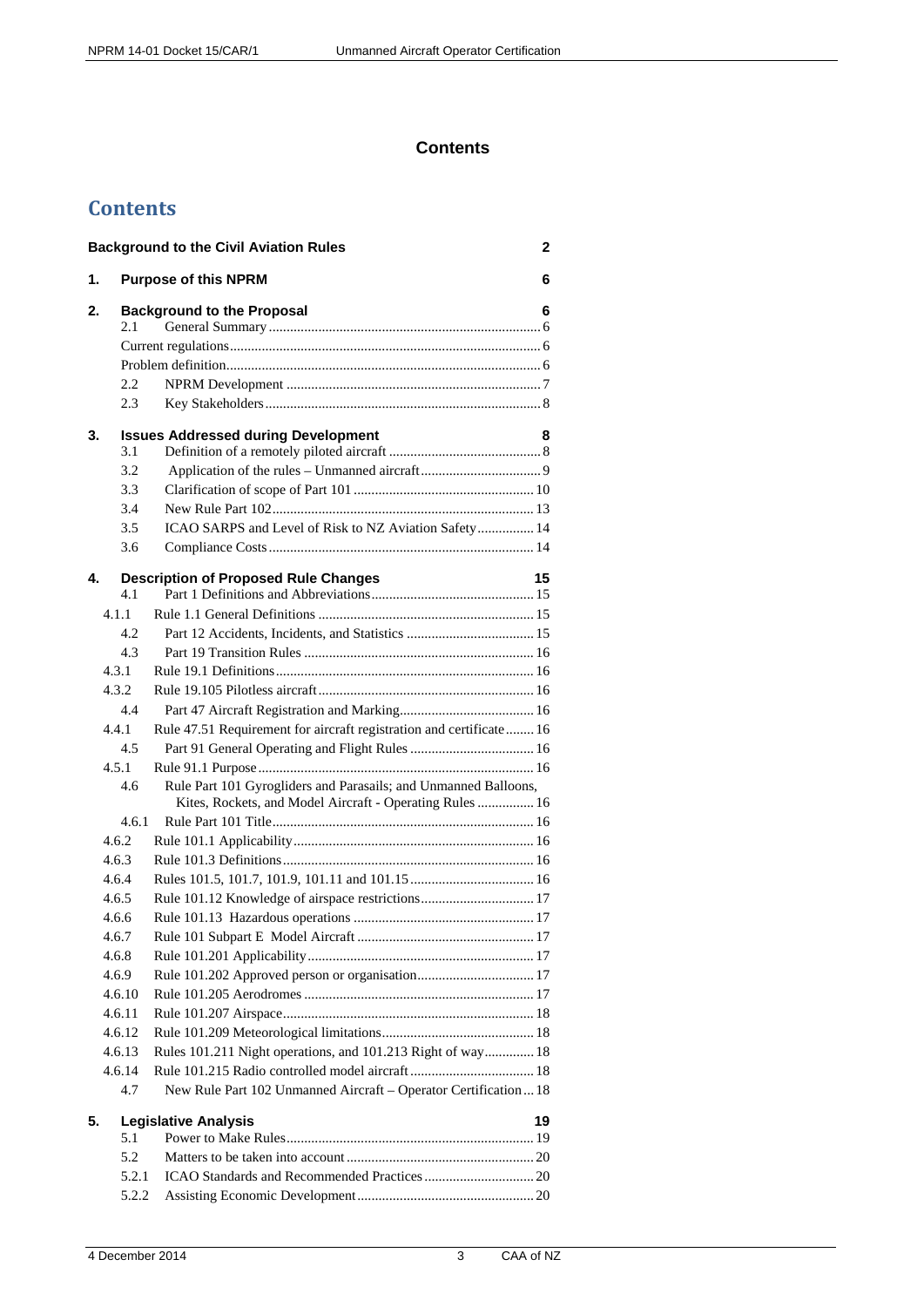|    | 5.2.3           |                                                                       |    |
|----|-----------------|-----------------------------------------------------------------------|----|
|    | 5.2.4           |                                                                       |    |
|    | 5.2.5           |                                                                       |    |
|    | 5.2.6           |                                                                       |    |
|    | 5.3             |                                                                       |    |
|    | 5.4             |                                                                       |    |
| 6. |                 | <b>Submissions on the NPRM</b>                                        | 20 |
|    | 6.1             |                                                                       |    |
|    | 6.2             |                                                                       |    |
|    | 6.3             |                                                                       |    |
|    | 6.4             |                                                                       |    |
|    | 6.5             |                                                                       |    |
|    | 6.6             |                                                                       |    |
|    | 6.7             |                                                                       |    |
| 7  |                 | <b>Proposed Amendment Rule</b>                                        | 23 |
|    | 7.1             | Part 1 Amendment Definitions and Abbreviations 23                     |    |
|    | 7.2             |                                                                       |    |
|    | 7.3             |                                                                       |    |
|    | 7.4             |                                                                       |    |
|    | 7.5             |                                                                       |    |
|    | 7.6             | Part 101 Gyrogliders and Parasails, Unmanned Aircraft                 |    |
|    |                 |                                                                       |    |
|    |                 | <b>Subpart A - General</b>                                            | 25 |
|    | 101.1           |                                                                       |    |
|    | 101.3           |                                                                       |    |
|    | 101.5           |                                                                       |    |
|    | 101.7           |                                                                       |    |
|    | 101.9           |                                                                       |    |
|    | 101.11          |                                                                       |    |
|    | 101.12          |                                                                       |    |
|    |                 |                                                                       |    |
|    |                 |                                                                       |    |
|    |                 | Subpart E - Remotely Piloted Aircraft, Control Line Model Aircraft    |    |
|    |                 | and Free Flight Model Aircraft                                        | 28 |
|    |                 |                                                                       |    |
|    |                 |                                                                       |    |
|    |                 |                                                                       |    |
|    |                 |                                                                       |    |
|    |                 |                                                                       |    |
|    |                 |                                                                       |    |
|    |                 |                                                                       |    |
|    |                 |                                                                       |    |
|    |                 |                                                                       |    |
| 8  |                 | <b>Proposed New Rule Part</b>                                         | 30 |
|    | <b>Part 102</b> | <b>Unmanned Aircraft Operator - Certification</b>                     | 30 |
|    | 102.1           |                                                                       |    |
|    |                 |                                                                       |    |
|    |                 |                                                                       |    |
|    |                 |                                                                       |    |
|    |                 | 102.9 Application for certificate to operate an unmanned aircraft  31 |    |
|    |                 |                                                                       |    |
|    |                 |                                                                       |    |
|    |                 |                                                                       |    |
|    |                 |                                                                       |    |
|    |                 |                                                                       |    |
|    |                 |                                                                       |    |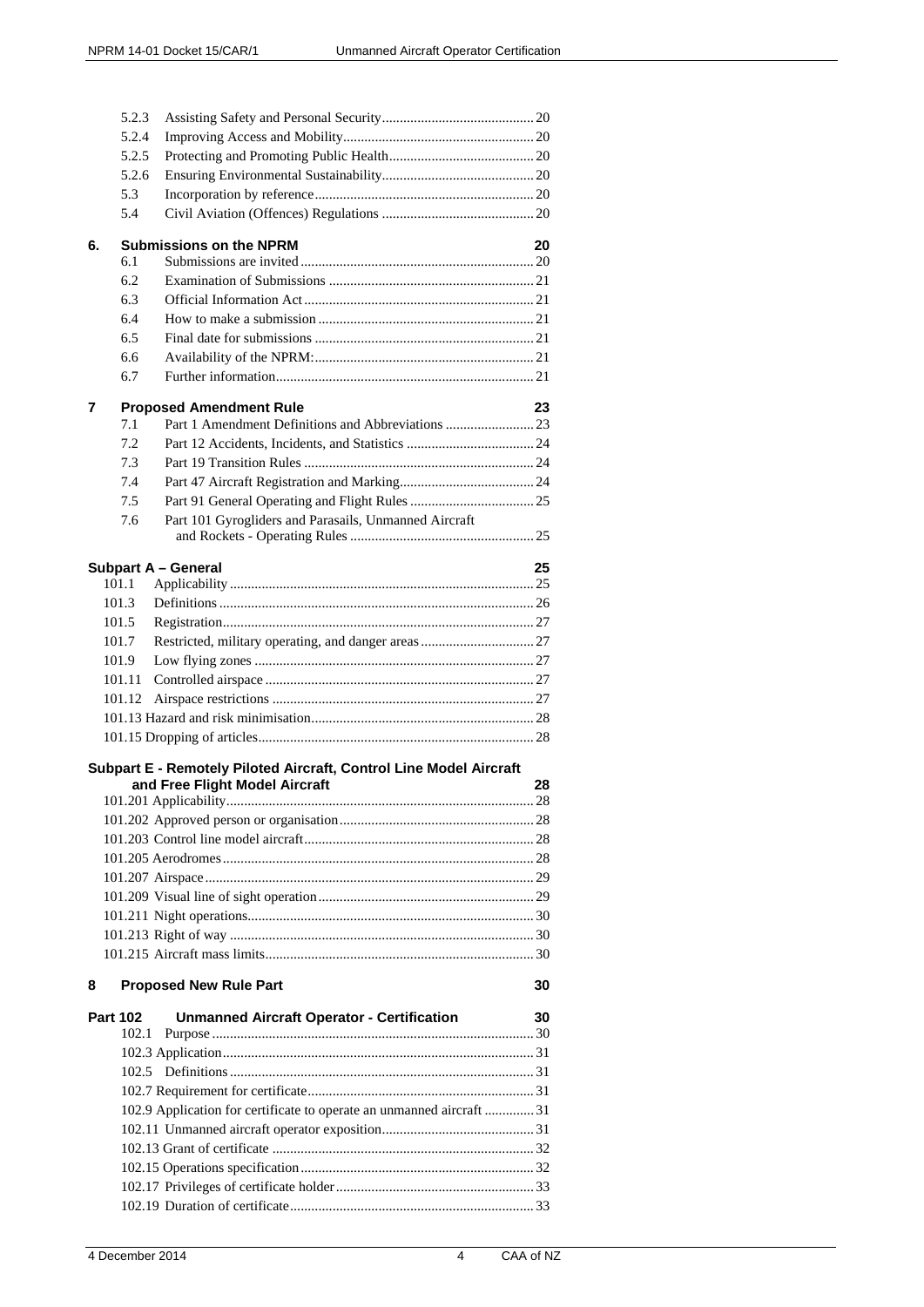| Appendix A                                                     | 35 |
|----------------------------------------------------------------|----|
| Table of Amendments to Civil Aviation (Offences) Regulations35 |    |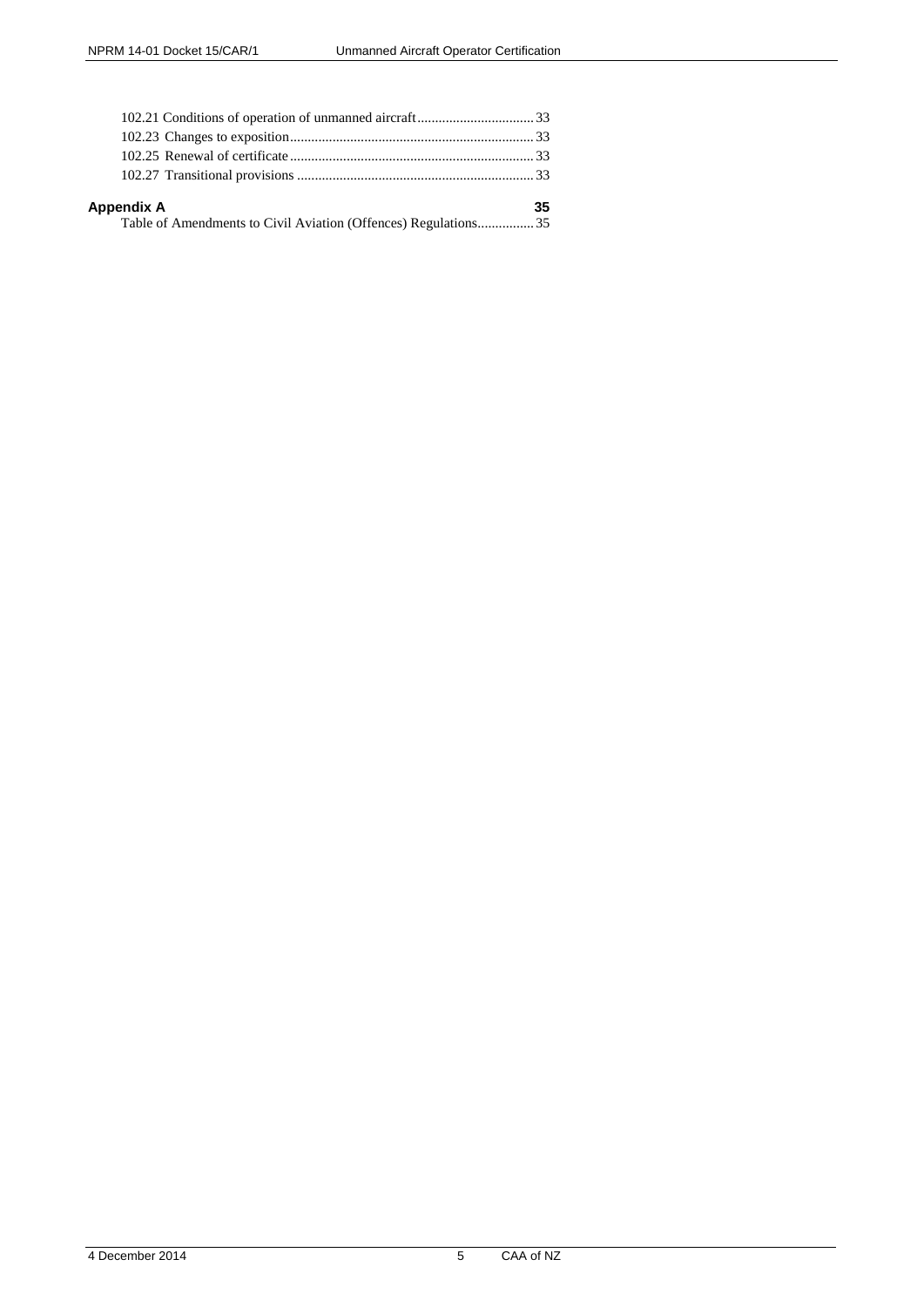# <span id="page-5-0"></span>**1. Purpose of this NPRM**

The purpose of this notice of proposed rule-making (NPRM) is to address a current gap in the regulation of unmanned aircraft systems (UAS) by establishing a new rule part to regulate the activity of these aircraft. In addition, this NPRM proposes revisions to Civil Aviation Rule Part 101 to ensure that this rule remains fit for purpose.

# <span id="page-5-1"></span>**2. Background to the Proposal**

# <span id="page-5-2"></span>**2.1 General Summary**

The civilian UAS sector is fast-growing, with increasing use of these aircraft in a wide range of commercial, research and other activities. Examples of operations currently or intending to be active in New Zealand include:

- aerial photography
- surveying and mapping
- crop-spraying
- search and rescue
- power lines inspection.

While some unmanned aircraft resemble traditional aircraft in design and flight capability, there is a wide range of types and size of aircraft. Some unmanned aircraft have unconventional capability, with the ability to operate in ways traditional aircraft cannot, not least due to the different relationship they have to their human pilots.

# <span id="page-5-3"></span>**Current regulations**

Civilian UAS activity in New Zealand is primarily regulated by Civil Aviation Rules (CAR's) Part 101 *Gyrogliders and Parasails; and Unmanned Balloons, Kites, Rockets, and Model Aircraft - Operating Rules;* and Part 19 *Transition Rules*. Non-civilian use of unmanned aircraft by the New Zealand Defence Forces is not regulated under the Act (section 3).

Part 101 sets out the operating rules for model aircraft, which are defined as pilotless aircraft weighing less than 25 kg. Under Part 101, a model aircraft operator must ensure that they remain clear of, and give way to, all manned aircraft on the ground or in flight. Other restrictions under Part 101 include prohibiting (in most circumstances) model aircraft from:

- flying within 4km of an aerodrome without the explicit permission of the aerodrome operator or, in the case of a controlled aerodrome, without authorisation from the relevant ATC unit;
- flying above 400ft unless operating in specifically designated airspace or within the operating limits notified to the New Zealand NOTAM Office;
- flying at night:
- flying out of the line-of-sight of the model aircraft operator; and
- flying in a manner that creates a hazard to aircraft or to persons or property.

Part 19 requires anyone wishing to operate a pilotless aircraft (defined as an aircraft, other than a balloon or kite, designed to fly unmanned with a gross mass greater than 25 kg) to obtain the authorisation of the Director of Civil Aviation.

# <span id="page-5-4"></span>**Problem definition**

# *Current rules are not fit-for-purpose*

The requirement for an UAS operation to be authorised by the Director of Civil Aviation under Part 19 currently only relates to those unmanned aircraft weighing more than 25 kg (referred to as a 'pilotless aircraft' under the current definitions).

The CAA has (as at July 2014) received 70 enquiries for authorisations for UAS, of which 62 have been for aircraft that weigh less than 25 kg. This current categorisation based on aircraft weight alone has created a gap in regulation that means UAS operators with aircraft under 25 kg must either fly under the restrictions of the model aircraft operating rules in Part 101, or go through the cumbersome and costly process of seeking exemptions from all relevant rule parts.

The risk of a particular UAS operation is not influenced by weight alone. Other factors, such as physical and technical characteristics of the aircraft, the skill and experience of the operators, and the intended operating area, also need to be taken into account.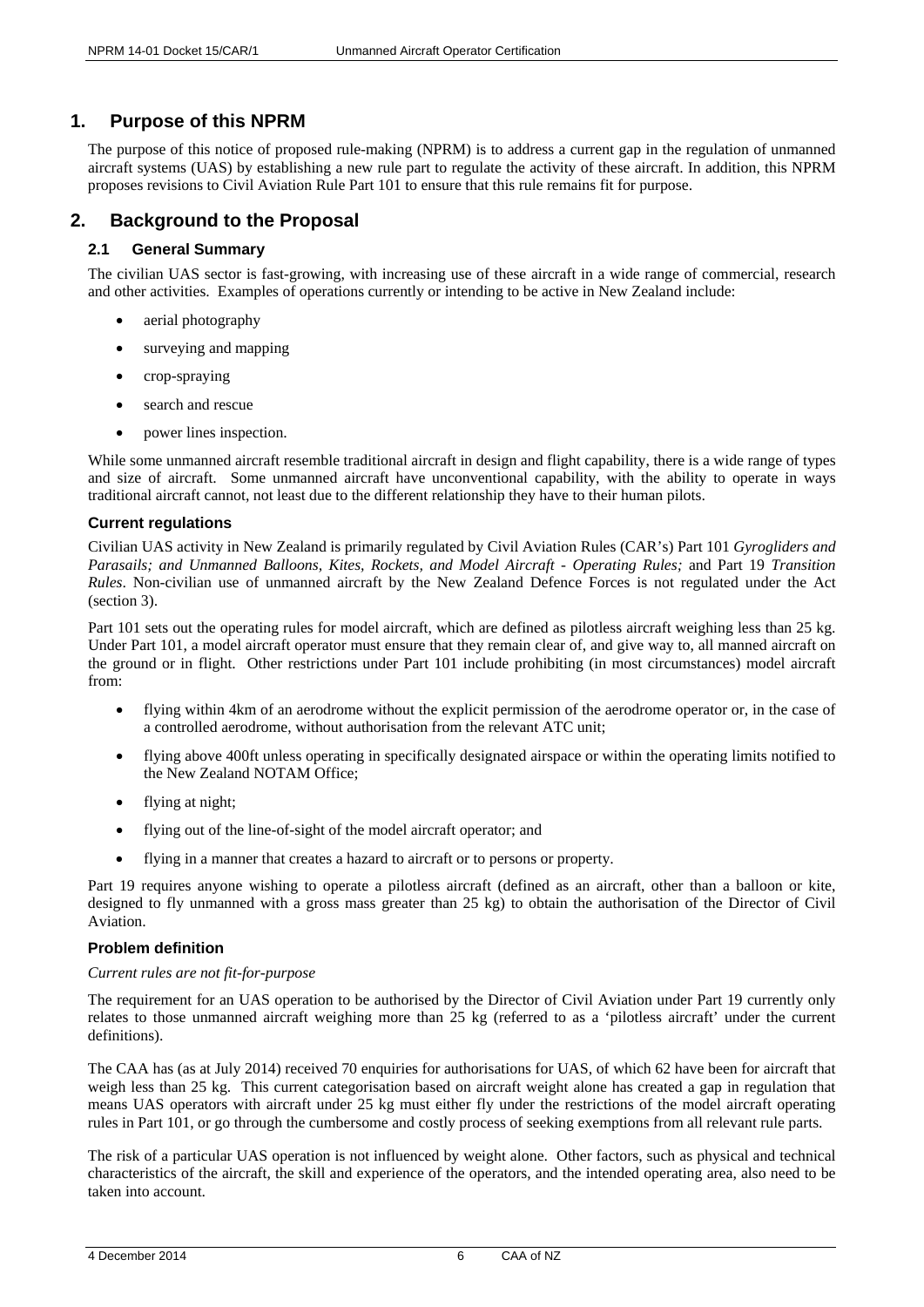Part 101 was originally designed with traditional model aircraft hobbyists in mind. The advances in technology and the growth in commercial applications for UAS that weigh less than 25kg has led to the current situation where it is inappropriate for many operators to be regulated under Part 101, but they have no simple alternative.

## *A growing UAS sector challenges aviation safety*

The increasing use of UAS has the potential to disrupt the current aviation system. The most significant risks include the possibility of a mid-air collision with a manned aircraft, or a mid-air failure of an unmanned aircraft, posing a threat to people and property below.

The safety challenges associated with unmanned aircraft activity are driven by three key factors:

- **Operational risks inherent to unmanned aircraft:** Basic assumptions relating to the situational awareness of the pilot and their ability to respond to safety risks requires reconsideration in the context of UAS. There are also no certified operating qualifications or airworthiness standards for unmanned aircraft in New Zealand that would mitigate those risks.
- **A broadening aviation participant profile to include non-traditional operators:** Unmanned aircraft are widely available, available for purchase online and often at a very low cost compared to traditional manned aircraft. This allows people with no experience with the CAA or aviation regulations, the opportunity to own and operate aircraft.
- **A lack of information about unmanned aircraft activity in New Zealand:** The private use of UAS in New Zealand is outside the traditional oversight of the CAA. The industry is very new and rapidly developing, with considerable uncertainty around its current and projected size and activity.

## *Current rules are not compliant with ICAO standards*

New Zealand's aviation regulatory environment is, by obligation, heavily influenced by the International Civil Aviation Organisation (ICAO). ICAO works with States and the aviation industry to develop international Standards and Recommended Practices (SARPs), which are then used by States to develop their own legally-binding national civil aviation regulations.

Since 2010, ICAO has released a number of minor amendments to the Annexes of the Convention on International Civil Aviation (1944) that include implications for the regulations of international operations of UAS. These amendments relate to defining UAS, registration of UAS, and accommodating UAS in accident investigation procedures.

New Zealand is yet to adopt these amendments, or file a difference with ICAO.

## <span id="page-6-0"></span>**2.2 NPRM Development**

In December 2013 the CAA developed a policy paper on UAS and released it to key stakeholders in the UAS sector for submissions. After reviewing submissions, the CAA and Ministry of Transport developed a Regulatory Impact Statement and Cabinet Paper proposing amendments to the Civil Aviation Rules relating to UAS.

In July 2014, Cabinet approved the development of rules to address issues relating to unmanned aircraft. This initiated the CAA rule development process.

A Project Working Group (PWG) was formed to provide technical advice and expertise for the development of this NPRM. The PWG included both CAA staff and industry representatives. A consultation document outlining the proposed changes was shared with members of the PWG for their feedback.

#### *Proposed rule structure*

The proposed rules are intended to be a relatively minor refinement of the current rules as an interim measure in advance of a review of the long-term regulatory and non-regulatory interventions that would be necessary to fully integrate remotely piloted aircraft systems into New Zealand's aviation system.

The primary change will be establishing a new rule Part 102: Unmanned Aircraft - Operator Certification. All unmanned aircraft operations that exceed the limits in Part 101 will be required to be conducted under the authority of a certificate issued under Part 102. As the unmanned aircraft sector is diverse and fast-growing, and lacks established standards for airworthiness or pilot licensing, among other areas, the interim approach is to have minimal prescription in the rule which is primarily for the certification of operators. Operating requirements for unmanned aircraft under Part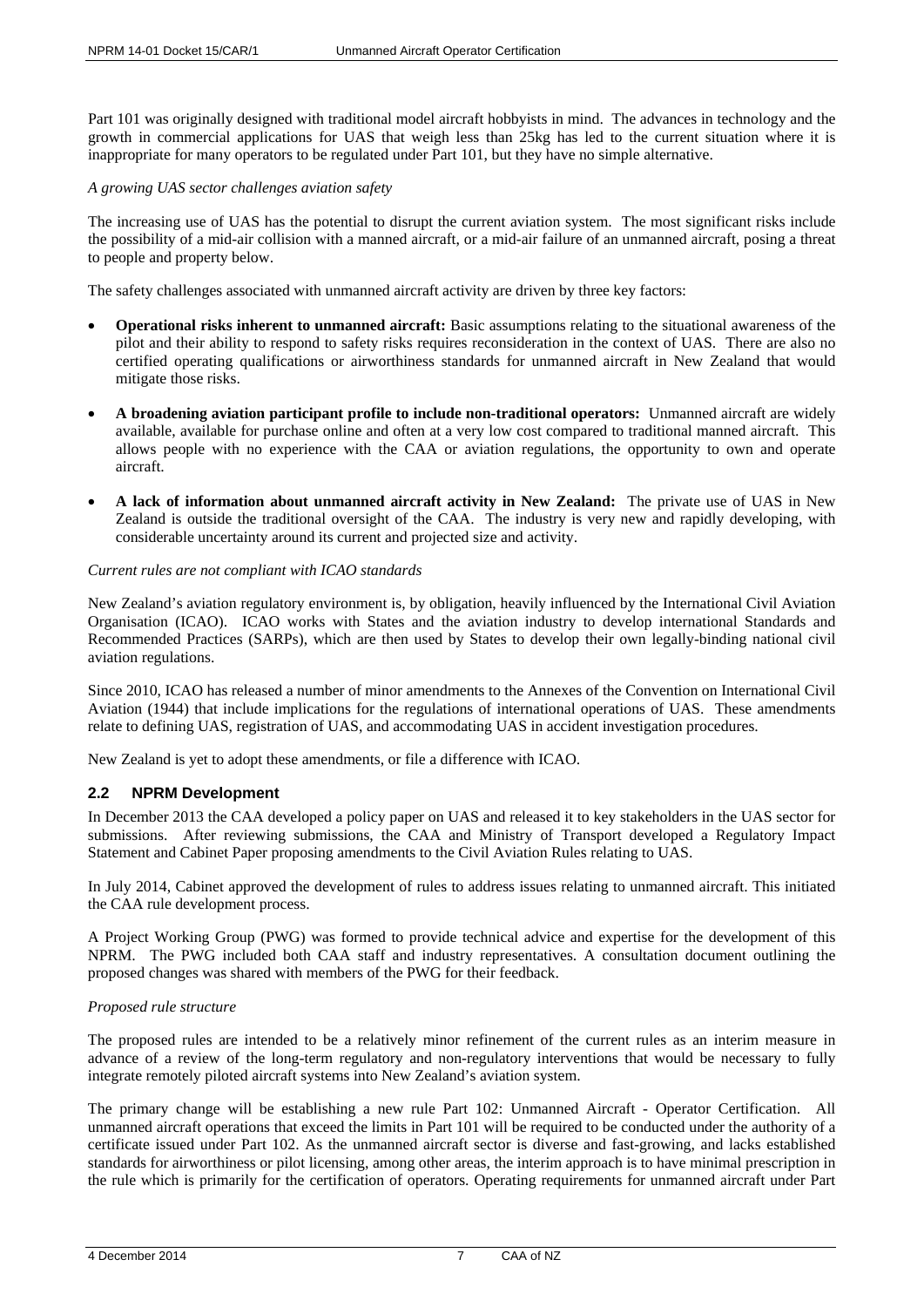102 will instead be determined for each application on a case-by-case basis. Comprehensive guidance material to assist applicants in preparing proposed operating requirements will be provided by the CAA in an Advisory Circular.

It is also proposed to revise Part 101 to ensure it is still fit-for-purpose. This rule part essentially provides for 'low-risk' operations of gyrogliders, parasails, unmanned balloons, kites, rockets and remotely piloted aircraft including traditional model aircraft flying. Minor changes would ensure that all unmanned aircraft are covered as well as the traditional 'model aircraft'. Operators will not be required to seek CAA approval before operating, as long as they remain strictly within the operating limits in Part 101 rules. The definition of radio-controlled model aircraft will be changed to remotely piloted aircraft. The definitions of control-line and free-flight model aircraft will be retained.

These rule changes will establish a two-tiered system for unmanned aircraft operations: Part 101 for low-risk unmanned aircraft operations; and Part 102 for all other unmanned aircraft operations of higher or uncertain risk.



# <span id="page-7-0"></span>**2.3 Key Stakeholders**

The following are identified by the Civil Aviation authority as key stakeholders in the proposed rule amendments contained in this NPRM:

- The Civil Aviation Authority;
- The Minister of Transport;
- The Ministry of Transport;
- Aviation industry representative organisations
- Air traffic service organisations;
- Commercial UAS operators;
- Aviation services organisations working with UAS operators;
- Model aircraft hobbyists.

# <span id="page-7-1"></span>**3. Issues Addressed during Development**

# <span id="page-7-2"></span>**3.1 Definition of a remotely piloted aircraft**

The ICAO definition of a remotely piloted aircraft is simply 'an unmanned aircraft which is piloted from a remote pilot station'. Strictly applied, this definition would include model aircraft. However ICAO Circular 328-AN/190 states that model aircraft are:

*'intended for recreational purposes only'*, and *'fall outside the provisions of the Chicago Convention, being exclusively the subject of relevant national regulations, if any.'*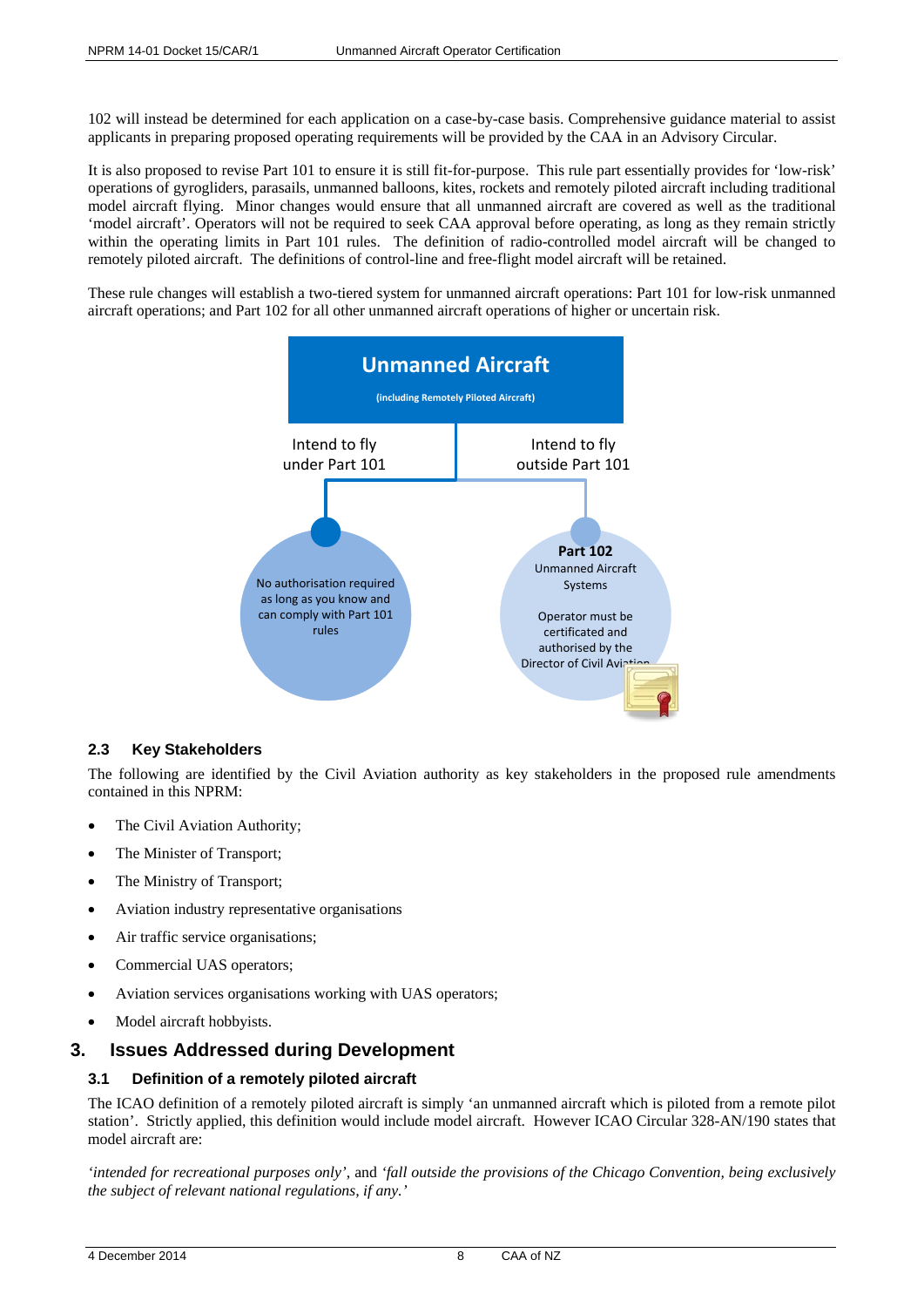The government has decided against defining remotely piloted aircraft and model aircraft by whether they are flown for recreational, public (e.g. search and rescue; policing), or commercial purposes. This is on the basis that these classifications do not best address the risks of unmanned aircraft operation. With no people at risk on the aircraft itself, the difference between commercial and non-commercial operating risk is less clear. It is more appropriate to regulate on the basis of the aircraft itself (such as by weight) and the intended operating specifications (e.g. above 400ft; near people or property; etc). The proposed rules reflect this approach by extending Part 101 to include all unmanned aircraft being operated for recreational, commercial or any other purpose. This provides a consistent risk-based approach.

The proposed approach is to define the terms 'unmanned aircraft' and 'remotely piloted aircraft' using the ICAO definition with the addition of text stating that 'remotely piloted aircraft' includes radio controlled model aircraft. Using the term remotely piloted aircraft (RPA) in the rules recognises that this activity now extends beyond the traditional radio-controlled model aircraft but it will not prevent traditional hobbyists from referring to their aircraft as models.

The new definitions would be added to Part 1.

Part 101 would be amended to replace all current references to 'model aircraft' with the term 'remotely piloted aircraft, control line model aircraft and free flight model aircraft'. The new term 'remotely piloted aircraft' replaces 'radio controlled model aircraft'. The terms 'free flight model aircraft' and 'control line model aircraft' would be retained because the rules distinguish between these unmanned aircraft and radio controlled model aircraft.

The International Civil Aviation Organisation (ICAO) has published minor amendments to the Annexes to the Convention on International Civil Aviation concerning unmanned aircraft. These include updates to the current definitions of 'accident' and 'serious incident' to include reference to unmanned aircraft. It is proposed that similar changes are adopted in New Zealand legislation. The definition of 'accident' would be amended to ensure that accidents involving unmanned aircraft were required to be reported, as provided for in Part 12 of the CARs. As 'accident' is defined in the Civil Aviation Act 1990 this proposed change may be dependent upon a legislative change to the Act.

[Reference 4.1]

# <span id="page-8-0"></span>**3.2 Application of the rules – Unmanned aircraft**

As noted above, the application of Part 101 and Part 102 will not be defined by the *purpose* of the unmanned aircraft flight (i.e. for hire or reward, recreational, research or other reasons) but on the safety risk (i.e. intended activity and, in part, weight). Part 101 will be revised to ensure that it remains fit-for-purpose as a rule that sets out the operating limitations for unmanned aircraft, as well as gyrogliders, parasails and rockets, that are regarded as low risk. Operations of unmanned aircraft that, without controls, would be higher risk will be subject to an operator certification regime that will be set out in the new Part 102.

Innovation and development in unmanned aircraft is expected to rapidly continue and it is difficult to predict where this might lead to in terms of aircraft design and operational ability. For example, while not likely in the near future, there is the potential for the development and use of autonomous unmanned aircraft that do not allow for pilot intervention in the management of the flight. While Part 101 provides for certain types of unmanned aircraft which have minimal pilot control, for example free flight model aircraft and balloons, Part 102 certification will apply to the operator of *all* unmanned aircraft, of any design, that operate outside of the limitations of Part 101. This includes any unmanned aircraft operation intending to be wholly or partially autonomous.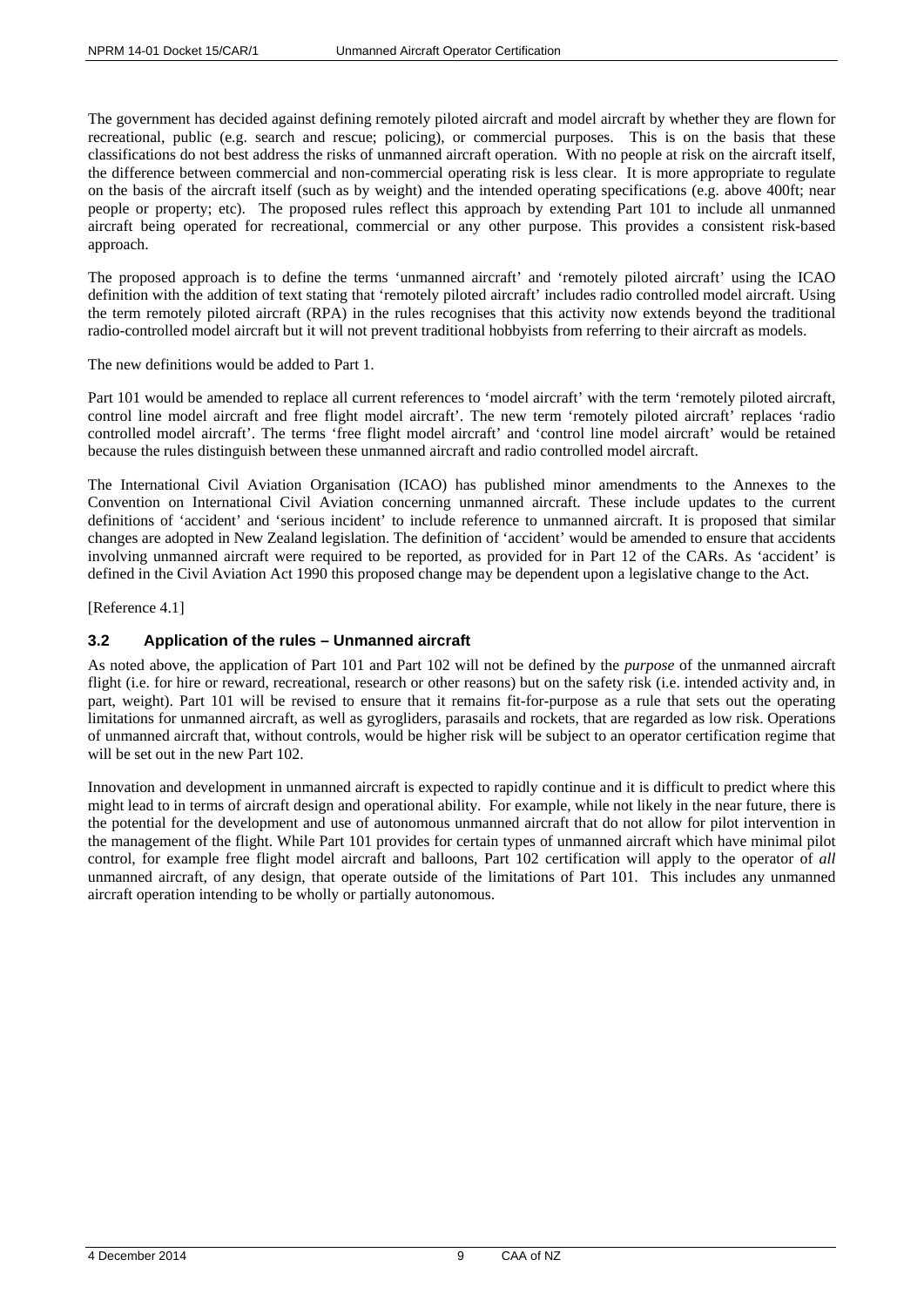

## <span id="page-9-0"></span>**3.3 Clarification of scope of Part 101**

The intention to provide for potentially higher risk unmanned aircraft activity to be conducted under a certification regime that is set out in a new rule Part 102, entails a revision of Part 101 to ensure that the boundary between the two regimes is clear. Amendments to Part 101 are proposed to clarify the limits of activities that may be undertaken without an unmanned aircraft operator certificate. Part 101 defines and limits activities such that they can be regarded as low risk. In order to operate unmanned aircraft beyond these limits the operator must be certified under Part 102.

The current limits on operations in Part 101 are very general and apply to unmanned aircraft including unmanned balloons, kites, model aircraft and rockets, as well as manned gyrogliders and parasails. Traditional model aircraft operators (and operators of other unmanned aircraft) have effectively managed the risks of their activities through measures such as flying in open areas away from people and property that may be at risk from the activity. The advent of new applications for unmanned aircraft has meant that some operators are more likely to want to operate near populated areas.

For this reason it is necessary to better define the threshold between operations under Part 101, which are considered to be low risk, and operations that the rule will require to be conducted under the authority of an operator certificate issued under Part 102.

## *Applicability*

The applicability provision in Part 101 will be amended to replace the term 'model aircraft' with the term 'remotely piloted aircraft'. A new rule would also be added to clarify that operators of unmanned aircraft may either operate within the limitations of Part 101, or obtain an operator certificate under Part 102.

## [Reference 4.6.2]

## *Knowledge of airspace restrictions*

Part 101 operations are limited by restrictions on operating in specified classes of airspace. These restrictions include operating in controlled airspace, operating within 4 km of an aerodrome, operating above 400 feet above ground level and a prohibition on using model aircraft in Classes C, D and E airspace. Different restrictions apply to moored balloons and kites, free balloons, rockets, model aircraft and gyrogliders and parasails. These categories of aircraft are dealt with in the separate subparts of Part 101. However, there are some general requirements in subpart A that apply to operators of all aircraft under Part 101.

The ability of operators to remain within the limitations prescribed in Part 101 depends on a reasonable knowledge of airspace classification, location of aerodromes and restricted and low flying zones.

Model aircraft flying has generally been conducted under the oversight of Model Flying New Zealand (MFNZ) which, being an organisation that has knowledge of these restrictions, has effectively managed the risk of model aircraft operators unknowingly flying their aircraft into restricted airspace. With the recent growth in the use of remotely piloted aircraft for both commercial and recreational purposes it is desirable to reconsider how effectively this risk is being managed.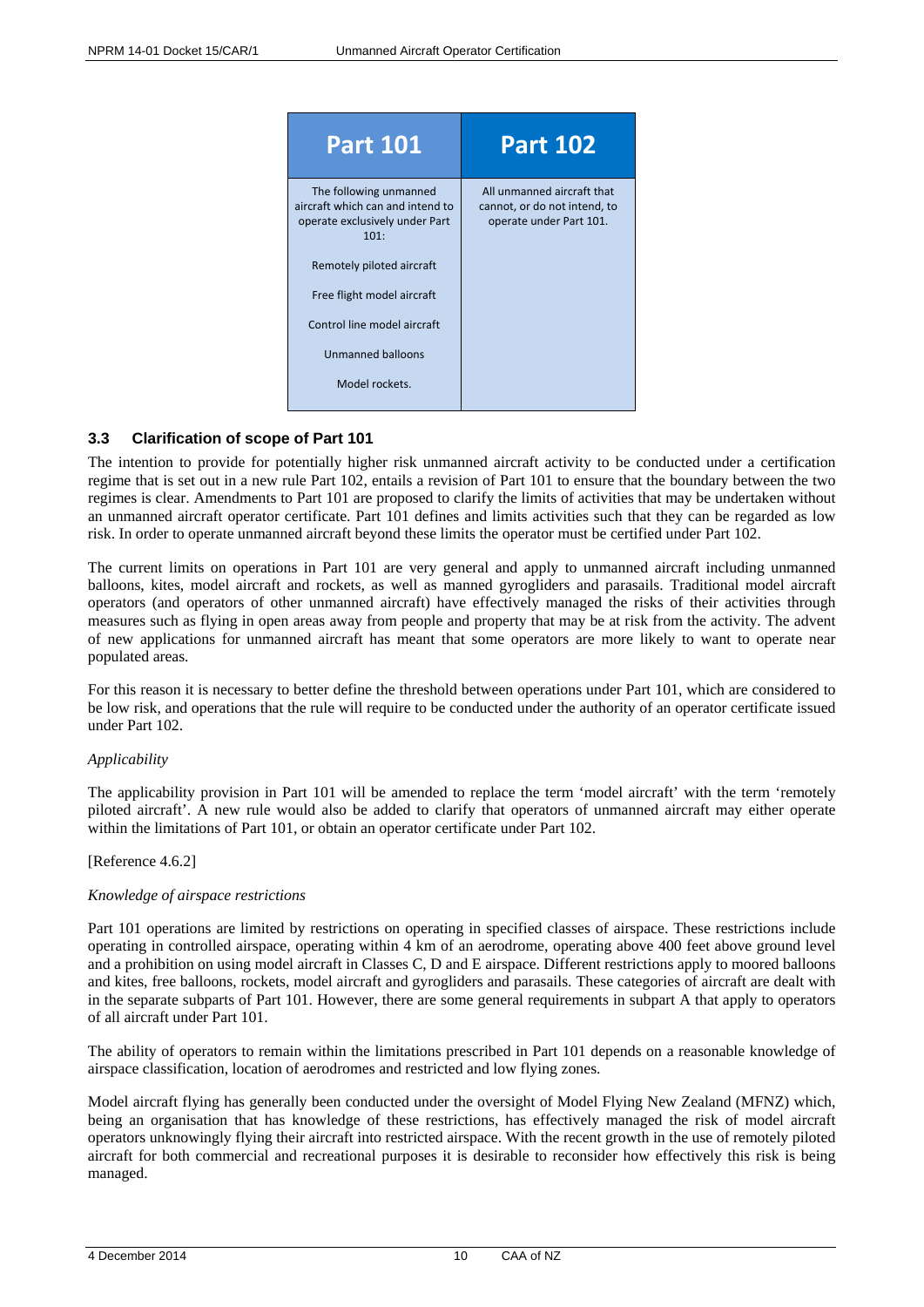It is proposed to require that all persons operating an aircraft under Part 101 must have a basic knowledge and understanding of the restrictions that might apply in the area in which they intend to fly their aircraft. This requirement would be added to subpart A and would apply to operators of all unmanned aircraft, rockets, parasails and gyrogliders. It would be achieved by placing a duty on all persons who intend to operate any of these aircraft to take reasonable steps to ensure that they are aware of the airspace restrictions and classifications that apply to the airspace that they intend to use. Alternatively, direct supervision of the operator by another person who does hold the requisite knowledge would be acceptable.

## [Reference 4.6.5]

#### *Hazardous operation*

Operators of unmanned aircraft, rockets, gyrogliders and parasails under Part 101 must not operate in a manner that creates a hazard to aircraft or to persons or property. It is proposed to further clarify this requirement by amending the rule to state that an operator of any of these aircraft must take all steps that are practicable in the circumstances to minimise the hazard to persons and property.

The rule cannot prescribe all the steps that an operator should take to manage the risks of his or her activity because the range of circumstances of potential operations is unlimited. Therefore the steps that are practicable and that must be taken will need to be considered by each individual operator for every operation. However, the proposed amendment rule does specify the following steps which should be regarded as minimum requirements.

One way of mitigating the risks of injury to persons or damage to property is to avoid flying over persons or property without first obtaining the consent of those persons or the persons occupying the property. Therefore, the proposed amendment rule specifies that an operator must avoid flying over persons or property without first obtaining consent from those persons or occupiers of the property as the case may be. Another significant risk that the operator must address is the risk of collision with other aircraft. To mitigate this risk the operator must look for and avoid flying within the proximity of any manned aircraft.

#### [Reference 4.6.6]

#### *Operations near aerodromes*

Rule Part 101 restricts operating within 4 km of an aerodrome. However, this only applies to aerodromes listed in Volume 4 of the Aeronautical Information Publication (AIP) and not to all aerodromes as defined in Part 1. The Part 1 definition of 'aerodrome' includes any place used for landing, departure or surface movement of aircraft. It would be difficult for all operators of unmanned aircraft to ascertain where all such places might be. Therefore, it is proposed to retain the current definition in Part 101 as this enables operators of unmanned aircraft to access a list of aerodromes and ensure that they comply with the rule. This also enables aerodrome operators to manage any risks that unmanned aircraft may pose to their operations by listing their aerodrome in the AIP.

A minor amendment is proposed to the definition in Part 101 to remove the reference to 'Volume 4' of the AIP. This would mean that the rule will apply to the most recent version of the publication.

It is proposed to amend 101.205(a)(3) to change the identification of the body that may be approved by the Director, to issue a pilot qualification and to appoint persons to give instruction in the operation of remotely piloted aircraft, from "a model aircraft association" to "an approved person or organisation". This change reflects that the unmanned aircraft sector is now wider than traditional model aircraft operators.

It is also proposed to make an exception to the 4 km prohibited zone around aerodromes. This change would allow the operation of remotely piloted aircraft, outside of aerodrome boundaries, that remain shielded by operating solely within 100 m of a structure and below the height of that structure.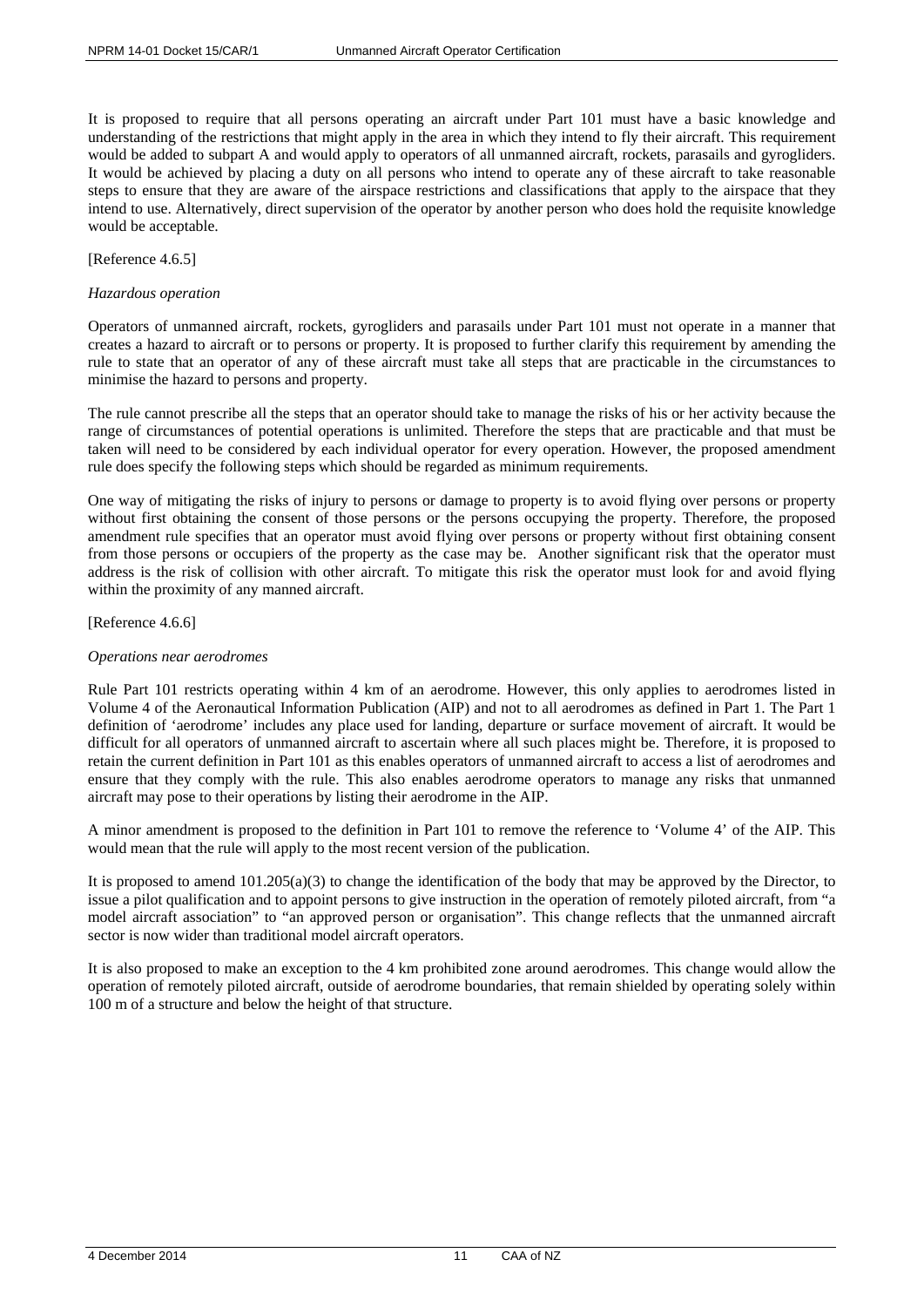# **Shielded operation**



No more than 100m from the structure

[References 4.6.3(b), 4.6.10]

*Airspace*

The current provision in rule 101.207 will need to be amended to replace the term 'radio controlled model aircraft' with 'remotely piloted aircraft'. This rule allows for remotely piloted aircraft to operate above 400 feet above ground level if that operation is conducted within a danger area designated for the purpose or if notification is made using the NOTAM system.

It is also proposed to amend this rule to extend the range of persons who may be approved by the Director to authorise the lodging of a notice with the New Zealand NOTAM Office. Currently, this notification procedure is limited to persons authorised by a model aircraft association that has been approved by the Director. The aim of this proposed amendment is to expand this to any person or organisation approved for the purpose by the Director. The rule would clarify the criteria that any person or organisation can meet in order to obtain approval from the Director to authorise the lodging of NOTAM notifications in a new provision; 101.202.

[Reference 4.6.11]

## *Meteorological limitations*

Remotely piloted aircraft operated under Part 101 must not be operated in conditions that prevent the operator from keeping the aircraft in sight at all times. This requirement is currently reflected in rule 101.209 Meteorological limitations. It is proposed to retitle this rule as 'visual line of sight operation'.

The proposal is to retain the current prohibition on operating in meteorological conditions that limit visibility. However, the current reference to 'ground visibility' would be replaced as this has caused confusion. It would be replaced by a new provision specifying that the operator must not operate in meteorological conditions that are such as to prevent the operator from keeping the aircraft in clear sight. Further, it is proposed to specify that the operator must have an unobstructed view of the whole area in which the operator is intending to fly the aircraft. While the use of binoculars or other instruments that may assist an operator would not be prohibited the proposed rule would make it clear that the minimum conditions for operating are conditions under which the operator can maintain visual contact without needing to rely on any such instrument. For the avoidance of doubt the rule would specify that visual aids such as sunglasses or corrective lenses may be used.

The amended provision would also specify the requirement for the operator to maintain eye contact with the aircraft at all times. For remotely piloted aircraft systems it would be acceptable to use a first person view system in which an observer maintains direct eye contact with the aircraft and communicates directly to the operator.

#### [Reference 4.6.12]

#### *Mass limits*

Currently the definition of 'pilotless aircraft' in Part 19 distinguishes these aircraft from model aircraft that operate under Part 101 on the basis of a 25 kg weight limit. This threshold is repeated in the definition of 'model aircraft' (which must weigh less than 25 kg) in Part 101. It is proposed to delete both of these definitions. Part 101 makes a further distinction between model aircraft that weigh less than 15 kg and those that are between 15 and 25 kg. Model aircraft in the higher of these weight bands are required to be constructed and operated under the authority of a model aircraft association approved by the Director.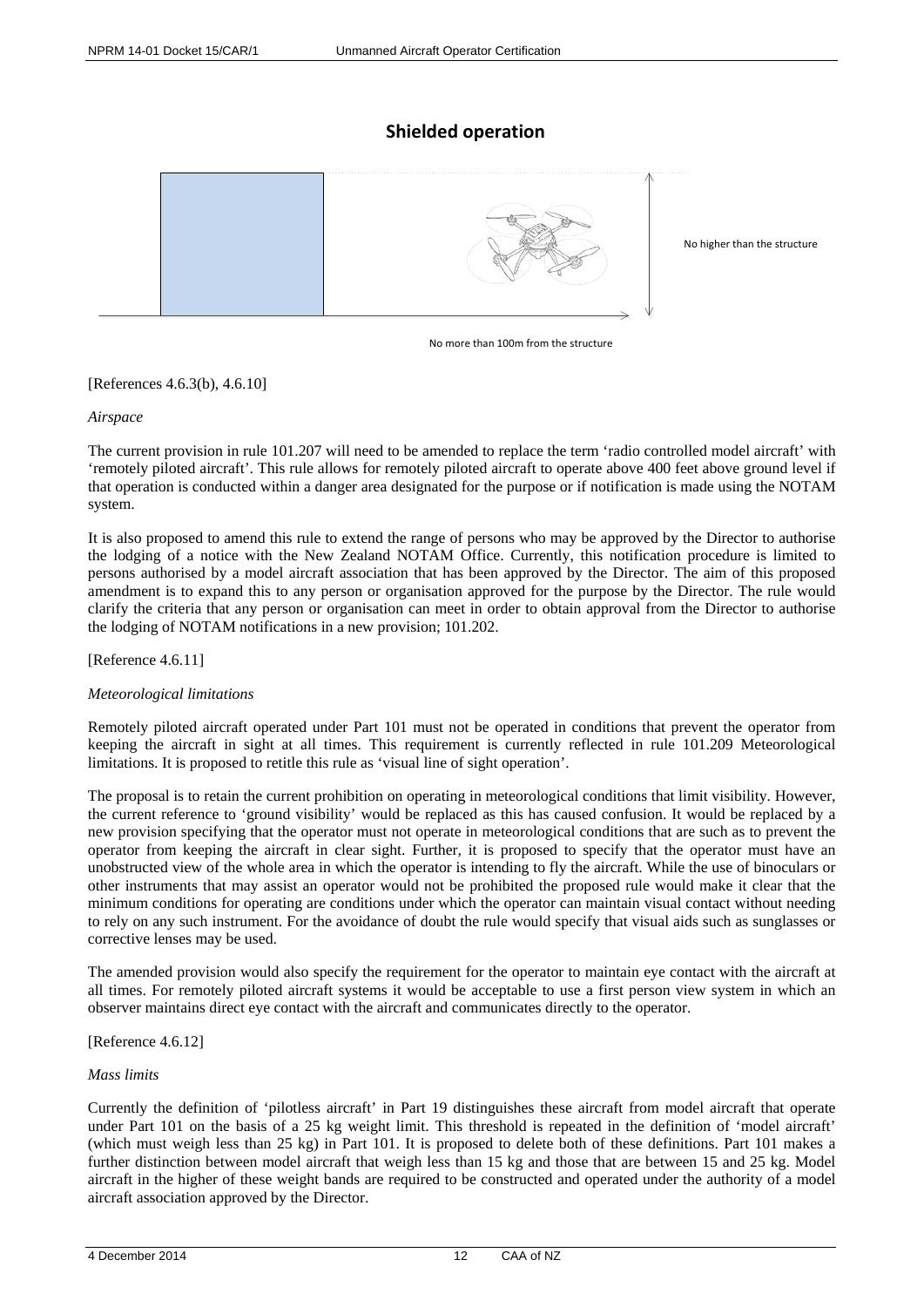It is proposed to retain the current weight limits for remotely piloted aircraft operating under Part 101. However, this will be stated as a rule rather than as part of a definition. This will set in place a three tier weight regime under which remotely piloted aircraft operating under Part 101 must be either under 15 kg or, if between 15 and 25 kg, must be constructed under the authority of, or inspected by, and be operated under the approval of, a person appointed by the Director. Currently only Model Flying New Zealand holds an appointment to perform this duty. Remotely piloted aircraft that are above 25 kg can only operate under the authority of a certificate issued under Part 102.

The proposed amended rule 101.215 would set out this weight regime and also amend the requirement for approval of aircraft that are between 15 and 25 kg in weight. These amendments would:

- (a) Extend the current requirement for the aircraft to be "constructed and operated" under the authority of a model aircraft association approved by the Director to also include the modification of an aircraft and the inspection of an aircraft that is presented fully constructed.
- (b) Extend the authority to approve the construction and operation of a remotely piloted aircraft (currently only held by Model Flying New Zealand) to any person or organisation approved for this purpose by the Director by replacing the term "model aircraft association" with "approved person or organisation".

A new provision; 101.202 would specify the criteria a person or organisation must meet in order to gain an approval from the Director to authorise the construction or modification and operation of unmanned aircraft greater than 15 kg. In order to be approved for this purpose the person or organisation must have a level of expertise in the design, construction and operation of remotely piloted aircraft that is acceptable to the Director.

| <b>Mass of RPA</b>                                              | <b>Approval required</b>                                                                             |
|-----------------------------------------------------------------|------------------------------------------------------------------------------------------------------|
| Less than 15kg (and operating within<br>Part 101 limits)        | No approval required                                                                                 |
| 15-25kg (and operating within Part<br>101 limits)               | Must be inspected and the operation approved by a person or<br>organisation approved by the Director |
| 25kg and over<br><b>OR</b><br>Operating outside Part 101 limits | Operation must be certified under Part 102                                                           |

[Reference 4.6.14]

# <span id="page-12-0"></span>**3.4 New Rule Part 102**

## *Certification of operators of unmanned aircraft*

It is proposed to make a new rule, Part 102, which would set out requirements for the certification of operators of unmanned aircraft. The proposed rule does not prescribe rules for the operation of unmanned aircraft, instead it would require operators to submit an application to the CAA setting out the scope of their proposed unmanned aircraft operation including their proposed measures to manage the risks. Measures may include requirements for airworthiness, pilot licensing, and maintenance of unmanned aircraft. Guidance on appropriate operating conditions would be provided by the CAA in an Advisory Circular. If satisfied that the proposed operating conditions would adequately manage the risks to people, property and other aircraft of the UAS operation, the Director would grant a certificate to operate the unmanned aircraft subject to the operating conditions being complied with.

The certificate would be an 'unmanned aircraft operator certificate' and would be an aviation document for the purposes of the Act.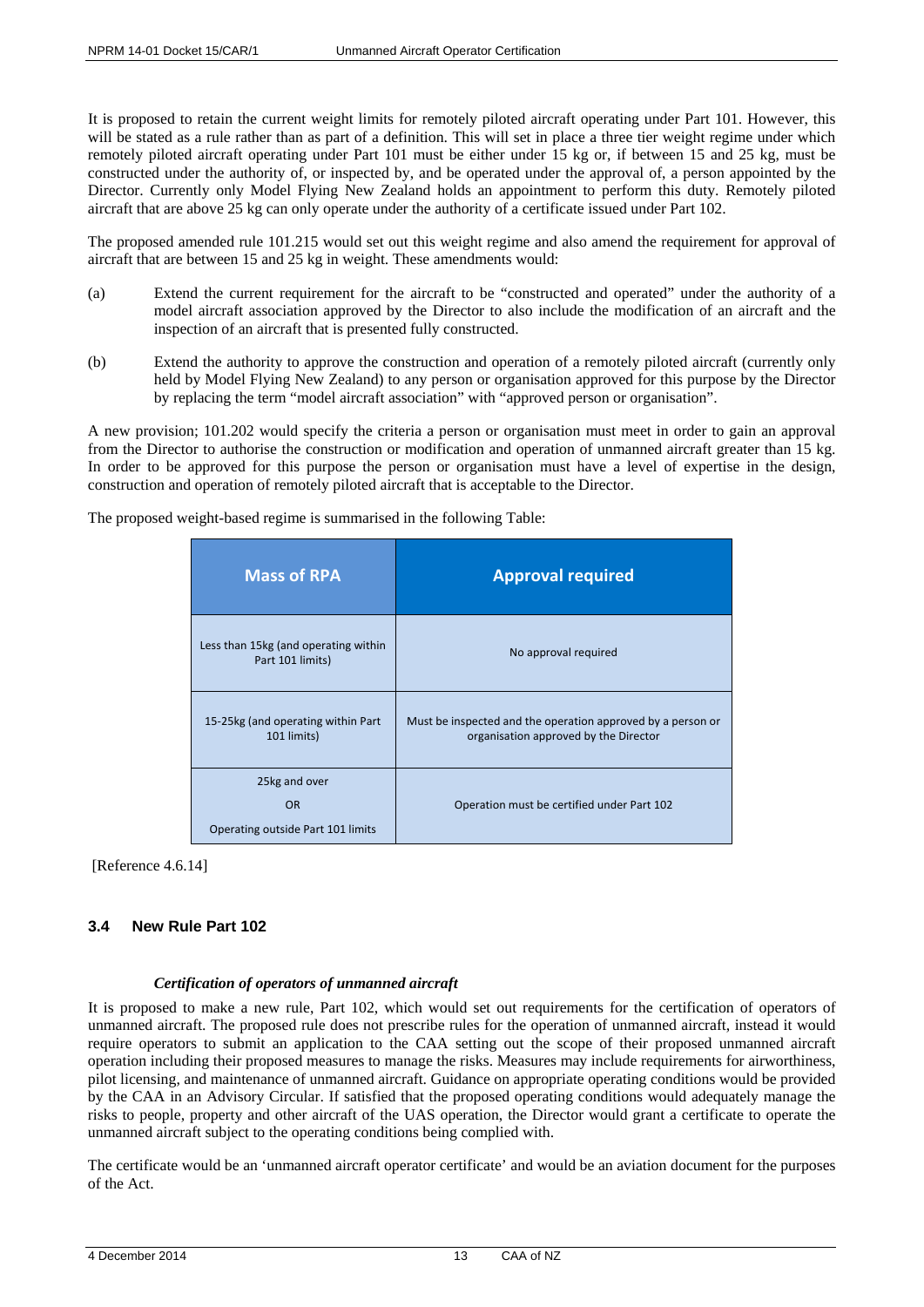The rationale for this approach is the fact that the unmanned aircraft sector is diverse and fast-growing, with established and universally recognised standards for airworthiness or pilot licensing, among other areas, still to be established. It would be premature of the CAA to develop prescriptive standards of its own. To do so may lead to inappropriate requirements that do not improve safety and are an unnecessary barrier to development of the sector.

## *Application of Civil Aviation Rules*

The proposed approach is to except unmanned aircraft operations that are conducted under an unmanned aircraft operator certificate from having to comply with other Civil Aviation Rules, with the exception of *Part 12 Accidents, Incidents, and Statistics*. However, where an applicant considers that the risks of the proposed operation would be managed by applying particular requirements prescribed in a Rule, the application could specify that the operation would comply with those requirements. If the Director approved that application then compliance with the rule requirements would become a condition of the certificate that authorises that operation.

This approach is consistent with that of other state regulators, with legislated general requirements for unmanned aircraft supported by more detailed guidance material (for example the UKCAA).

The proposed rule Part 102 specifically provides that the following Civil Aviation Rules do not apply to unmanned aircraft operations conducted under a valid certificate issued under Part 102: Parts 19, 21, 26, 39, 43, 47, 61, 63, 65, 66, 67, 91, 92, 93, 95, 115, 119, 129, 133, and 137.

[Reference 4.7]

Part 47 provides requirements for the registration and marking of all aircraft as required by section 6 of the Act. Unmanned aircraft operating in accordance with Part 101 are exempted from these requirements in Part 47. It is expected that most unmanned aircraft operating under a certificate issued under Part 102 would not need to be registered because of the size of the craft, the operating area, height and nature of the operations. Therefore it is proposed to exempt unmanned aircraft operating under Part 102 from the requirements for aircraft registration and marking.

However, depending on the type of aircraft to be used, the scale, and the location of the operation, it may be appropriate to require registration and compliance with Part 47. Therefore the proposed amendment rule amends Part 47, rule 47.51(b), to explicitly enable this requirement to be applied as a condition on Part 102 certificates. This would provide that the Director may require an unmanned aircraft, operated under the authority of an unmanned aircraft operator certificate, to be registered in accordance with Part 47 if the Director determines that registration of the aircraft is necessary in the interests of aviation safety. [Reference 4.4.1]

Part 91 sets out the general operating and flight rule requirements for all aircraft. It specifically exempts aircraft operating under Part 101 from these requirements. It is proposed to extend this exemption to unmanned aircraft operating under Part 102. [Reference; 4.5.1]

# <span id="page-13-0"></span>**3.5 ICAO SARPS and Level of Risk to NZ Aviation Safety**

There are currently no comprehensive ICAO standards or recommendations for UAS; the first of these is expected to be promulgated in 2018.

ICAO has made three UAS-related amendments to the Annexes since 2010. These are:

- Amendment 13 to Annex 13: Defining accident to include reference to unmanned aircraft (March 2010)
- Amendment 6 to Annex 7: Registration and identification requirements for remotely piloted aircraft (April 2012)
- Amendment 43 to Annex 2: High level requirements relating to remotely piloted aircraft systems (April 2012).

As noted above (section 3.1), at this stage of regulatory development the government is choosing to differ in part from the ICAO interpretation of UAS. However the proposed rules will largely cover the requirements laid out in the above amendments. Some of these requirements will be imposed under the certification process itself, without being prescribed in rules.

## <span id="page-13-1"></span>**3.6 Compliance Costs**

Compliance costs for this new rule are expected to be minimal.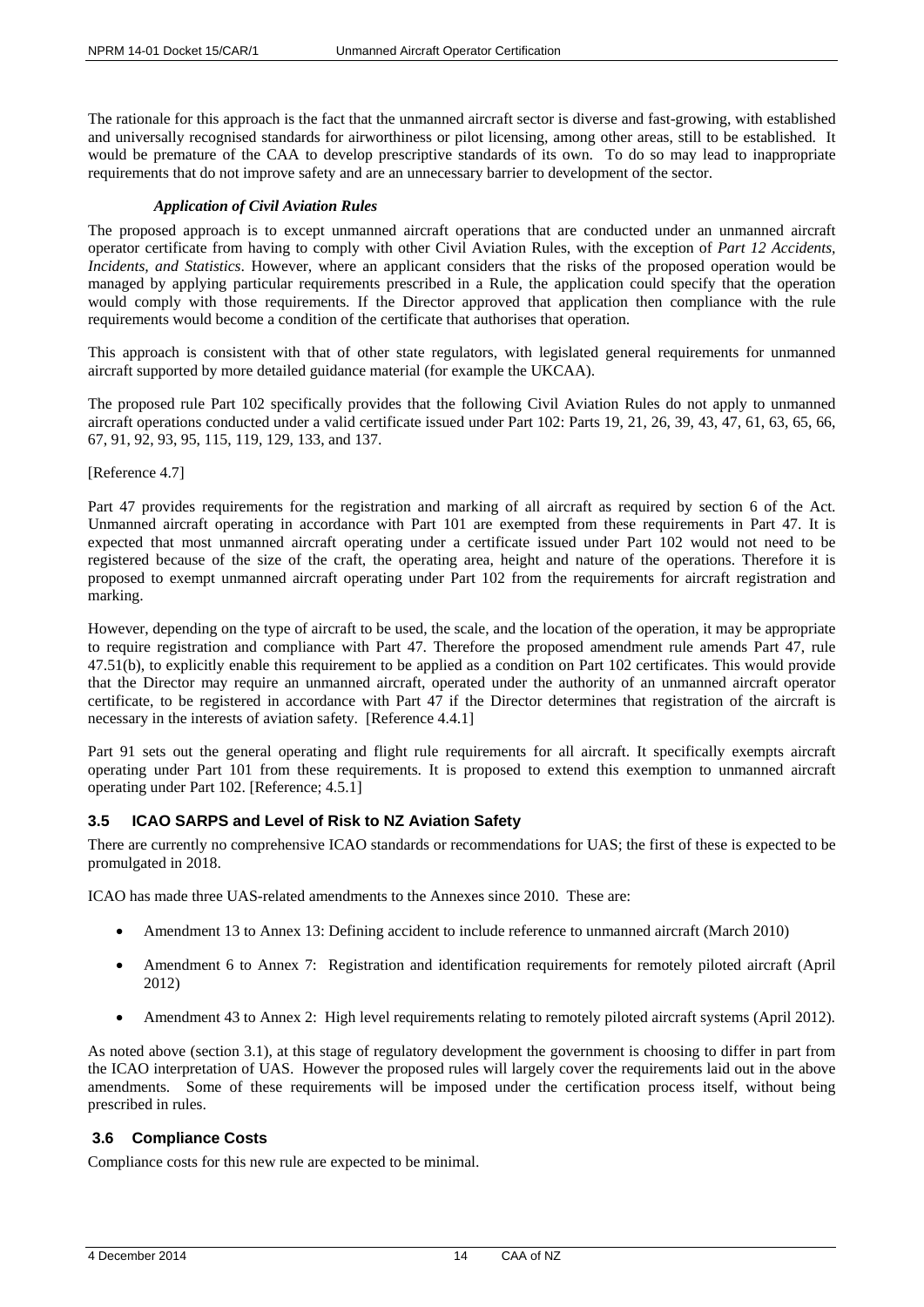The current approval process for most UAS operators requires them to petition for exemptions from model aircraft (Part 101) rules that are not fit-for-purpose. This is a cumbersome process that doesn't provide clarity to potential operators, imposing costs. Certification under Part 102 will incur an application fee, however, this is not expected to be especially onerous. The current fee for processing an application is the standard rate of \$284 per person hour. This fee is set out in the *Civil Aviation Charges Regulations (No 2) 1991*. Certification may in fact reduce costs for operators by providing regulatory certainty.

# <span id="page-14-0"></span>**4. Description of Proposed Rule Changes**

# <span id="page-14-1"></span>**4.1 Part 1 Definitions and Abbreviations**

- <span id="page-14-2"></span>**4.1.1 Rule 1.1 General Definitions**
- 1. It is proposed to insert the following new definitions:

**Remotely piloted aircraft** means an unmanned aircraft which is piloted from a remote station and includes a radio controlled model aircraft but does not include a control line model aircraft or a free flight model aircraft:

**Remotely piloted aircraft system** means a remotely piloted aircraft, each of its associated remote pilot stations, the required command and control links and any other components required to operate the system:

**Remote pilot station** means the component of a remotely piloted aircraft system comprising the equipment used to pilot the aircraft:

**Unmanned aircraft** means an aircraft with no pilot on board and includes unmanned balloons, kites, control line model aircraft, free flight model aircraft and remotely piloted aircraft:

**Unmanned aircraft system** (UAS) means an aircraft and its associated elements which are operated with no pilot on board:

2. The proposal is to amend the following two definitions, currently in Part 1, to align with recent ICAO Amendment No. 13 to Annex 13 to the Convention on International Civil Aviation. However, as 'accident' is defined in the Act, amendment to this term may be subject to a future review and amendment of the Act. The proposed wording contains minor editorial changes from the ICAO definitions which have been made to assist interpretation. The changes extend the definitions to apply to unmanned aircraft.

"**Accident** means an occurrence that is associated with the operation of an aircraft which, in the case of a manned aircraft, takes place between the time any person boards the aircraft with the intention of flight and such time as all such persons have disembarked and the engine or any propellers or rotors come to rest, or in the case of an unmanned aircraft, takes place between the time the aircraft is ready to move with the purpose of flight and the time it comes to rest after the flight and the primary propulsion system is shut down, being an occurrence in which— $[\ldots]$ "

"**Serious incident** means an incident involving circumstances indicating that there was a high probability of an accident and is associated with the operation of an aircraft which, in the case of a manned aircraft, takes place between the time any person boards the aircraft with the intention of flight and such time as all such persons have disembarked and the engine or any propellers or rotors come to rest, or in the case of an unmanned aircraft, takes place between the time the aircraft is ready to move with the purpose of flight and the time it comes to rest after the flight and the primary propulsion system is shut down:"

# <span id="page-14-3"></span>**4.2 Part 12 Accidents, Incidents, and Statistics**

## *12.1 General*

A consequential amendment to Part 12, rule 12.1(b)(1), would replace the term 'model aircraft' with 'unmanned aircraft'. This would not change the effect of the provision other than to align the terminology with the proposed amendments to Part 101. This rule provides that incidents associated with the operation of unmanned aircraft under Part 101 are exempted from the requirements in Part 12 to notify, investigate and report incidents and accidents. Persons operating unmanned aircraft under the authority of a valid certificate issued under Part 102 are not exempt from the notification requirements of Part 12.

The provision that sets out the responsibility of a certificate holder to notify the Authority regarding any aircraft incident would also be amended to include holders of an unmanned aircraft operator certificate. This would add Part 102 to the lists of other parts set out in rules  $12.55(a)(1)$ , and  $12.55(a)(4)$ .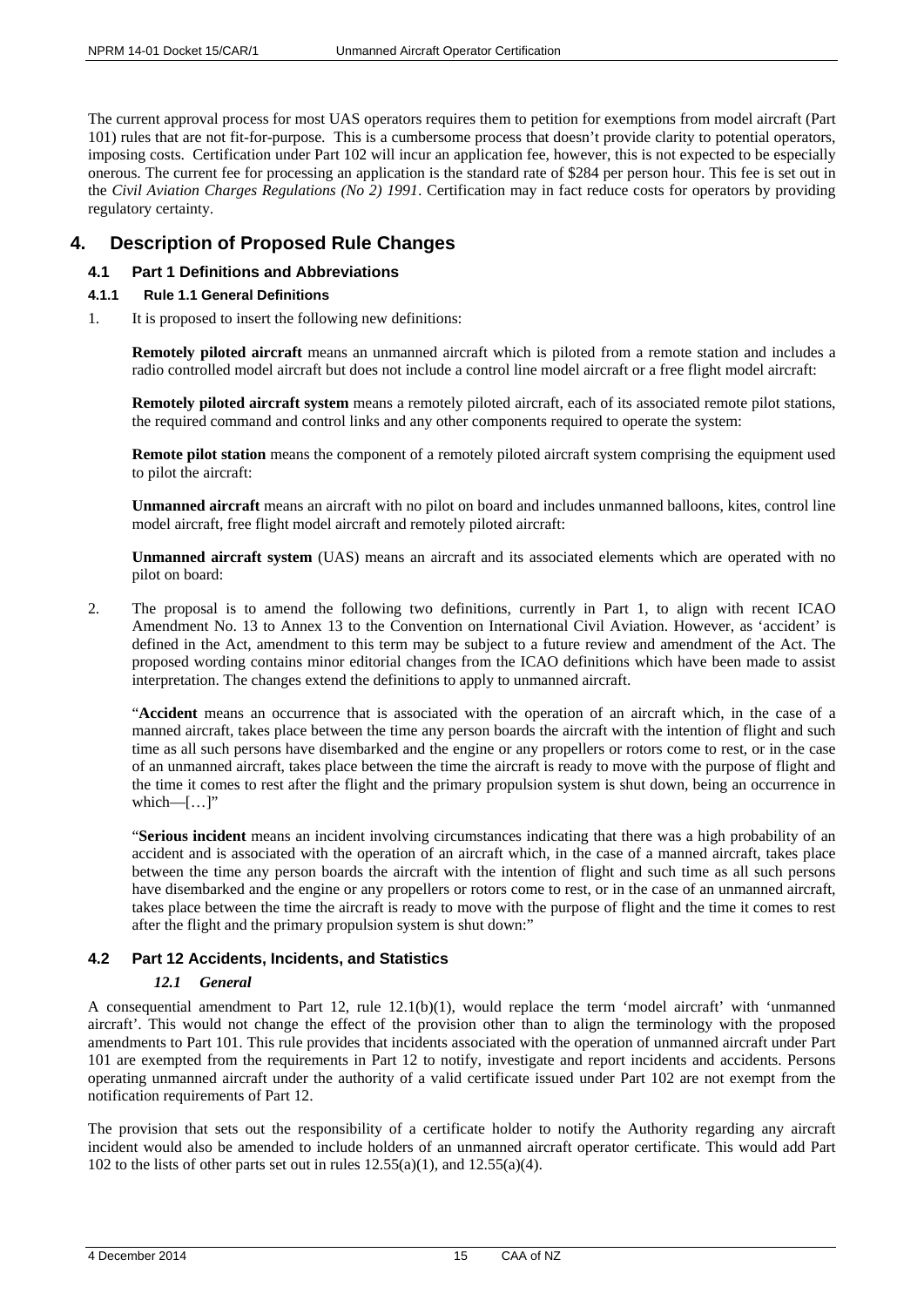## <span id="page-15-0"></span>**4.3 Part 19 Transition Rules**

# <span id="page-15-1"></span>**4.3.1 Rule 19.1 Definitions**

The definition of 'pilotless aircraft' would be deleted.

#### <span id="page-15-2"></span>**4.3.2 Rule 19.105 Pilotless aircraft**

The proposal is to delete this current provision and replace it with a new rule Part 102.

## <span id="page-15-3"></span>**4.4 Part 47 Aircraft Registration and Marking**

#### <span id="page-15-4"></span>**4.4.1 Rule 47.51 Requirement for aircraft registration and certificate**

Amend paragraph 47.51(b) to exclude persons operating unmanned aircraft under a Part 102 certificate from the requirements for aircraft registration and marking except where any of the requirements in Part 47 are required as conditions of the certificate. This change is provided for in a proposed new subparagraph (b)(3).

## <span id="page-15-5"></span>**4.5 Part 91 General Operating and Flight Rules**

## <span id="page-15-6"></span>**4.5.1 Rule 91.1 Purpose**

Amend 91.1(c) to insert a new provision, subparagraph (2A), to exempt persons operating unmanned aircraft under a certificate issued under Part 102 from the general operating and flight rule requirements except where any of the requirements in Part 91 are required as conditions of the certificate.

## <span id="page-15-7"></span>**4.6 Rule Part 101 Gyrogliders and Parasails; and Unmanned Balloons, Kites, Rockets, and Model Aircraft - Operating Rules**

## <span id="page-15-8"></span>**4.6.1 Rule Part 101 Title**

It is proposed to change the title of Part 101 to:

"101 Gyrogliders, Parasails, Unmanned Aircraft and Rockets – Operating Rules".

## <span id="page-15-9"></span>**4.6.2 Rule 101.1 Applicability**

Amend 101.1 to:

- (a) replace "model aircraft" with "remotely piloted aircraft, control line model aircraft and free flight model aircraft"; and
- (b) add a new provision to except unmanned aircraft operating under Part 102 from the requirements of Part 101.

## <span id="page-15-10"></span>**4.6.3 Rule 101.3 Definitions**

In Rule 101.3 Definitions:

- (a) Delete the definitions of 'model aircraft' and 'radio controlled model aircraft'.
- (b) Amend the definition of 'aerodrome' to delete the words "Volume 4". The new definition is "aerodrome means an aerodrome that is promulgated in the AIPNZ".

## <span id="page-15-11"></span>**4.6.4 Rules 101.5, 101.7, 101.9, 101.11 and 101.15**

Consequential amendments to the following rules would replace the term 'model aircraft' with the term 'unmanned aircraft'.

| Rule                                                       | <b>Proposed amendment</b> |        |           |      |           |
|------------------------------------------------------------|---------------------------|--------|-----------|------|-----------|
| 101.5 Registration;                                        | Replace<br>aircraft".     | "model | aircraft" | with | "unmanned |
| 101.7 Restricted, military operating, and<br>danger areas, |                           |        |           |      |           |
| paragraphs (a) and (b)                                     |                           |        |           |      |           |
| 101.9 Low flying zones                                     |                           |        |           |      |           |
| 101.11 Controlled airspace                                 |                           |        |           |      |           |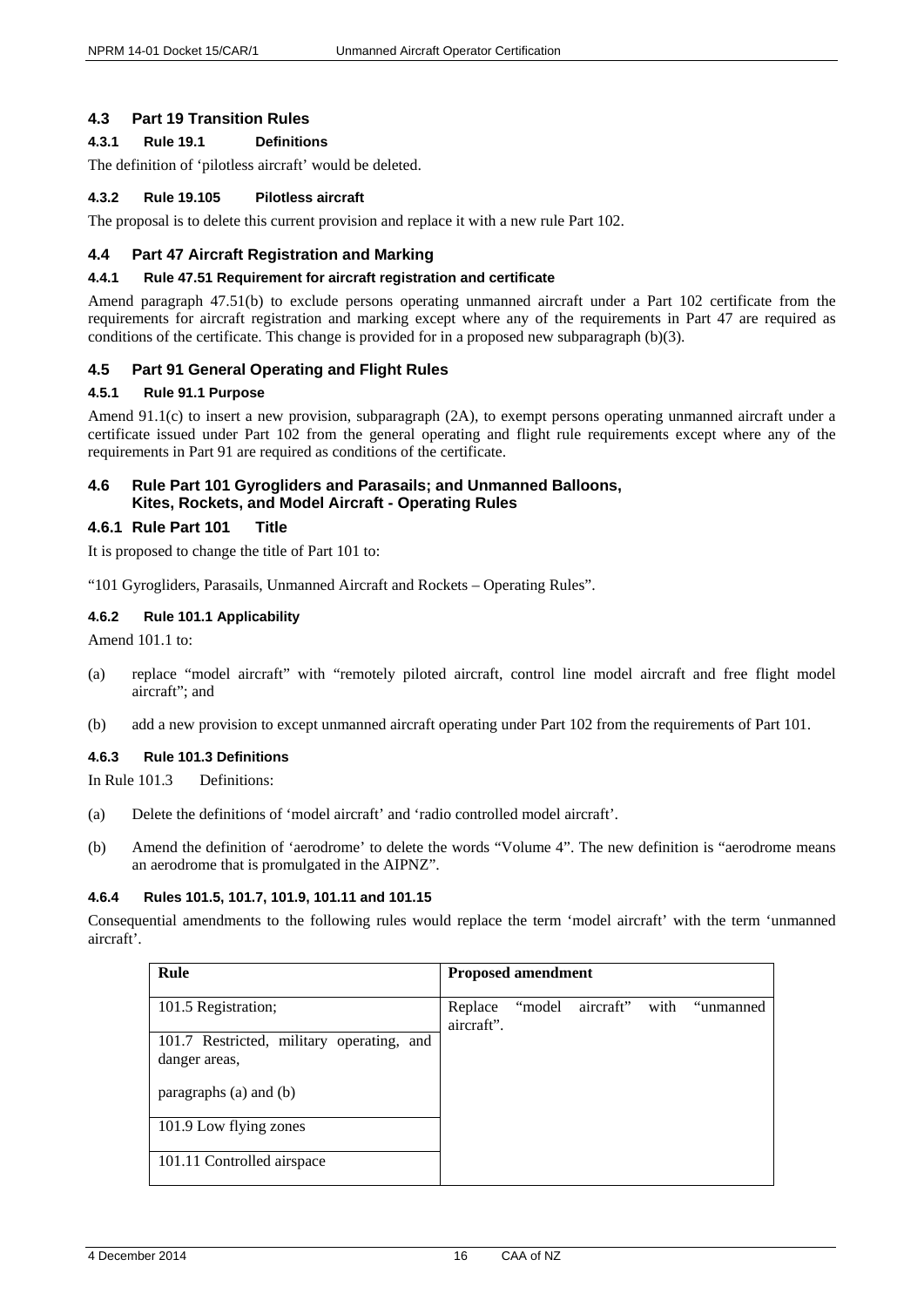| 101.15 Dropping of articles |  |
|-----------------------------|--|
|                             |  |

#### <span id="page-16-0"></span>**4.6.5 Rule 101.12 Knowledge of airspace restrictions**

It is proposed to insert the following new provision into subpart A of Part 101:

"A person must not operate an unmanned aircraft, gyroglider, parasail, or rocket unless:

(a) before each flight the person is aware of the airspace designation under Part 71 and any applicable airspace restrictions in place in the area of intended operation; or

(b) the operation is conducted under the direct supervision of a person who is aware of the airspace designation under Part 71 and any applicable airspace restrictions in place in the area of intended operation."

#### <span id="page-16-1"></span>**4.6.6 Rule 101.13 Hazardous operations**

It is proposed to replace the current rule 101.13 with the draft rule set out below:

## **101.13 Hazard and risk minimisation**

A person operating an unmanned aircraft, gyroglider, parasail or rocket must take all practicable steps to minimize hazards to persons, property and other aircraft, including, but not limited to, the following:

- (a) keeping clear of airspace above persons who have not given consent to the flight being conducted over them; and
- (b) not operating aircraft above property without obtaining consent from any persons occupying that property or the owner of the property; and
- (c) maintaining observation of airspace for other aircraft and taking measures to avoid flying into the proximity of any other aircraft.

## <span id="page-16-2"></span>**4.6.7 Rule 101 Subpart E Model Aircraft**

The title of this Subpart would be replaced with: "Remotely piloted aircraft, control line model aircraft and free flight model aircraft".

#### <span id="page-16-3"></span>**4.6.8 Rule 101.201 Applicability**

In addition to replacing the term 'model aircraft' with "remotely piloted aircraft, control line model aircraft and free flight model aircraft", this rule would be amended to include a clarification that Part 101 does not apply to unmanned aircraft that are operating under a valid certificate issued under the new Part 102.

#### <span id="page-16-4"></span>**4.6.9 Rule 101.202 Approved person or organisation**

It is proposed to insert a new provision that would outline the requirements for gaining approval from the Director to be an approved person or organisation, and to set out the functions of that person or organisation, for the purposes of this Subpart. The criteria a person or organisation must meet in order to gain an approval from the Director to approve the construction or modification and operation of unmanned aircraft greater than 15 kg is that the person or organisation must have a level of expertise in the design, construction and operation of unmanned aircraft that is acceptable to the Director. Other functions relate to approving persons to issue NOTAM notifications under 101.207 and issuing pilot qualifications for operating model aircraft under 101.205.

This is a response to the widening of the unmanned aircraft sector beyond the traditional model flying clubs and association. Under the current system certain functions have been undertaken by 'an approved model aircraft association' (currently only MFNZ). This proposed rule envisions an unmanned aircraft sector where a range of entities might undertake those functions.

#### <span id="page-16-5"></span>**4.6.10 Rule 101.205 Aerodromes**

Several references in this rule need to be amended to replace the term 'model aircraft' with 'remotely piloted aircraft'.

It is proposed to amend  $101.205(a)(3)$  to replace "a model aircraft association" with "a person or organisation". This would change the identification of the body that may be approved by the Director, to issue a pilot qualification and to appoint persons to give instruction to operators of remotely piloted aircraft, which would no longer be restricted to model aircraft associations.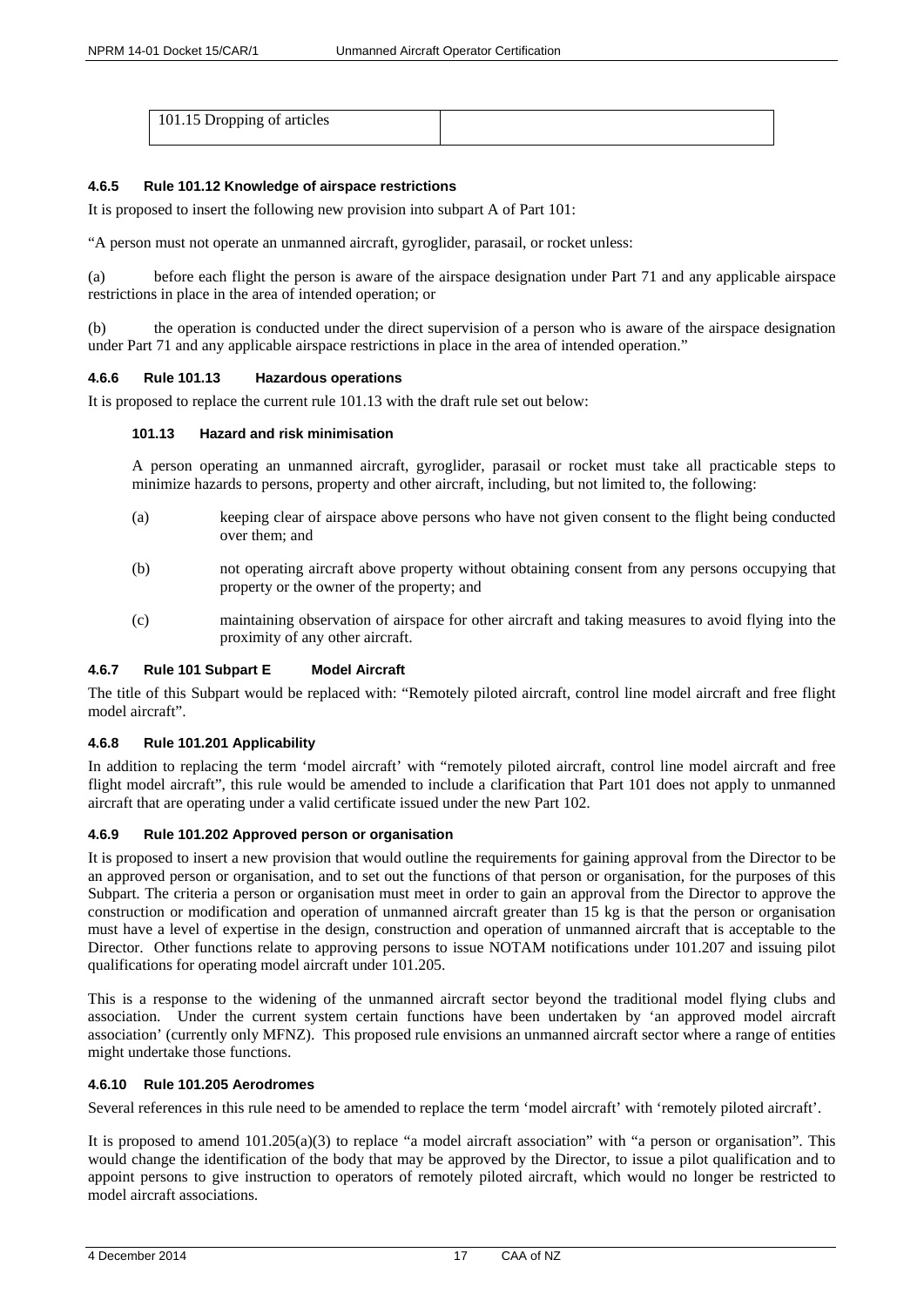It is further proposed to amend this rule to allow operations of remotely piloted aircraft and other model aircraft within 4 km of the boundary of an aerodrome if they are shielded operations. This would be achieved by extending the current exception for control line model aircraft in 101.205(c) to also except all shielded operations.

#### <span id="page-17-0"></span>**4.6.11 Rule 101.207 Airspace**

This rule would be amended to:

(a) replace the term 'radio controlled model aircraft' with 'remotely piloted aircraft'; and

(b) extend the range of persons who may be approved by the Director to authorise the lodging of a notice with the New Zealand NOTAM Office. Currently, this is limited to persons authorised by a model aircraft association that has been approved by the Director. The proposal is to replace "a person authorised by a model aircraft association approved by the Director" with "an approved person or organisation" and to specify the criteria that a person or organisation must meet in order to obtain an approval from the Director to authorise the lodging of NOTAM notices in a new rule; 101.202.

#### <span id="page-17-1"></span>**4.6.12 Rule 101.209 Meteorological limitations**

This proposal is to replace rule 101.209 Meteorological limitations with a new provision to clarify that all unmanned aircraft operations under Part 101 must be conducted under conditions that enable a visual line of sight connection between the aircraft and the operator, or an observer, at all times. The current provision restricting operation where ground visibility is less than 3 km has caused confusion and the proposal is to replace this. A new requirement would specify that operations must not be conducted whenever meteorological conditions are such as to prevent an operator from keeping the aircraft in clear sight.

#### <span id="page-17-2"></span>**4.6.13 Rules 101.211 Night operations, and 101.213 Right of way**

Consequential amendments to these two rules would replace the term 'model aircraft' with the term 'remotely piloted aircraft'.

#### <span id="page-17-3"></span>**4.6.14 Rule 101.215 Radio controlled model aircraft**

The proposal is to amend rule 101.215 to restate the 25 kg mass limit for remotely piloted aircraft operating under Part 101. This limit is currently implemented by means of the definitions of 'model aircraft' and 'pilotless aircraft' which are proposed to be deleted.

It is also proposed to redraft the current rule to:

- (a) extend the current requirement for an unmanned aircraft with a gross mass of between 15 kg and 25 kg to be constructed and operated under the authority of a model aircraft association approved by the Director to also include the modification of an aircraft and the inspection of an aircraft that is presented fully constructed:
- (b) extend the current authority to approve the construction and operation of an unmanned aircraft that is greater than 15 kg to any person or organisation approved for this purpose by the Director by replacing the term "model aircraft association" with "person or organisation":

## <span id="page-17-4"></span>**4.7 New Rule Part 102 Unmanned Aircraft – Operator Certification**

This proposal is to make a new Rule Part 102 to prescribe requirements for the certification and continuing operation of unmanned aircraft that operate beyond the limits in Rule Part 101.

Clause 102.1 sets out the purpose of this Part.

Clause 102.3 sets out the application of this Part.

Clause 102.5 contains the definition of terms required for the interpretation of this Part.

Clause 102.7 provides that the operation of an unmanned aircraft, other than an operation that complies with Part 101, must only be done under the authority of a valid certificate to operate an unmanned aircraft. A corresponding offence for breach of this rule will be added to the Civil Aviation (Offences) Regulations 2006 and will attract a penalty on conviction of up to \$5000 for an individual or \$30,000 in the case of a body corporate.

Clause 102.9 sets out the requirements for an application for a certificate. These include the requirement for an applicant to submit an exposition setting out details of how the operation, if approved, would be conducted.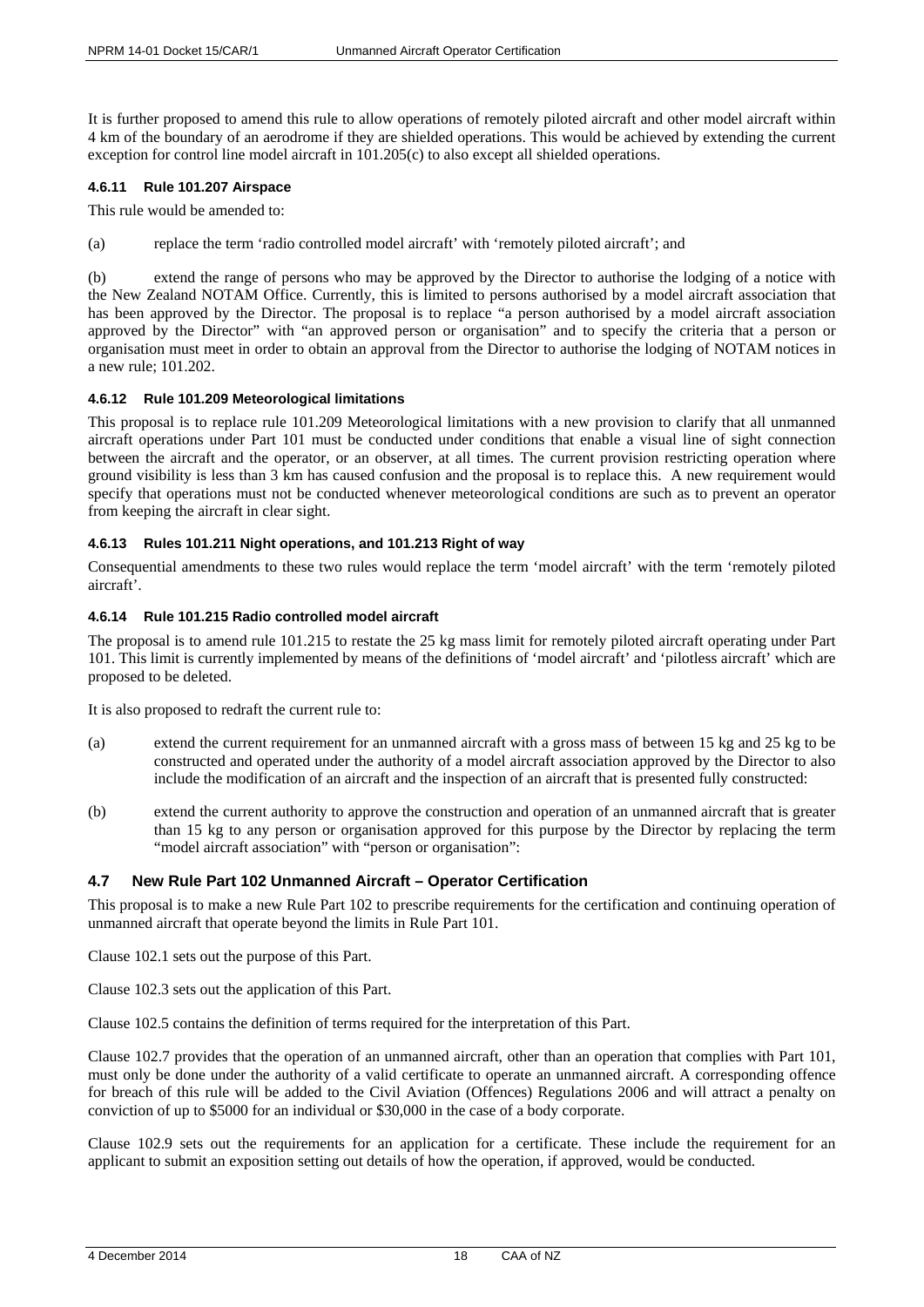Clause 102.11 sets out the matters that an applicant's exposition must address and provides flexibility for the Director to scale this requirement to the nature of the proposed operation.

Clause 102.13 sets out how the Director will grant a certificate and impose any conditions that are considered necessary in the interests of aviation safety.

Clause 102.15 requires the Director, when issuing a certificate, to produce an operations specification for the approved operator.

Clause 102.17 sets out the privileges conferred by a certificate.

Clause 102.19 provides that the maximum period of validity for a certificate is five years.

Clause 102.21 sets out the conditions of operation under a certificate including the duty of an operator to ensure that all operations undertaken under the authority of a certificate comply with the conditions. The regulations would be amended to make a new offence of failure to comply with these conditions.

Clause 102.23 provides for changes to be made to an operator's exposition.

Clause 102.25 provides for the renewal of certificates.

Clause 102.27 provides for the continued use of valid authorisations that have been issued under Part 19.105 after this Part comes into effect and Part 19.105 is revoked.

This new rule is set out in section 8 below, beginning on page 30.

A draft Advisory Circular to accompany the proposed new Part 102 has been prepared and is available on the consultation page of the CAAs website for comment.

# <span id="page-18-0"></span>**5. Legislative Analysis**

## <span id="page-18-1"></span>**5.1 Power to Make Rules**

The Minister may make ordinary rules under sections 28, 29, 29A, 29B and 30 of the Civil Aviation Act 1990, for various purposes including implementing New Zealand's obligations under the Convention, assisting aviation safety and security, and any matter contemplated under the Act.

These proposed rules are made pursuant to:

(a) section 28(1)(c), which provides for rules to assist aviation safety and security, including (but not limited to) personal security:

(b) section  $28(1)(cc)$ , which provides for protecting and promoting public health:

(b) section 28(5), which provides that an ordinary rule may provide for a matter to be determined, undertaken, or approved by the Authority, the Director, or any other person; or empower the Authority, the Director, or any other person to impose requirements or conditions as to the performance of any activity, including procedures to be followed:

(c) section 29(c) which provides for general operating rules, air traffic rules, and flight rules, including but not limited to the following:

(i) the conditions under which aircraft may be used or operated, or under which any act may be performed in or from an aircraft:

(ii) the prevention of aircraft endangering persons or property:

(c) section  $29(d)(ii)$  which provides for the control of, including the construction, use, or operation of, anything likely to be hazardous to aviation safety:

(d) section 30(d) which provides for rules for the purpose of definitions, abbreviations, and units of measurement to apply within the civil aviation system.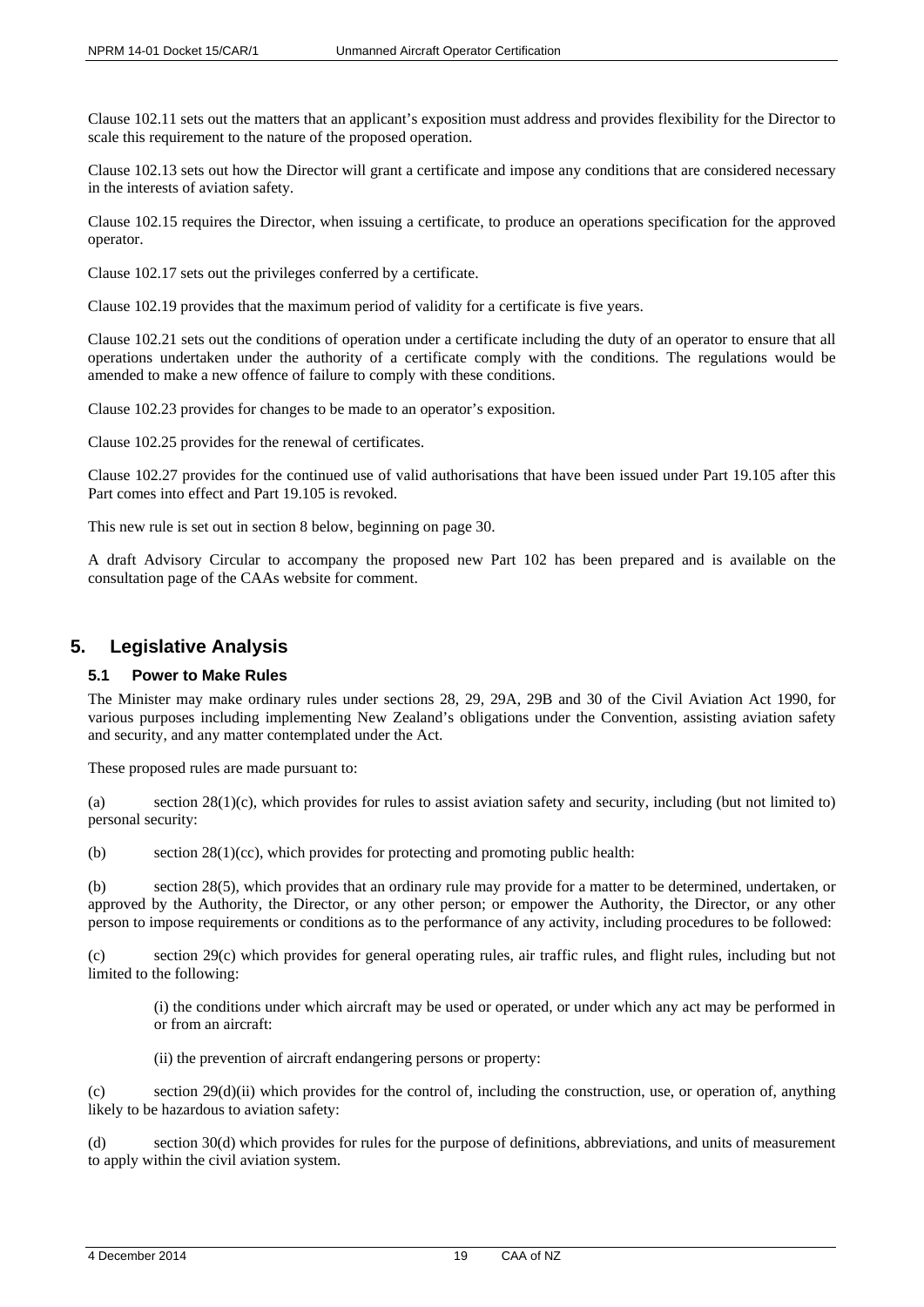# <span id="page-19-0"></span>**5.2 Matters to be taken into account**

The development of this NPRM and the proposed rule changes take into account the matters under section 33 of the Act that the Minister must take into account when making ordinary rules including the following:.

## <span id="page-19-1"></span>**5.2.1 ICAO Standards and Recommended Practices**

Pursuant to section 33(1) of the Act, the proposed rules are generally consistent with the ICAO requirements relating to UAS, as captured by ICAO Circular 328-AN/190 and UAS related amendments to the Annexes of the Convention on International Civil Aviation, namely:

- Amendment 43 to Annex 2: Rules of the Air
- Amendment 6 to Annex 7: Aircraft Nationality and Registration Marks
- Amendment 13 to Annex 13: Aircraft Accident and Incident Investigation.

The government has decided, at this stage, not to adopt the ICAO categorisations of model aircraft and UAS. This distinction is that model aircraft are flown for recreational purposes only, and UAS are flown for commercial, research or other non-recreational purposes.

Specific ICAO requirements – for example the requirement under Amendment 43 for an UAS to obtain a certificate of airworthiness – will not necessarily be satisfied under this rule change. While airworthiness will be a key consideration of the Part 102 certification process, an airworthiness certificate is not envisioned at this stage.

# <span id="page-19-2"></span>**5.2.2 Assisting Economic Development**

The proposed rules are expected to have an economic benefit to New Zealand.

The new regulatory regime will not significantly increase the regulatory burden on commercial UAS operators, while clarifying regulatory expectations. This is likely to facilitate growth in the commercial UAS sector, with run-on economic benefits.

## <span id="page-19-3"></span>**5.2.3 Assisting Safety and Personal Security**

The proposed rules are intended to increase the level of safety for people travelling on New Zealand aircraft, and people and property on the ground.

# <span id="page-19-4"></span>**5.2.4 Improving Access and Mobility**

The proposed rules will have no significant effect on improving access and mobility.

## <span id="page-19-5"></span>**5.2.5 Protecting and Promoting Public Health**

The proposed rules will have no significant effect on protection and promotion of public health.

## <span id="page-19-6"></span>**5.2.6 Ensuring Environmental Sustainability**

The proposed rules will have no significant effect on environmental sustainability.

## <span id="page-19-7"></span>**5.3 Incorporation by reference**

The proposed rules do not incorporate any documents by reference.

# <span id="page-19-8"></span>**5.4 Civil Aviation (Offences) Regulations**

The proposed changes will be supported by amendments to Schedule 1 of the Civil Aviation (Offences) Regulations 2006. These regulations are made by the Governor General pursuant to section 100 of the Civil Aviation Act 1990 and specify summary and infringement penalties associated with offences against various civil aviation rules.

The proposed rule will require amendment to the Civil Aviation (Offences) Regulations 2006. Refer to Appendix A to this NPRM for the proposed amendments.

# <span id="page-19-9"></span>**6. Submissions on the NPRM**

# <span id="page-19-10"></span>**6.1 Submissions are invited**

This proposal has been developed in conjunction with industry organisations and individuals. Interested persons are invited to participate in the making of the proposed rules by submitting written data, views, or comments. All submissions will be considered before a final draft Rule is submitted to the Associate Minister of Transport for signing.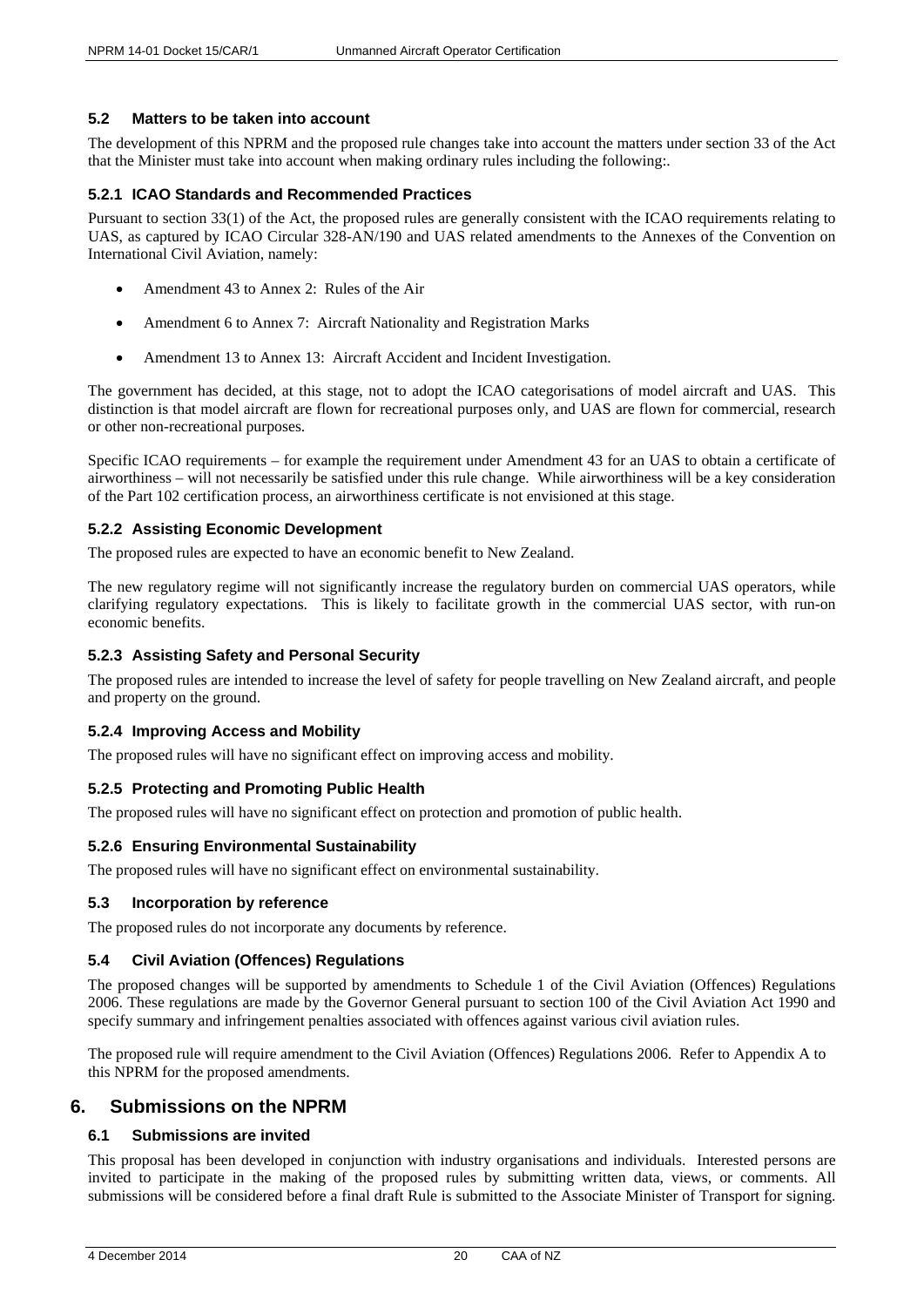If there is a need to make any significant change to the rule requirements in this proposal as a result of the submissions received, then interested persons may be invited to make further submissions.

## <span id="page-20-0"></span>**6.2 Examination of Submissions**

All submissions will be available in the rules docket for examination by interested persons both before and after the closing date for submissions. A consultation summary will be published on the CAA web site.

Submissions may be examined by application to the Docket Clerk at the Civil Aviation Authority Level 15, Asteron Centre, 55 Featherston Street, Wellington 6011 between 8:30 am and 4:30 pm on weekdays, except statutory holidays.

## <span id="page-20-1"></span>**6.3 Official Information Act**

Submitters should note that submissions are subject to the Official Information Act 1982. Any information attached to submissions may become available to the public on request.

Submitters should state clearly if there is any information in their submission that is commercially sensitive or if for some other reason, the submitter does not want the information to be publically available.

## <span id="page-20-2"></span>**6.4 How to make a submission**

A pre-prepared response sheet is available on the CAA web site at<http://www.caa.govt.nz/rules/nprms.htm> to assist with submissions.

Submissions may be sent by the following methods:

by mail: Docket Clerk (NPRM 14-01) Civil Aviation Authority PO Box 3555 Wellington 6140 New Zealand delivered: Docket Clerk (NPRM 14-01) Civil Aviation Authority Asteron House Level 15 55 Featherston Street Wellington 6011 fax: Docket Clerk (NPRM 14-01) Docket Clerk, +64–4-560 9481

e-mail: [docket@caa.govt.nz](mailto:docket@caa.govt.nz) and marked NPRM 14-01

## <span id="page-20-3"></span>**6.5 Final date for submissions**

Comments must be received before 31 January 2015.

# <span id="page-20-4"></span>**6.6 Availability of the NPRM:**

Any person may obtain a copy of this NPRM from–

CAA web site: [www.caa.govt.nz;](http://www.caa.govt.nz;/) *or from:* Docket Clerk Civil Aviation Authority Asteron House Level 15 55 Featherston Street Wellington 6011 Phone: 64–4–560 9603: Fax 64–4–560 9481 (quoting NPRM 14-01)

# <span id="page-20-5"></span>**6.7 Further information**

For further information contact: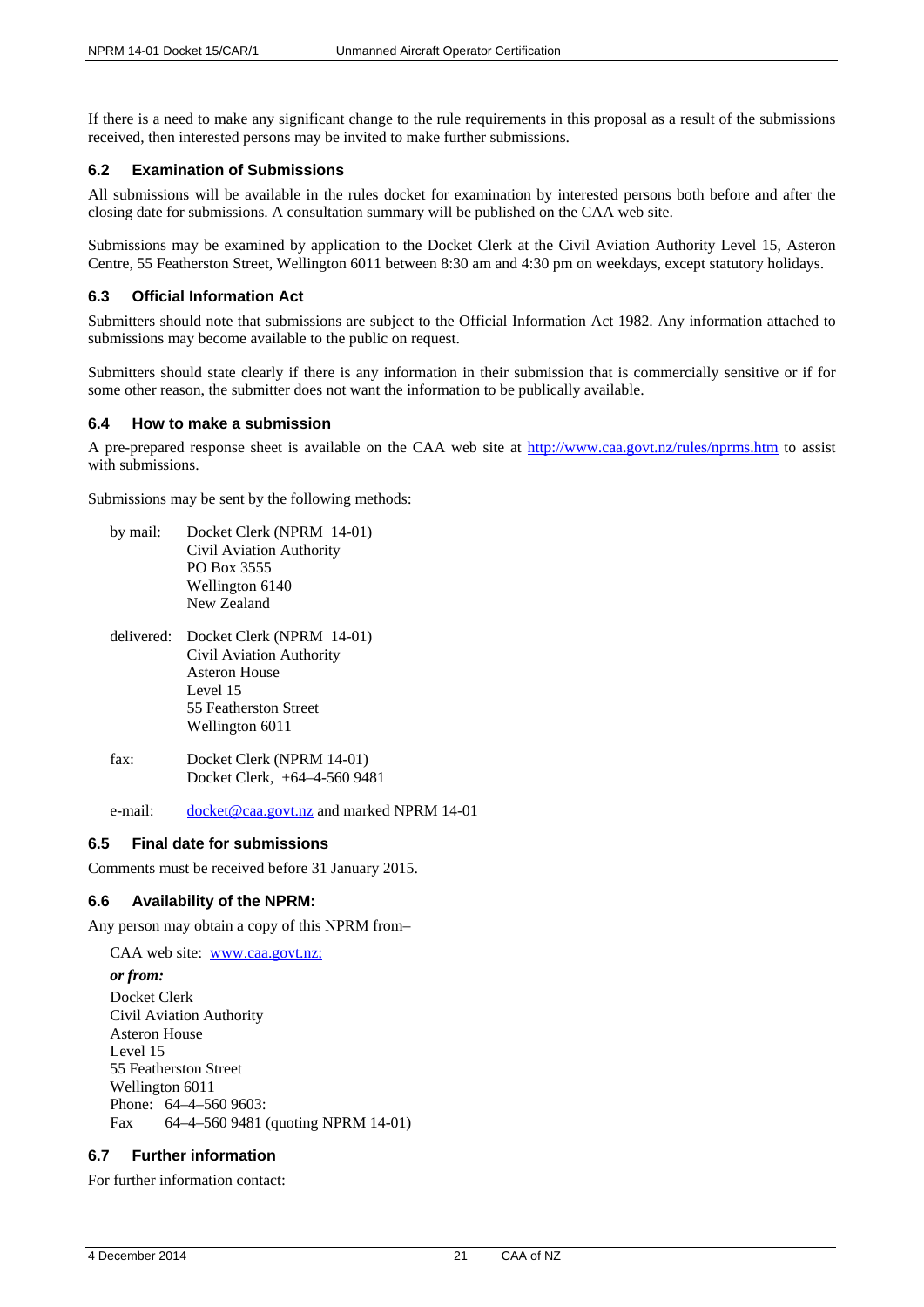Andrew Allen Aviation Standards Specialist Civil Aviation Authority of New Zealand Level 15 Asteron Centre Wellington 6011 ph. +64 (0)4 560 9603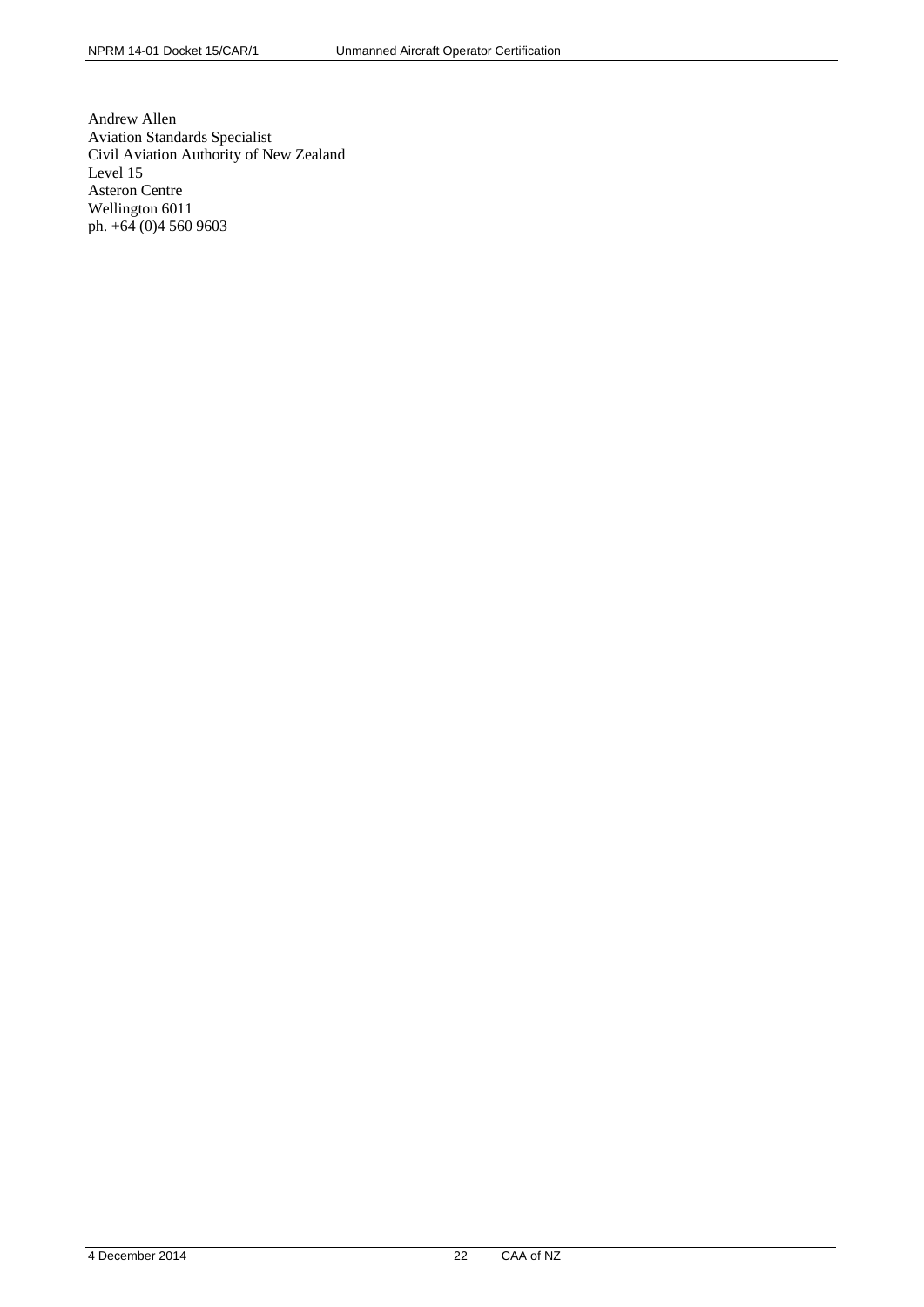# <span id="page-22-0"></span>**7 Proposed Amendment Rule**

# <span id="page-22-1"></span>**7.1 Part 1 Amendment Definitions and Abbreviations**

# *1.1 General Definitions*

7.1.1 In 1.1 General Definitions, insert in the appropriate alphabetical places the following definitions:

**"Remotely piloted aircraft** means an unmanned aircraft that is piloted from a remote station and—

- (1) includes a radio controlled model aircraft, but
- (2) does not include a control line model aircraft or a free flight model aircraft:

"**Remotely piloted aircraft system** means a remotely piloted aircraft, each of its associated remote pilot stations and the command and control links required to operate the system:

"**Remote pilot station** means the component of a remotely piloted aircraft system comprising the equipment used to pilot the aircraft:

"**Unmanned aircraft** means an aircraft designed to operate with no pilot on board and includes unmanned balloons, kites, control line model aircraft, free flight model aircraft and remotely piloted aircraft:

"**Unmanned aircraft system** (UAS) means an aircraft and its associated elements which are operated with no pilot on board:"

7.1.2 In 1.1 General Definitions, replace the definition of 'Accident', with:

"**Accident** means an occurrence that is associated with the operation of an aircraft which, in the case of a manned aircraft, takes place between the time any person boards the aircraft with the intention of flight and such time as all such persons have disembarked and the engine or any propellers or rotors come to rest, or in the case of an unmanned aircraft, takes place between the time the aircraft is ready to move with the purpose of flight and the time it comes to rest after the flight and the primary propulsion system is shut down, being an occurrence in which—

- (1) a person is fatally or seriously injured as a result of—
	- (i) being in the aircraft; or
	- (ii) direct contact with any part of the aircraft, including any part that has become detached from the aircraft; or
	- (iii) direct exposure to jet blast—

except when the injuries are self-inflicted or inflicted by other persons, or when the injuries are to stowaways hiding outside the areas normally available to passengers and crew; or

- (2) the aircraft sustains damage or structural failure that—
	- (i) adversely affects the structural strength, performance, or flight characteristics of the aircraft; and
	- (ii) would normally require major repair or replacement of the affected component—

except engine failure or damage that is limited to the engine, its cowlings, or accessories, or damage limited to propellers, wing tips, antennas, tyres, brakes, fairings, small dents, or puncture holes in the aircraft skin; or

- (3) the aircraft is missing or is completely inaccessible:
- 7.1.3 In 1.1 General Definitions, replace the definition of 'Serious incident' with:

"**Serious incident** means an incident involving circumstances indicating that there was a high probability of an accident and is associated with the operation of an aircraft which, in the case of a manned aircraft, takes place between the time any person boards the aircraft with the intention of flight and such time as all such persons have disembarked and the engine or any propellers or rotors come to rest, or in the case of an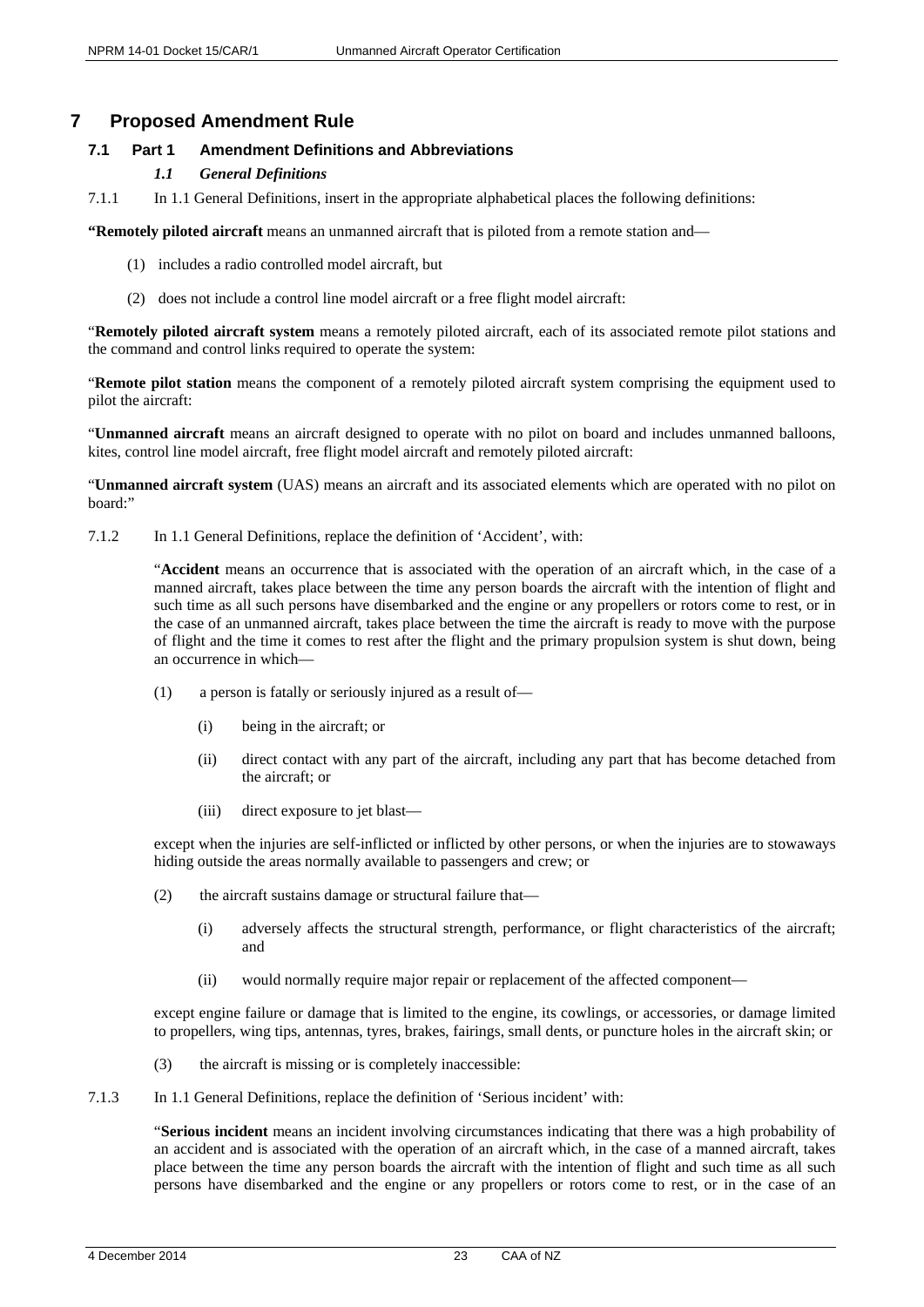unmanned aircraft, takes place between the time the aircraft is ready to move with the purpose of flight and the time it comes to rest after the flight and the primary propulsion system is shut down:"

## <span id="page-23-0"></span>**7.2 Part 12 Accidents, Incidents, and Statistics**

7.2.1 Replace rule 12.1 with:

## *12.1 Purpose*

- (a) Subject to paragraph (b), this Part prescribes rules for the—
	- (1) notification, investigation, and reporting of accidents and incidents; and
	- (2) preservation of aircraft, aircraft contents, and aircraft records following an accident or serious incident; and
	- (3) preservation of records relating to an accident, facility malfunction incident, an airspace incident, or a promulgated information incident; and
	- (4) reporting of aircraft operating and statistical data.

(b) This Part does not apply to an incident that is associated with any of the following operations that are not conducted under the authority of an adventure aviation operator certificate issued by the Director under the Act and Part 115:

- (1) gyrogliders and parasails, unmanned aircraft and rockets operated under Part 101:
- (2) microlight aircraft operated under Part 103:
- (3) gliders operated under Part 104:
- (4) parachutes operated under Part 105:
- (5) hang gliders operated under Part 106.
- 7.2.2 Replace 12.55(a)(1) with:
- (1) Parts 102, 115, 119, 129 and 137— aircraft incident, or dangerous goods incident:
- 7.2.3 In 12.55(a)(4), after "47," insert "102,".

## <span id="page-23-1"></span>**7.3 Part 19 Transition Rules**

## *19.1 Definitions*

7.3.1 In 19.1 Definitions, delete the definition of 'pilotless aircraft'.

## *19.105 Pilotless aircraft*

7.3.2 Delete rule 19.105.

# <span id="page-23-2"></span>**7.4 Part 47 Aircraft Registration and Marking**

## *47.51 Requirement for aircraft registration and certificate*

(a) Except as provided in paragraph (b), every person lawfully entitled to the possession of an aircraft for 28 days or longer must, if the aircraft flies to, from, within, or over New Zealand territory, register that aircraft and hold a valid certificate of registration for that aircraft from—

- (1) the Director; or
- (2) the appropriate aeronautical authorities of a contracting State of ICAO; or
- (3) the appropriate aeronautical authorities of another State that is party to an agreement with the Government of New Zealand or the Civil Aviation Authority of New Zealand which provides for the acceptance of each other's registrations.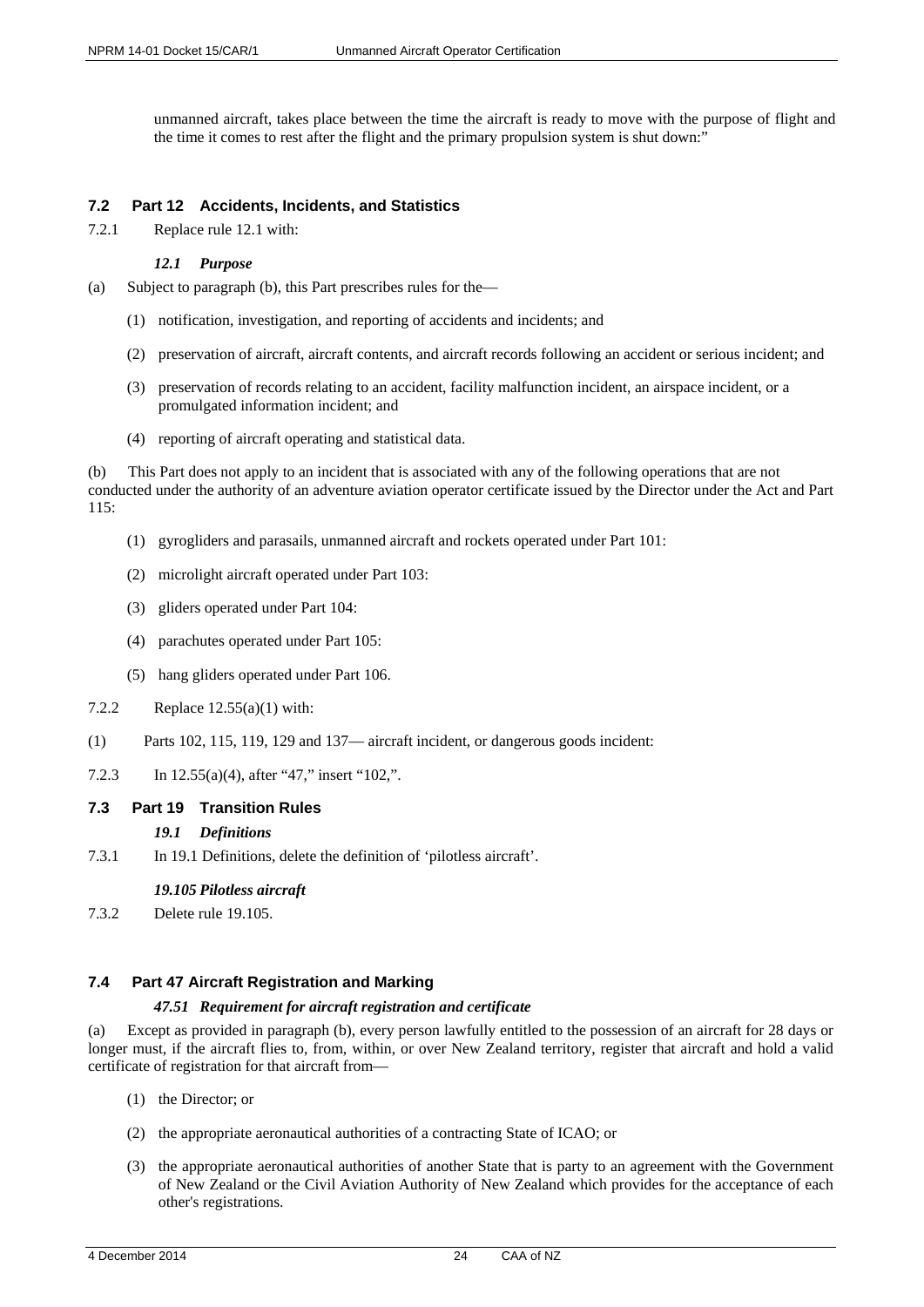- (b) Paragraph (a) does not apply to
	- (1) an aircraft manufacturing organisation certificated under Part 148, conducting flight testing of a new production aircraft for which a special flight permit has been issued under Part 21; or
	- (2) a person operating aircraft or equipment in accordance with Parts 101, 105, or 106; or
	- (3) a person operating an unmanned aircraft under the authority of a certificate issued under Part 102 unless compliance with this Part is required as a condition of operation.
- (c) No aircraft may be registered in New Zealand, if it is registered in any other country.

#### <span id="page-24-0"></span>**7.5 Part 91 General Operating and Flight Rules**

#### *91.1 Purpose*

Replace 91.1(c), with:

- (c) This Part does not apply to—
	- (1) any member of the New Zealand Defence Force or any aircraft operated by the New Zealand Defence Force acting in connection with—
		- (i) any war or other like emergency; or
		- (ii) the defence of New Zealand and other New Zealand interests; or
		- (iii) aid to the civil power in time of emergency; or
		- (iv) the provision of any public service; or
		- (v) any operation performed within a restricted, danger, or military operating area designated under Part 71 for military purposes; and
	- (2) persons operating aircraft to which Part 101 applies; and
	- (2A) persons operating aircraft under the authority of an unmanned aircraft operator certificate issued under Part 102 unless compliance with any of the requirements in this Part is required as a condition of operation; and
	- (3) persons and equipment to which Part 105 applies.

# Proposed consolidated Part 101

## <span id="page-24-1"></span>**7.6 Part 101 Gyrogliders and Parasails, Unmanned Aircraft and Rockets - Operating Rules**

# <span id="page-24-2"></span>**Subpart A – General**

<span id="page-24-3"></span>**101.1 Applicability**

- (a) This part prescribes rules governing the operation of—
	- (1) moored balloons and kites;
	- (2) free balloons;
	- (3) rockets;
	- (4) remotely piloted aircraft, control line model aircraft and free flight model aircraft;
	- (5) gyrogliders and parasails.
- (b) This Part applies to gyrogliders, parasails, rockets and unmanned aircraft, other than unmanned aircraft that are required to be operated under the authority of a valid certificate issued under Part 102.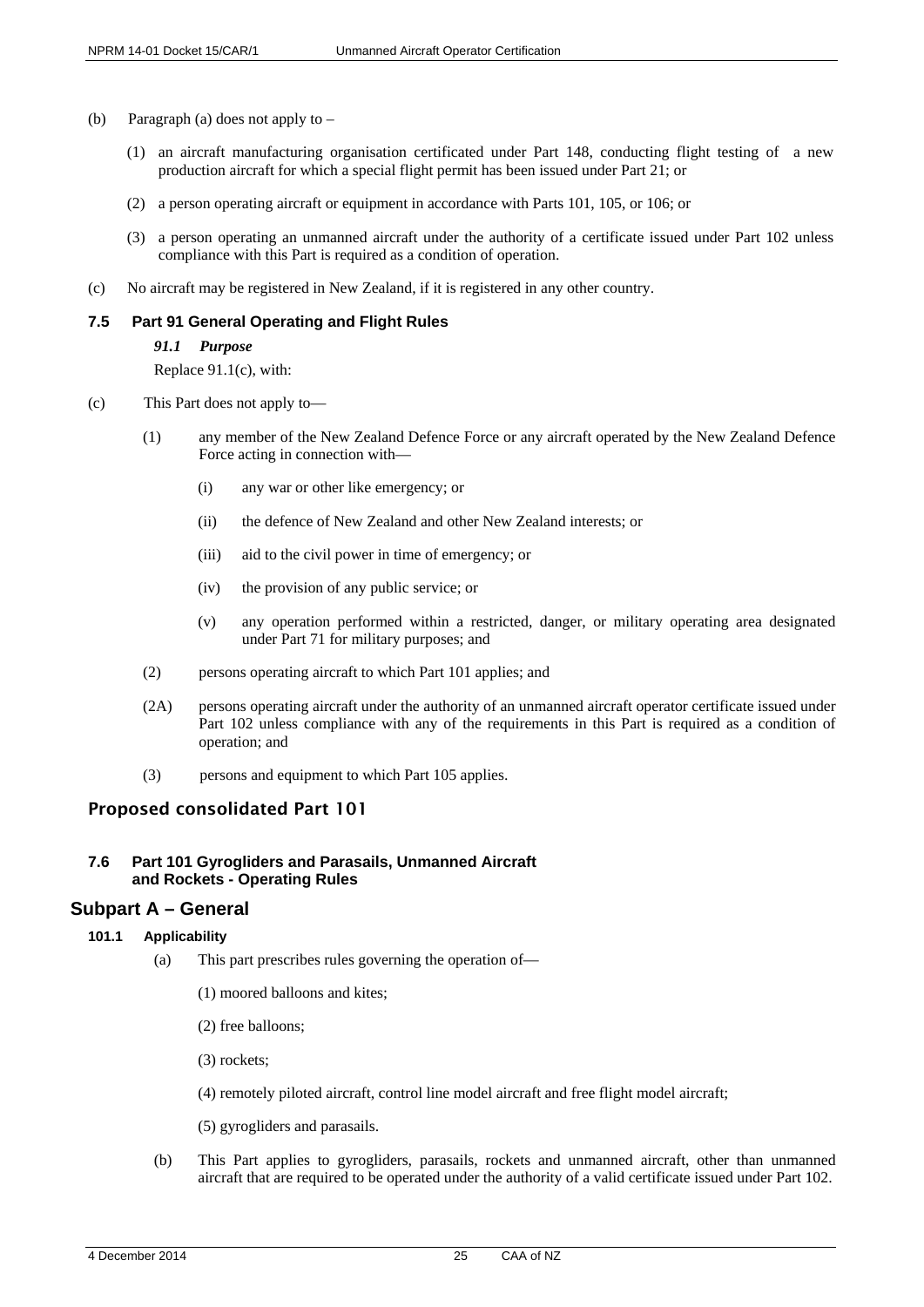#### <span id="page-25-0"></span>**101.3 Definitions**

In this Part—

**Aerodrome** means an aerodrome that is promulgated in the AIPNZ:

- **Controlled aerodrome** means an aerodrome at which air traffic control service is provided to aerodrome traffic:
- **Control line model aircraft** means a model aircraft primarily controlled in flight by a single or multiple wire system operated by the person flying the aircraft and restricted to circular flight about a central point:
- **Free Balloon** means a pilotless aerostat without propulsion in free flight, having a gas capacity greater than 1.5 m<sup>3</sup>:
- **Free flight model aircraft** means a model aircraft with a maximum wing loading of 62  $g/dm^2$  (20 oz/ft<sup>2</sup>), with a flight path that, once launched, is uncontrollable:
- **Gyroglider** means a ground or water towed non-power-driven heavier-than-air aircraft supported in flight by the reaction of the air on one or more rotors which rotate freely on substantially vertical axes, capable of carrying a person or persons:

**Heavy free balloon** means a free balloon, that—

- (1) carries a payload with—
	- (i) a combined mass of 6 kg or more; or
	- (ii) a payload package of 3 kg or more; or
	- (iii) a payload package of 2 kg or more with an area density of more than 13  $g/cm^2$ ; and
- (2) uses a rope or other device for suspension of the payload that requires an impact force of 230 N or more to separate the suspended payload from the balloon:

**Kite** means a pilotless aerodyne without propulsion that is tethered to a fixed point, or is hand held, and is sustained by the wind:

**Large model rocket** means a rocket that—

- (1) uses more than 25 g but not more than 125 g of propellant; and
- (2) produces more than 20 but not more than 320 Newton seconds of total impulse; and
- (3) uses a slow-burning propellant; and
- (4) is made of lightweight materials such as paper, wood, rubber and plastic; and
- (5) does not have the nose cone, fins, or body fabricated from metal; and
- (6) has a gross mass, including the propellant of more than 453 g but not more than 1.5 kg:

**Medium free balloon** means a free balloon, that—

- (1) carries a payload of 2 or more payload packages with a combined mass of—
	- (i) more than 4 kg; and
	- (ii) less than 6 kg; and
- (2) does not meet any of the criteria specified in the definition of the term heavy free balloon:

**Model Rocketry Safety Code** means the code of that name that is approved by the New Zealand Rocketry Association:

**Moored balloon** means a pilotless balloon that is moored to the surface of the earth, or to an object on the surface of the earth, and has a maximum diameter of more than  $1.5$  m or a gas capacity of more than  $3 \text{ m}^3$ :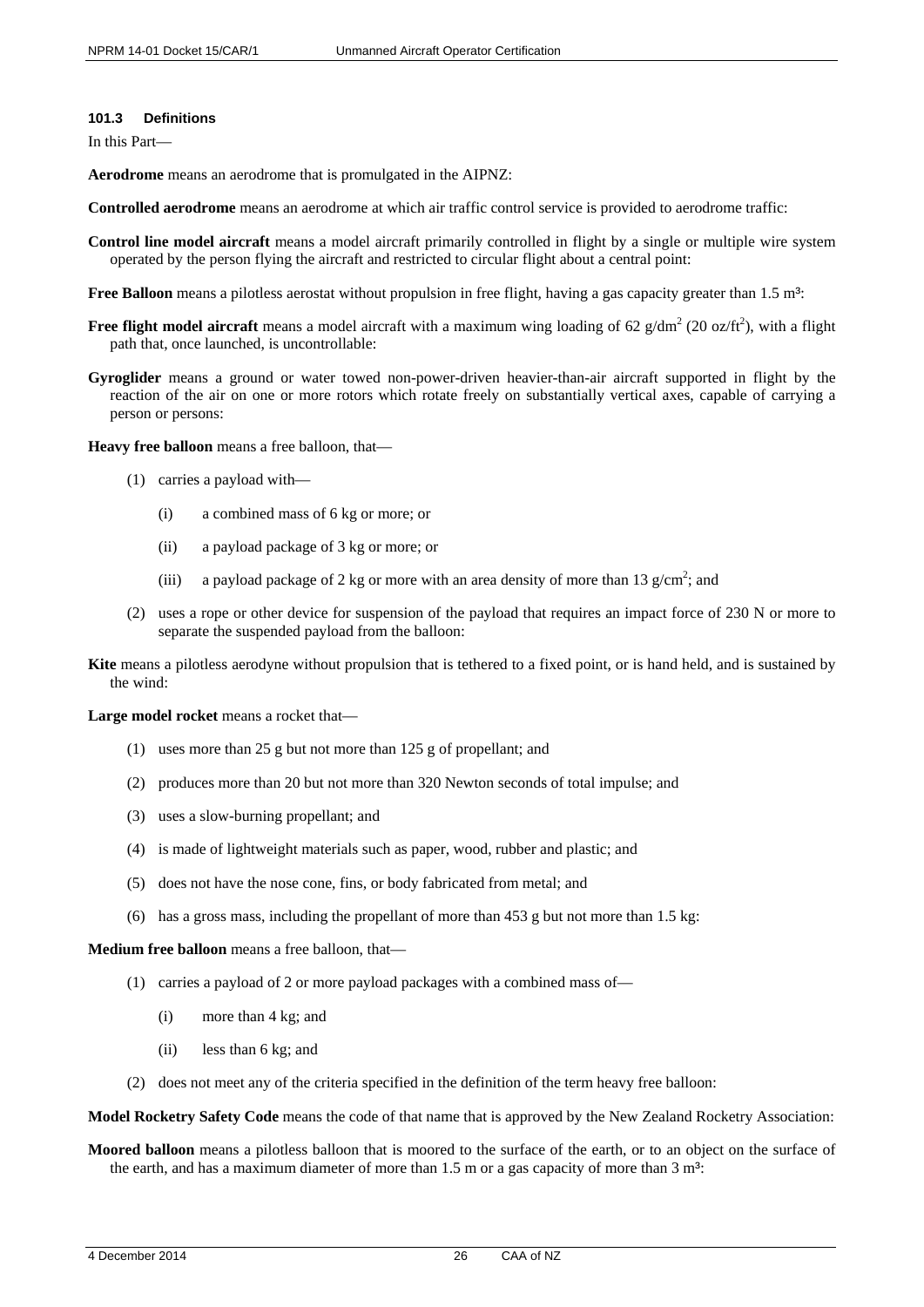- **Parasail** means an aerodyne, having the general form of an open, circular parachute carrying a person or persons towed behind a vehicle or motorboat to sustain flight:
- **Rocket** means a pilotless vehicle propelled by a system that contains every ingredient needed to form its own jet other than—
	- (1) an aerial firework; or
	- (2) a rocket propelled by a model rocket motor of size A-D which achieves no more than 20 Newton-seconds of total impulse:

**Shielded operation** means an operation within 100 m of a structure and below the top of the structure.

#### <span id="page-26-0"></span>**101.5 Registration**

The requirements in Part 47 do not apply to unmanned aircraft, rockets, gyrogliders and parasails.

#### <span id="page-26-1"></span>**101.7 Restricted, military operating, and danger areas**

(a) A person must not operate an unmanned aircraft, rocket, gyroglider, or parasail within a restricted area designated under Part 71 unless the person has approval to do so from the administering authority responsible for the restricted area.

(b) A person must not operate an unmanned aircraft, rocket, gyroglider, or parasail within a military operating area designated under Part 71 unless the person has approval to do so from the administering authority responsible for the military operating area.

(c) A person must not operate a gyroglider or parasail within a danger area designated under Part 71 unless the person has established that the activity associated with the danger area will not affect the safety of the gyroglider or parasail.

#### <span id="page-26-2"></span>**101.9 Low flying zones**

A person must not operate any of the following within a low flying zone designated under Part 71:

- (1) an unmanned aircraft:
- (2) a rocket:
- (3) a gyroglider:
- (4) a parasail.

#### <span id="page-26-3"></span>**101.11 Controlled airspace**

A person must not operate any of the following in controlled airspace without prior authorisation from the ATC unit responsible for that airspace:

- (1) an unmanned aircraft:
- (2) a rocket:
- (3) a gyroglider:
- (4) a parasail.

#### <span id="page-26-4"></span>**101.12 Airspace restrictions**

A person must not operate an unmanned aircraft, rocket, gyroglider or parasail unless—

- (1) before each flight, the person is aware of the airspace designation under Part 71 and any applicable airspace restrictions in place in the area of intended operation; or
- (2) the operation is conducted under the direct supervision of a person who is aware of the airspace designation under Part 71 and any applicable airspace restrictions in place in the area of intended operation.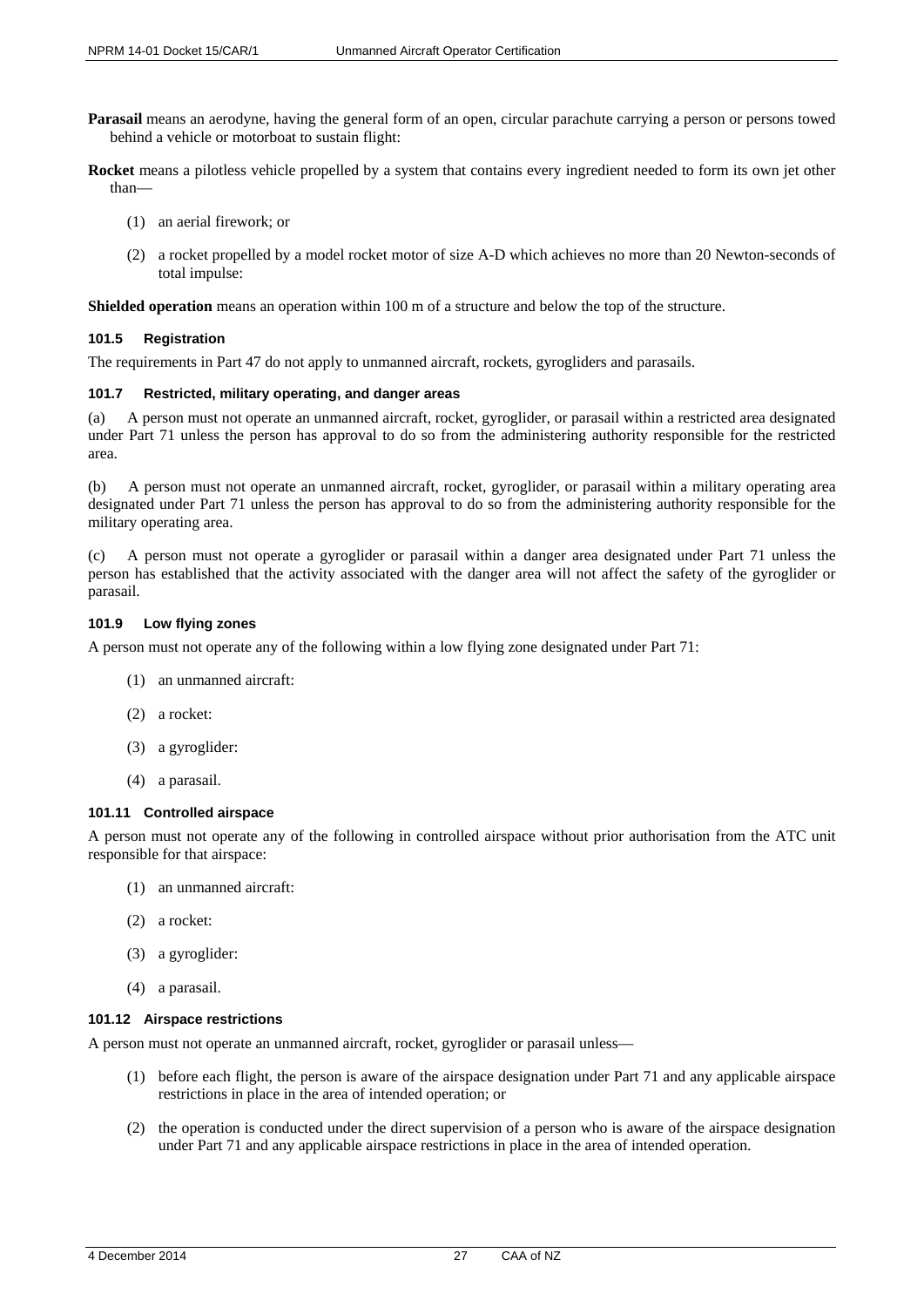#### <span id="page-27-0"></span>**101.13 Hazard and risk minimisation**

A person operating an unmanned aircraft, rocket, gyroglider or parasail must take all practicable steps to minimize hazards to persons, property and other aircraft, including, but not limited to, the following:

- (1) keeping clear of airspace above persons who have not given consent to the flight being conducted over them;
- (2) not operating above property without obtaining prior consent from any persons occupying that property or the property owner;
- (3) maintaining observation of airspace for other aircraft and taking measures to avoid flying into the proximity of any other aircraft.

#### <span id="page-27-1"></span>**101.15 Dropping of articles**

A person operating any of the following must not allow any object to be dropped in flight if such action creates a hazard to other persons or property:

- (1) an unmanned aircraft:
- (2) a rocket:
- (3) a gyroglider:
- (4) a parasail.

# <span id="page-27-2"></span>**Subpart E - Remotely Piloted Aircraft, Control Line Model Aircraft and Free Flight Model Aircraft**

#### <span id="page-27-3"></span>**101.201 Applicability**

This Subpart applies to—

- (1) remotely piloted aircraft; and
- (2) control line model aircraft; and
- (3) free flight model aircraft, but
- (4) does not apply to remotely piloted aircraft that are required to be operated under the authority of a certificate issued under Part 102.

#### <span id="page-27-4"></span>**101.202 Approved person or organisation**

In this Subpart, an approved person or organisation means a person or organisation having appropriate expertise in the design, construction or operation of remotely piloted aircraft, or appropriate knowledge of airspace designations and restrictions, and who has been approved by the Director to perform one or more of the following specified functions:

- (1) issuing a pilot qualification for operating remotely piloted aircraft; or
- (2) appointing persons to give instruction to operators of remotely piloted aircraft; or
- (3) authorising a person to give the New Zealand NOTAM Office notification of remotely piloted aircraft operations; or
- (4) authorising the construction or modification of remotely piloted aircraft greater than 15kg: or
- (5) inspecting and approving the construction of a remotely piloted aircraft greater than 15kg: or
- (6) authorising the operation of a remotely piloted aircraft greater than 15kg.

#### <span id="page-27-5"></span>**101.203 Control line model aircraft**

No person shall operate a control line model aircraft with a single or multiple wire system longer than 30 m.

#### <span id="page-27-6"></span>**101.205 Aerodromes**

(a) A person must not operate a remotely piloted aircraft or a free flight model aircraft on or within 4 km of—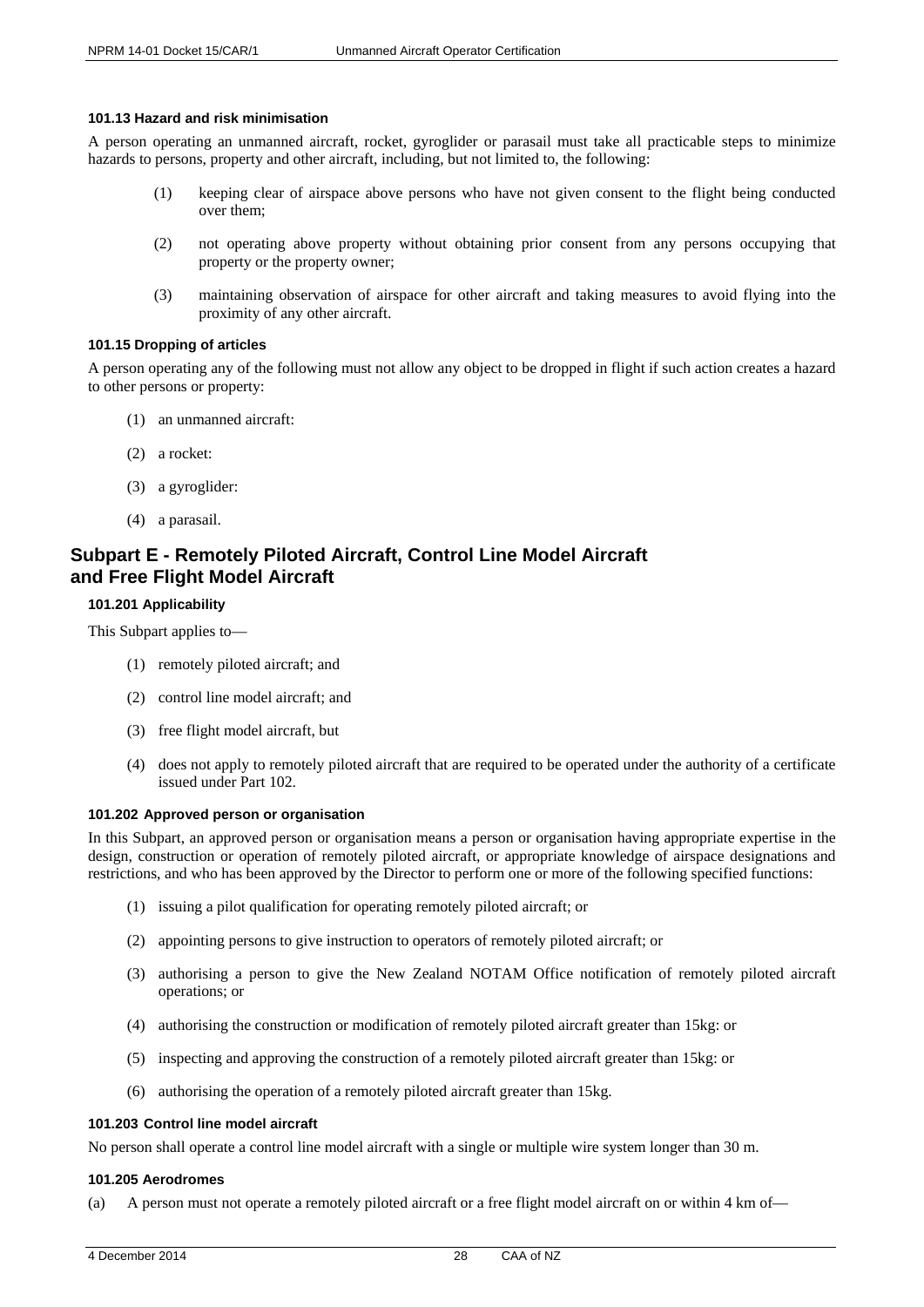- (1) an uncontrolled aerodrome, unless—
	- (i) the operation is undertaken in accordance with an agreement with the aerodrome operator; and
	- (ii) in the case of a free flight model aircraft, the aircraft is launched downwind of an active runway; and
	- (iii) in the case of a remotely piloted model aircraft, the aircraft is not operated at a height of more than 400 feet AGL, unless the operator has been approved by the Director to operate above 400 feet AGL, and each pilot has an observer in attendance while the model aircraft is active in the air; and
- (2) a controlled aerodrome, unless it is operated in accordance with an authorisation from the relevant ATC unit; and
- (3) any aerodrome, unless—
	- (i) the person is the holder of, or is under the direct supervision of the holder of, a pilot qualification issued by an approved person or organisation; or
	- (ii) the person is under the direct supervision of a person appointed to give instruction in the operation of remotely piloted aircraft by an approved person or organisation.

(b) A person must not operate a remotely piloted aircraft, a control line model aircraft or a free flight model aircraft—

- (1) on or over any active movement area of an aerodrome; or
- (2) on or over any active runway strip area.
- (c) Paragraph (a) does not apply to—
	- (1) a control line model aircraft; or
	- (2) a shielded operation conducted outside of the boundary of the aerodrome.
- (d) Paragraph (a)(3) does not apply to a free flight model aircraft.

#### <span id="page-28-0"></span>**101.207 Airspace**

A person operating a remotely piloted aircraft more than 4 km from an aerodrome boundary and above 400 feet AGL must ensure that the operation remains clear of Class C, D, and E airspace and must—

- (1) operate in a danger area designated for that purpose under Part 71; or
- (2) ensure that, at least 24 hours before the operation, a person authorised by an approved person or organisation, gives to the New Zealand NOTAM Office the following information:
	- (i) the name, address, and telephone number of the operator:
	- (ii) the location of the proposed operation:
	- (iii) the date and time and duration of the proposed operation:
	- (iv) the maximum height AGL proposed for the aircraft operation.

#### <span id="page-28-1"></span>**101.209 Visual line of sight operation**

- (a) This rule applies to the following types of aircraft:
	- (1) a remotely piloted aircraft:
	- (2) a free flight model aircraft.
- (b) A person must not operate an aircraft to which this rule applies in—
	- (1) any area in which the person's view of the whole area in which the aircraft will operate is obstructed; or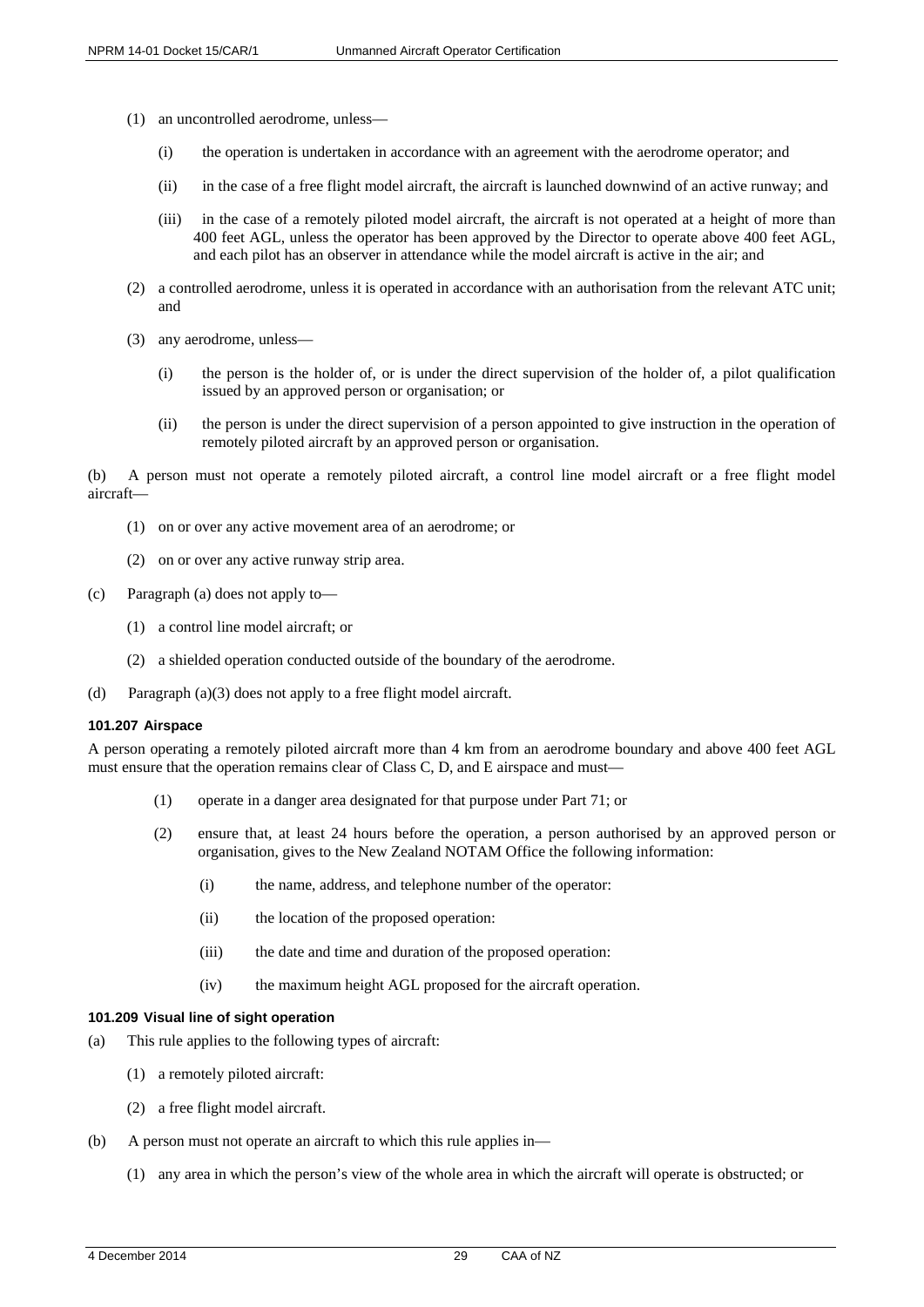- (2) meteorological conditions that obstruct the person's ability to view the aircraft without the use of an instrument.
- (c) A person who operates an aircraft to which this rule applies must at all times—
	- (1) maintain visual line of sight with the aircraft; and
	- (2) operate the aircraft below the cloud base.

(d) For the purposes of this rule visual line of sight means a straight line along which an observer has a clear view and which may be achieved with the use of—

- (1) corrective lenses; or
- (2) a first person view system comprising a trained and competent observer who maintains both direct visual observation of the aircraft and communication with the person who is operating the aircraft.
- (e) Paragraphs (a) and (b) do not apply to a shielded operation.

#### <span id="page-29-0"></span>**101.211 Night operations**

A person shall not operate a remotely piloted aircraft or free flight model aircraft at night unless the operation is—

- (1) indoors; or
- (2) a shielded operation.

#### <span id="page-29-1"></span>**101.213 Right of way**

- (a) This rule applies to the following:
	- (1) each person operating a remotely piloted aircraft:
	- (2) each person operating a control line model aircraft:
	- (3) each person operating a free flight model aircraft.

(b) A person to whom this rule applies must ensure the aircraft that the person is operating gives way to, and remains clear of, all manned aircraft on the ground and in flight.

#### <span id="page-29-2"></span>**101.215 Aircraft mass limits**

(a) A person must not operate a remotely piloted aircraft, a control line model aircraft or a free flight model aircraft with a gross mass of more than 25 kg.

(b) A person must not operate a remotely piloted aircraft with a gross mass of between 15 kg and 25 kg unless the aircraft, and any modification made to it, is—

- (1) constructed under the authority of, or inspected and approved by, an approved person or organisation defined in 101.202; and
- (2) operated under the authority of an approved person or organisation defined in 101.202.

# <span id="page-29-3"></span>**8 Proposed New Rule Part**

# <span id="page-29-4"></span>**Part 102 Unmanned Aircraft Operator - Certification**

## <span id="page-29-5"></span>**102.1 Purpose**

The purpose of this Part is to enable the Director to determine whether to grant an unmanned aircraft operator certificate to a person after giving consideration to whether that person—

(1) has conducted an adequate assessment of the risk to safety of conducting the proposed unmanned aircraft operation; and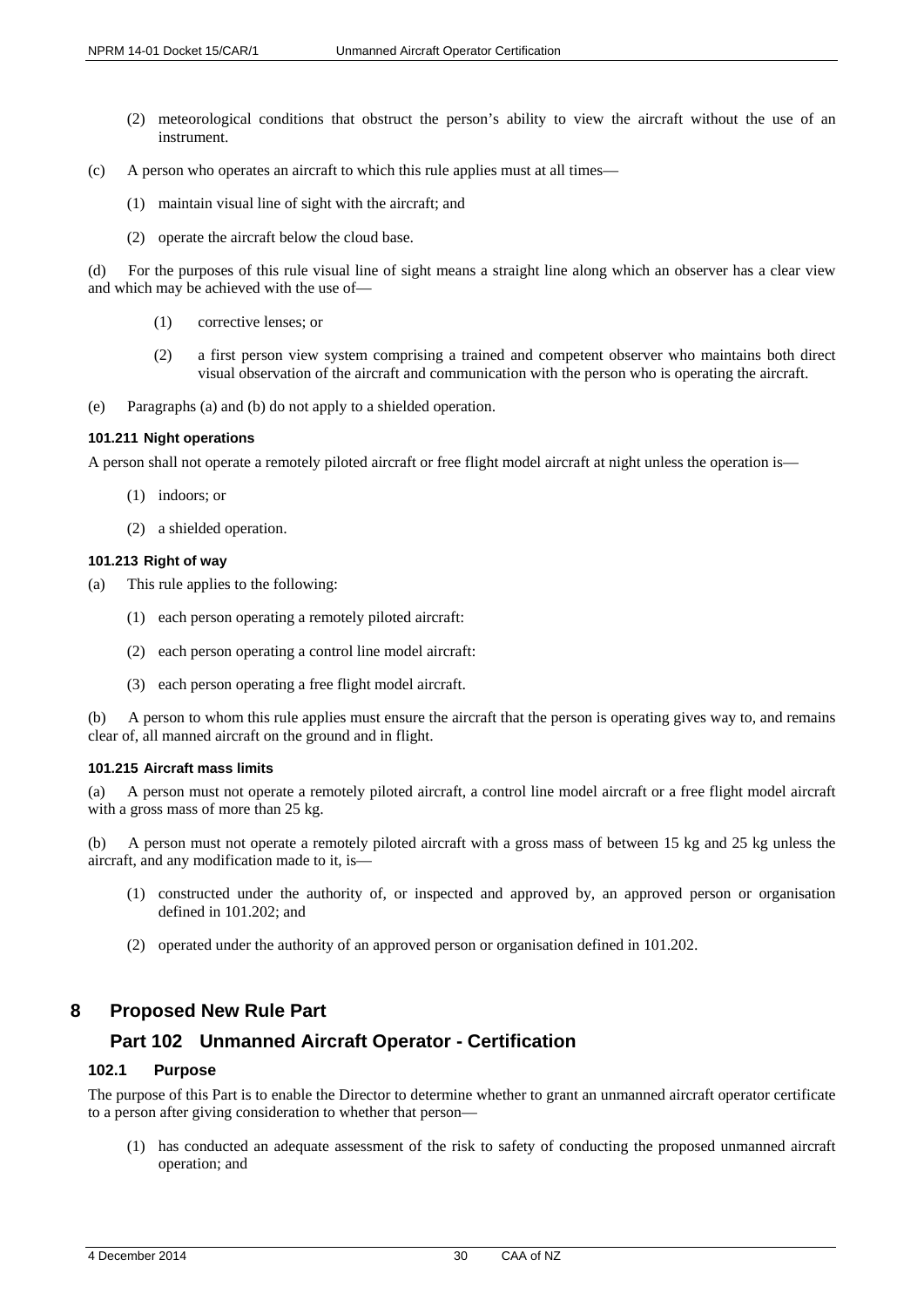(2) has developed procedures to adequately manage the risks and to ensure that the operation is conducted safely.

#### <span id="page-30-0"></span>**102.3 Application**

This Part applies to the following:

- (1) a person who operates an unmanned aircraft other than in accordance with Part 101:
- (2) a person who operates an unmanned aircraft in accordance with Part 101 and who wishes to apply for an unmanned aircraft operator certificate:
- (3) an applicant for an unmanned aircraft operator certificate.

## <span id="page-30-1"></span>**102.5 Definitions**

**Exposition**, unless the context otherwise requires, means the exposition required by 102.11.

#### <span id="page-30-2"></span>**102.7 Requirement for certificate**

A person must not operate an unmanned aircraft other than in accordance with Part 101 except under the authority of, and in accordance with the terms of, a valid certificate to operate an unmanned aircraft issued by the Director under this Part.

#### <span id="page-30-3"></span>**102.9 Application for certificate to operate an unmanned aircraft**

(a) Before operating an unmanned aircraft other than in accordance with Part 101 a person must apply for an unmanned aircraft operator certificate.

(b) A person who operates an unmanned aircraft in accordance with Part 101 may apply for an unmanned aircraft operator certificate.

- (c) A person in (a) or (b) must apply by—
	- (1) submitting an application to the Director in accordance with section 8 of the Act; and
	- (2) paying the appropriate fee specified in regulations made under the Act.
- (d) An application must include—
	- (1) the name and address for service in New Zealand of the applicant; and
	- (2) the details required by 102.15 for the operations specification; and
	- (3) the applicant's exposition required by rule 102.11; and
	- (4) any other information relating to the application as may be required by the Director.

#### <span id="page-30-4"></span>**102.11 Unmanned aircraft operator exposition**

(a) An applicant for an unmanned aircraft operator certificate must provide the Director with an exposition that is acceptable to the Director.

(b) The exposition must address the following matters, having regard to the nature, degree and risk of the intended operation—

- (1) the identification of a person who will have primary responsibility for the operation; and
- (2) the identification of any person who is to have or is likely to have control over the exercise of the privileges under the certificate; and
- (3) details of the physical locations to be used in the operation; and
- (4) a hazard register that—
	- (i) identifies the known and likely hazards to people, property and other aircraft of the proposed operation; and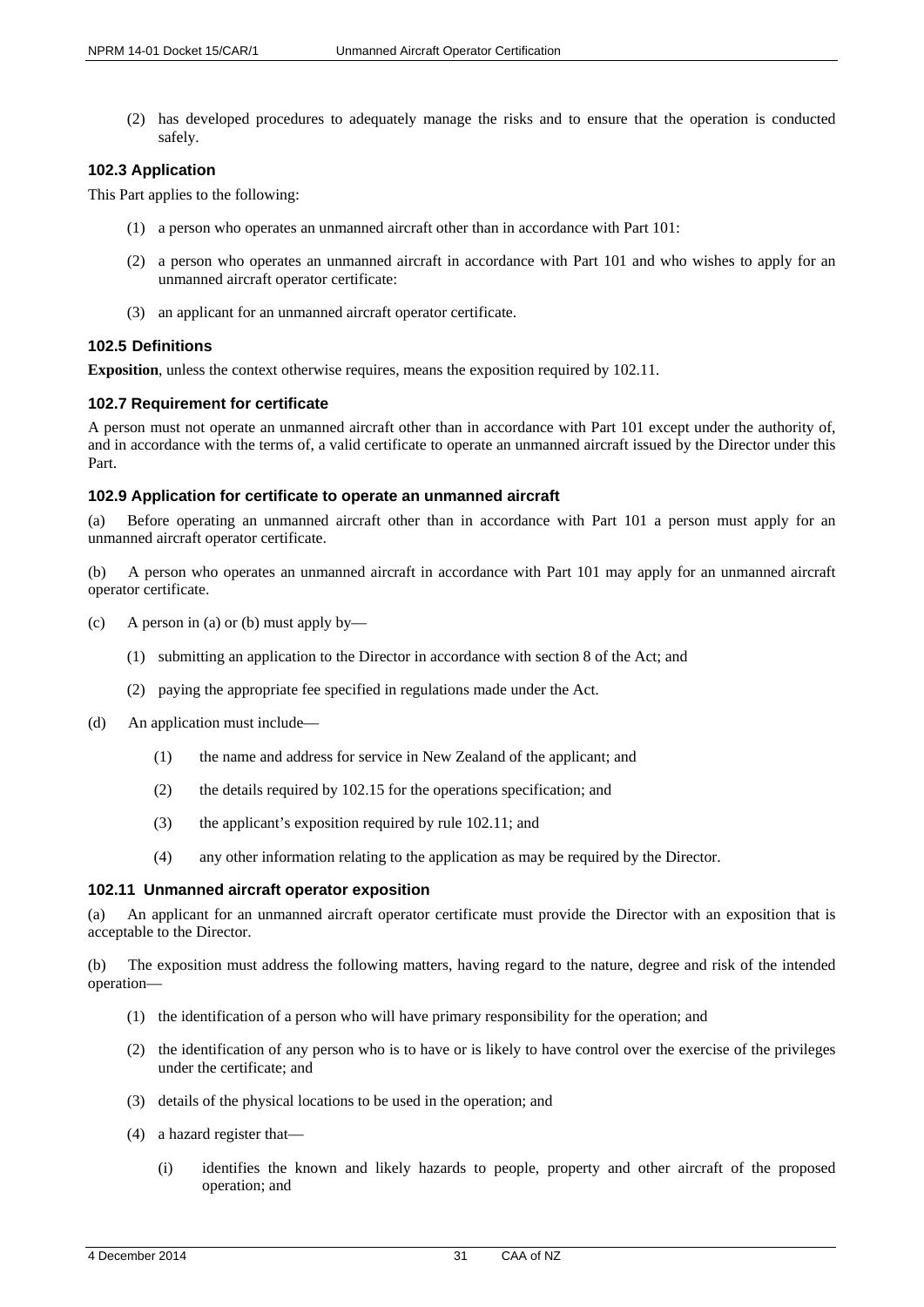- (ii) for each of the hazards identified, includes an assessment of the associated risks; and
- (iii) includes a description of the measures that can be implemented to mitigate or manage the risk; and
- (5) procedures for reporting information to the Civil Aviation Authority as required by Part 12; and
- (6) operating requirements for personnel licensing, qualifications, training and competency including pilot and support crew qualifications, training or medical requirements; and
- (7) details of the number and specifications of the aircraft to be used, including any identification system used on the aircraft (for example colour schemes, unique identification numbers, markings); and
- (8) details of the control system to be used to pilot the aircraft; and
- (9) procedures for maintenance of aircraft and measures to ensure continued airworthiness; and
- (10) inflight procedures including minimum distances from persons or property; and
- (11) procedures for handling cargo or dropping items, if such operations are intended; and
- (12) initial airworthiness standards that must be met; and
- (13) procedures for controlling, amending and distributing the exposition.

(c) An exposition may adopt, by reference, a requirement in a Civil Aviation Rule for the purpose of mitigating or managing a risk identified in the hazard register required by 102.11(b)(4).

(d) The Director may require only some of the matters in (b) to be contained in the exposition, should it be appropriate in the particular circumstances.

(e) The exposition must remain acceptable to the Director.

#### <span id="page-31-0"></span>**102.13 Grant of certificate**

(a) The Director may, in accordance with section 9 of the Act, grant a certificate to a person who has applied under 102.9.

- (b) When issuing a certificate under (a), the Director may—
	- (1) impose requirements for unmanned aircraft systems and may specify procedures to be followed by the operator of any unmanned aircraft that are operated under the authority of the certificate; and
	- (2) in accordance with section 7(3) of the Act, specify any additional conditions that he or she considers necessary in the interests of aviation safety; and
	- (3) after considering the type of aircraft to be used, determine that any aircraft to be operated under the certificate must be registered and display identification markings in accordance with Part 47 if he or she considers that it is necessary in the interests of aviation safety.

#### <span id="page-31-1"></span>**102.15 Operations specification**

If the Director grants an unmanned aircraft operator certificate under 102.13, the certificate must be issued with an operations specification containing the details described in (b).

- (b) The operations specification must include:
	- (1) details of the physical location of the certificate holder's principal base of operations; and
	- (2) the certificate holder's address for service in New Zealand; and
	- (3) a list of any business names under which the certificate holder is approved to operate; and
	- (4) the privileges and operations that the operator is permitted to perform, including:
		- (i) the number, type and description, including, if applicable, the serial number and registration, of every aircraft that is authorised for use; and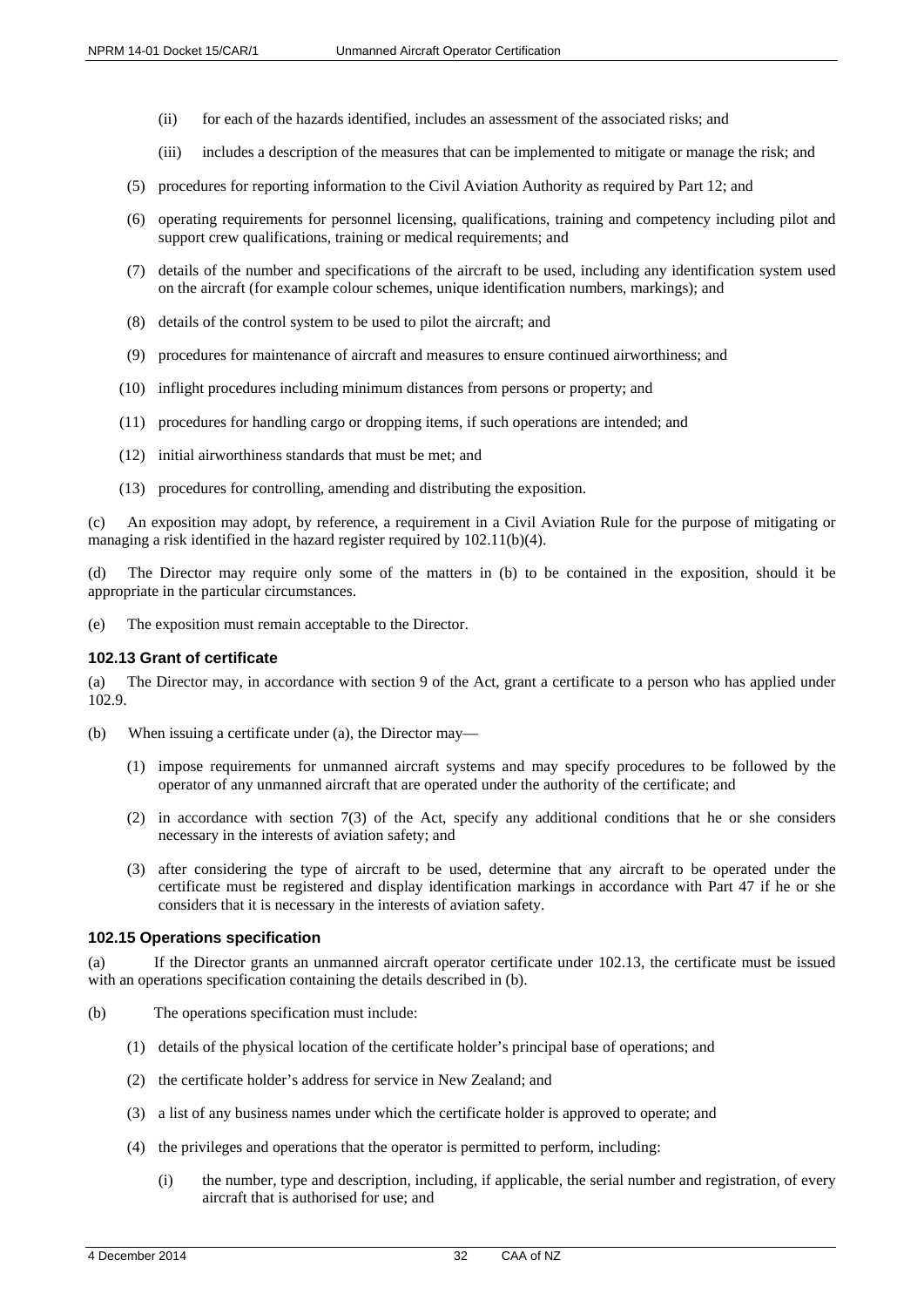- (ii) identification of the geographical areas of operations approved by the Director; and
- (iii) any exemption granted from any requirement of this or any other Part; and
- (5) any additional condition that the Director determines is necessary in the interests of aviation safety.

#### <span id="page-32-0"></span>**102.17 Privileges of certificate holder**

(a) The holder of an unmanned aircraft operator certificate is authorised to perform the operations specified in the accompanying operations specification.

Unless the exposition required by 102.11 specifies otherwise the holder of an unmanned aircraft operator certificate is not required to comply with Civil Aviation Rules Parts 19, 21, 26, 39, 43, 47, 61, 63, 65, 66, 67, 91, 92, 93, 95, 115, 119, 129, 133, and 137.

#### <span id="page-32-1"></span>**102.19 Duration of certificate**

(a) When granting or renewing a certificate under this Part the Director must specify a date on which the certificate will expire.

(b) The Director may not specify a date under paragraph (a) that is later than 5 years after the date on which the certificate was granted.

#### <span id="page-32-2"></span>**102.21 Conditions of operation of unmanned aircraft**

- (a) A holder of an unmanned aircraft operator certificate must comply with—
	- (1) the conditions imposed by the Director on the unmanned aircraft operations specification; and
	- (2) the exposition required by 102.11.

The certificate holder is responsible for ensuring that any other operator or other personnel involved in an operation conducted under the authority of that certificate are notified of and comply with the requirements of (a).

#### <span id="page-32-3"></span>**102.23 Changes to exposition**

- (a) Each holder of an unmanned aircraft operator certificate must—
	- (1) ensure that the exposition is amended—
		- (i) so that it remains a current description of the certificate holder's operation; and
		- (ii) to ensure continued compliance with the Civil Aviation Rules; and
	- (2) provide the Director with a copy of each amendment to the exposition as soon as practicable after the amendment is incorporated into the exposition; and
	- (3) make such amendments to the exposition as the Director considers necessary in the interests of aviation safety.

(b) If a holder of an unmanned aircraft operator certificate proposes to change any of the following, prior acceptance by the Director is required:

- (1) the identification of any person who is to have or is likely to have control over the exercise of the privileges under the certificate:
- (2) the identification of locations from which the certificate holder conducts unmanned aircraft operations.

## <span id="page-32-4"></span>**102.25 Renewal of certificate**

The holder of the remotely piloted aircraft system operator certificate shall make an application for the renewal of the certificate in accordance with section 8 of the Act.

#### <span id="page-32-5"></span>**102.27 Transitional provisions**

(a) Despite 102.7 an authorisation to operate a pilotless aircraft issued under Part 19.105 that was valid immediately before the day on which Civil Aviation Rule Part 102 came into force may continue to be used until six months after the day on which Part 102 came into force unless it expires or is suspended or revoked.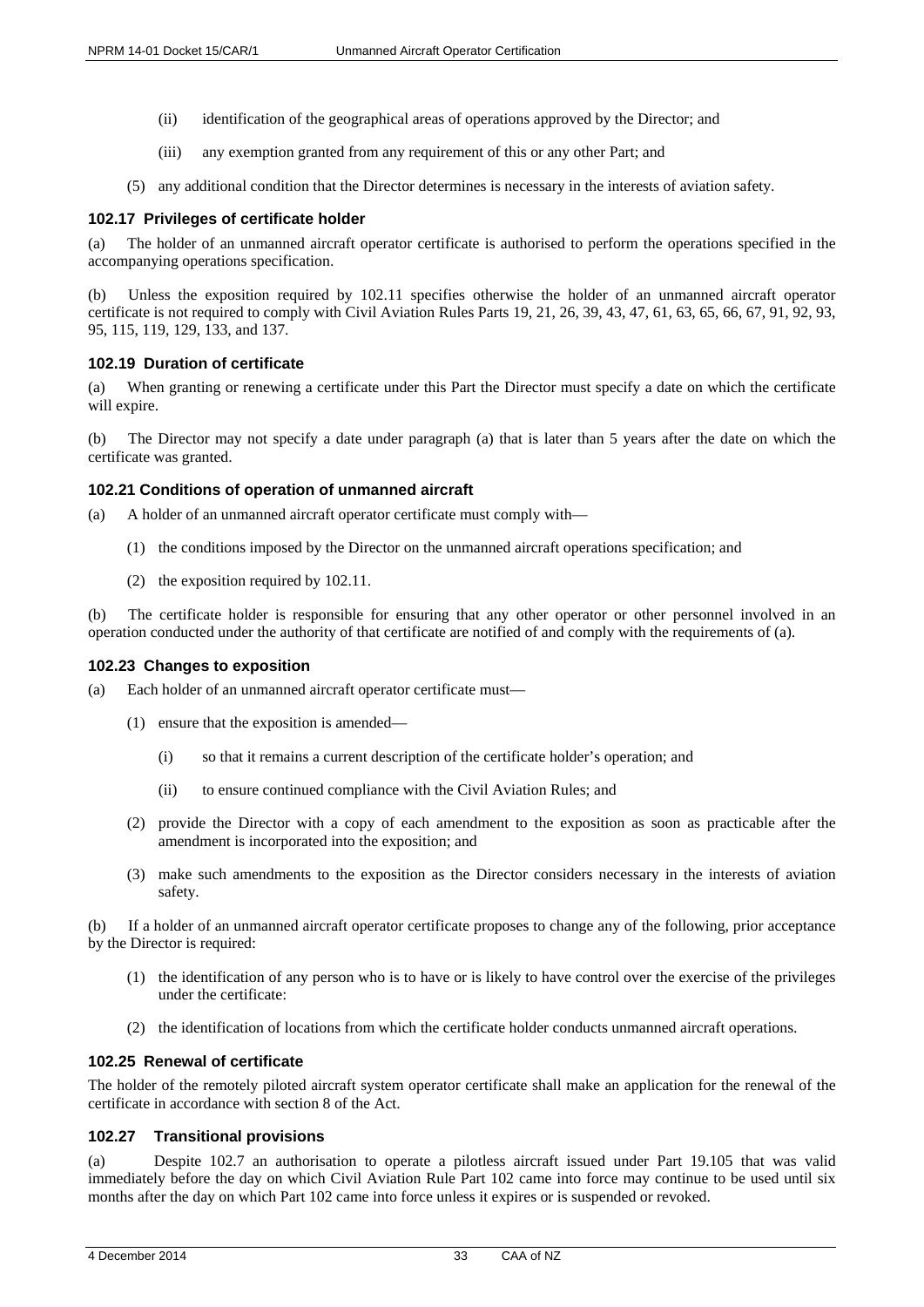(b) An authorisation in (a) shall be deemed to be a certificate issued under this Part while it remains valid and any conditions on that authorisation shall be deemed to have been imposed under 102.13(c).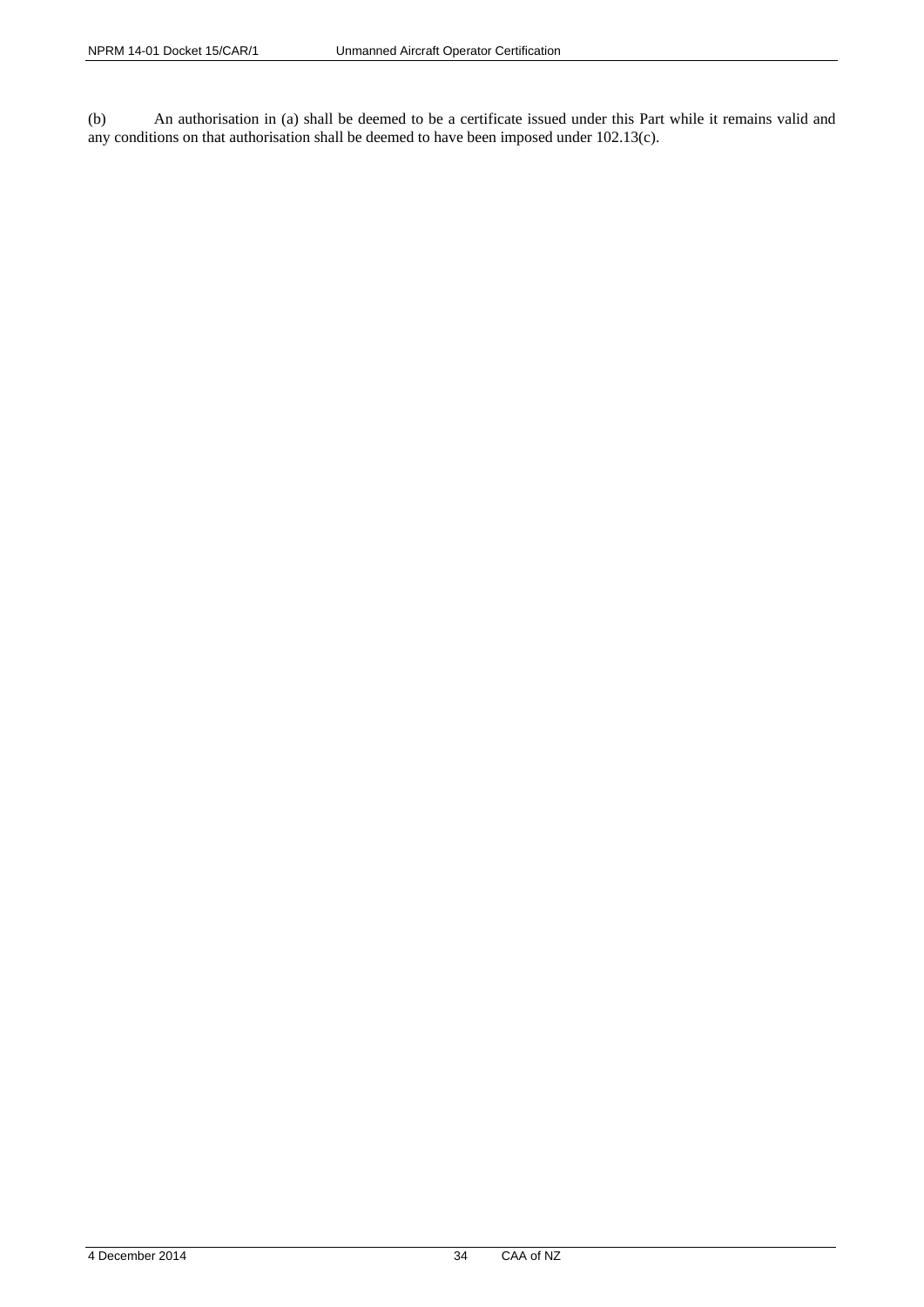# <span id="page-34-0"></span>**Appendix A**

# <span id="page-34-1"></span>**Table of Amendments to Civil Aviation (Offences) Regulations**

The following amendments are proposed to the Civil Aviation (Offences) Regulations as a consequence of the proposed amendments to Parts 19 and 101 and the introduction of Part 102:

Revoke the following offences:

|                  |                                                                                                                                | Fines and Fees (\$)       |             |                          |             |  |  |
|------------------|--------------------------------------------------------------------------------------------------------------------------------|---------------------------|-------------|--------------------------|-------------|--|--|
|                  |                                                                                                                                | <b>Summary Conviction</b> |             | <b>Infringement Fees</b> |             |  |  |
|                  |                                                                                                                                | <b>Individual</b>         | <b>Body</b> | <b>Individual</b>        | <b>Body</b> |  |  |
| <b>Provision</b> | <b>Brief Description</b>                                                                                                       |                           | Corporate   |                          | Corporate   |  |  |
| Part 19          | <b>Transition Rules</b>                                                                                                        |                           |             |                          |             |  |  |
| 19.105(a)        | No.<br>person<br>may<br>operate pilotless<br>aircraft<br>except<br>with authorisation<br>and in accordance<br>with conditions. | 5,000                     | 30,000      | 2,000                    | 12,000      |  |  |

Amend the following offences: to replace 'model aircraft' with 'unmanned aircraft' or other minor drafting changes. No change to fine/penalty levels.

|                  |                                                                                                                                                                                                                           | Fines and Fees (\$)       |                          |                          |                          |  |  |
|------------------|---------------------------------------------------------------------------------------------------------------------------------------------------------------------------------------------------------------------------|---------------------------|--------------------------|--------------------------|--------------------------|--|--|
|                  |                                                                                                                                                                                                                           | <b>Summary Conviction</b> |                          | <b>Infringement Fees</b> |                          |  |  |
| <b>Provision</b> | <b>Brief Description</b>                                                                                                                                                                                                  | <b>Individual</b>         | <b>Body</b><br>Corporate | <b>Individual</b>        | <b>Body</b><br>Corporate |  |  |
| Part 101         | Gyrogliders and Parasails; and Unmanned Balloons, Kites, Rockets,<br>and Model Aircraft - Operating Rules                                                                                                                 |                           |                          |                          |                          |  |  |
| 101.7(a)         | Person may not<br>operate<br>unmanned<br>aircraft,<br>rocket,<br>gyroglider,<br>$\alpha$<br>within<br>parasail<br>restricted<br>area<br>unless they have<br>approval<br>of<br>prescribed<br>administering<br>authority    | 2,500                     | 15,000                   | 1,000                    | 6,000                    |  |  |
| 101.7(b)         | Person may not<br>operate<br>unmanned<br>aircraft,<br>rocket.<br>gyroglider,<br>$\alpha$<br>parasail<br>within<br>military operating<br>area unless they<br>have approval of<br>prescribed<br>administering<br>authority. | 2,500                     | 15,000                   | 1,000                    | 6,000                    |  |  |
| 101.9            | Person may not<br>operate                                                                                                                                                                                                 | 5,000                     | 30,000                   | 2,000                    | 12,000                   |  |  |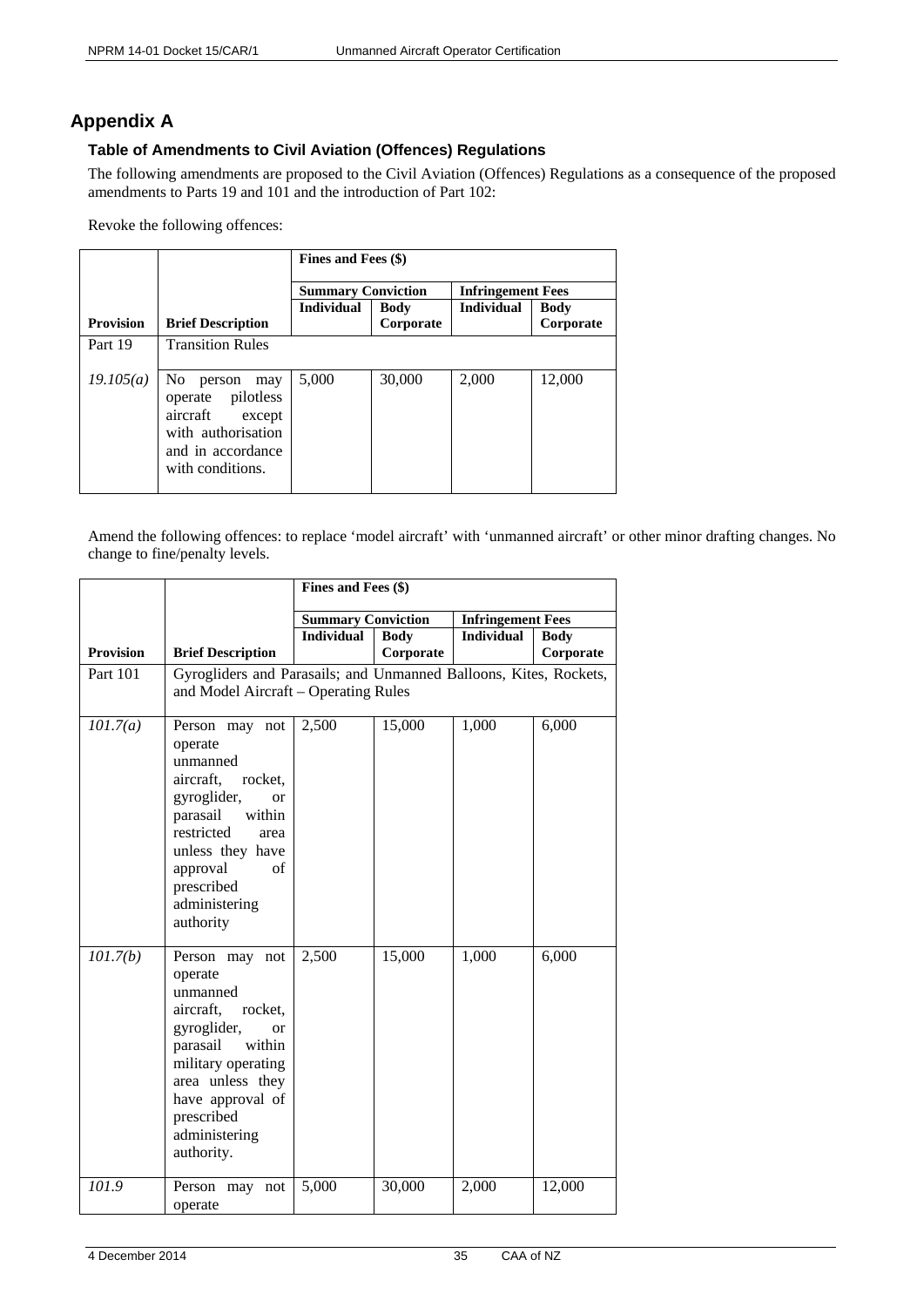|            | unmanned<br>aircraft,<br>rocket,<br>gyroglider,<br>or<br>parasail<br>within<br>low flying zone                                                                                                                                                                 |       |        |       |        |
|------------|----------------------------------------------------------------------------------------------------------------------------------------------------------------------------------------------------------------------------------------------------------------|-------|--------|-------|--------|
| 101.11     | Person may not<br>operate<br>unmanned<br>aircraft,<br>rocket,<br>gyroglider,<br>or<br>parasail<br>in<br>controlled<br>airspace without<br>prior<br>authorisation<br>from responsible<br>ATC unit                                                               | 5,000 | 30,000 | 2,000 | 12,000 |
| 101.13     | Person may not<br>operate<br>moored<br>balloon, kite, free<br>balloon,<br>rocket,<br>model<br>aircraft,<br>gyroglider,<br>or<br>parasail without<br>taking<br>all<br>practicable steps<br>minimise<br>to<br>hazards<br>to<br>aircraft, persons,<br>or property | 5,000 | 30,000 | 2,000 | 12,000 |
| 101.15     | Person operating<br>moored balloon,<br>kite, free balloon,<br>rocket, unmanned<br>aircraft,<br>gyroglider,<br>or<br>parasail may not<br>allow object to be<br>dropped in flight<br>if<br>it<br>creates<br>hazard to<br>other<br>persons<br>or<br>property      | 5,000 | 30,000 | 2,000 | 12,000 |
| 101.205(a) | Responsibilities<br>of<br>person<br>operating<br>remotely piloted-<br>free<br>flight<br><b>or</b><br>-aircraft<br>model-<br>on or within 4 km<br>of aerodrome                                                                                                  | 1,250 | 7,500  | 500   | 3,000  |
| 101.205(b) | No person may<br>operate remotely<br>piloted- or free<br>flight model-<br>$\sim$ $-$<br>aircraft<br>on<br>or<br>active<br>over                                                                                                                                 | 1,250 | 7,500  | 500   | 3,000  |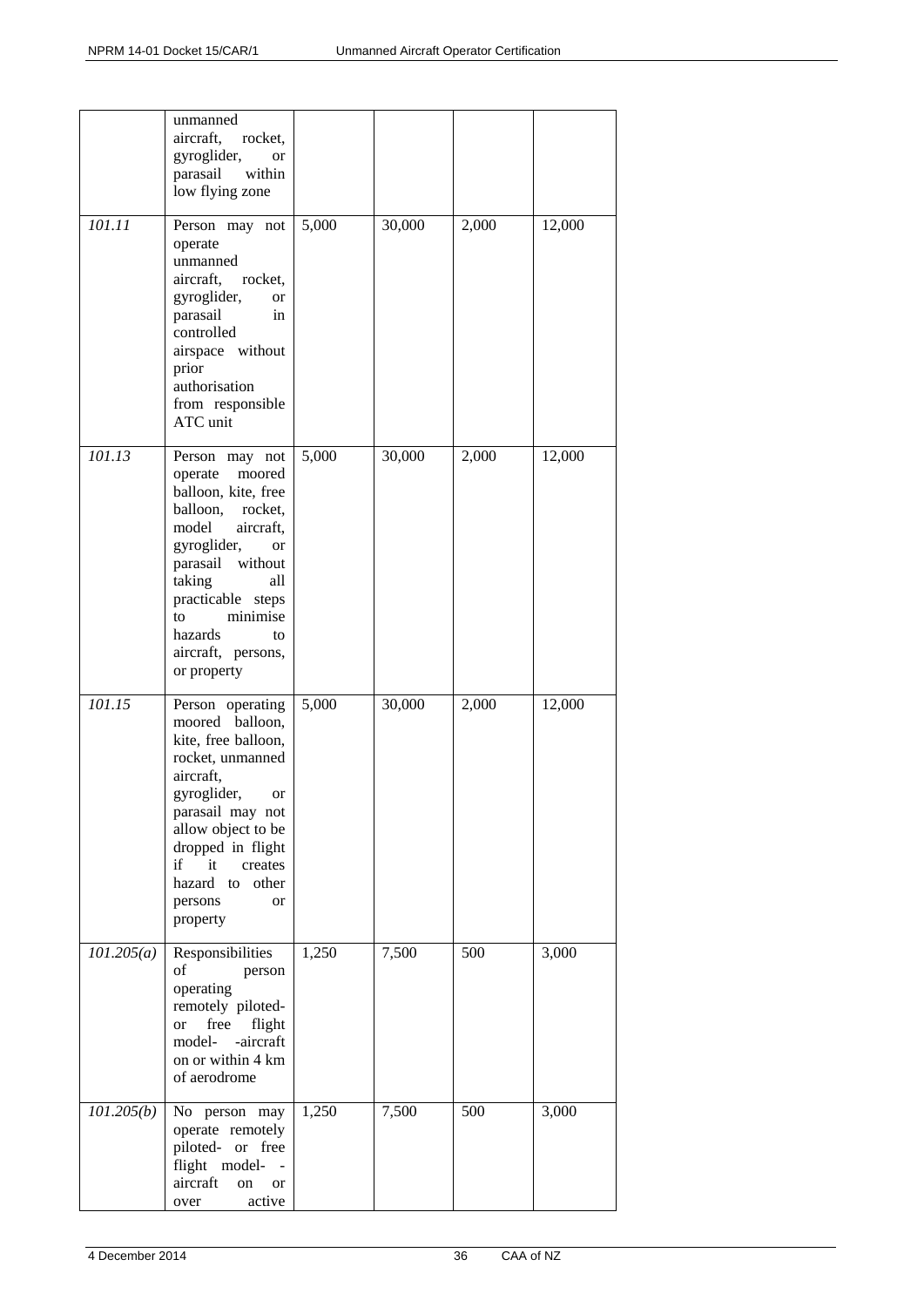|         | movement<br>area<br>or active runway<br>strips<br>οf<br>aerodrome                                                                                                                                                                                           |       |        |       |        |
|---------|-------------------------------------------------------------------------------------------------------------------------------------------------------------------------------------------------------------------------------------------------------------|-------|--------|-------|--------|
| 101.207 | Responsibilities<br>of<br>person<br>operating<br>remotely piloted<br>aircraft more than<br>4<br>km<br>from<br>aerodrome<br>boundary<br>and<br>above 400 feet<br>AGL                                                                                         | 1,250 | 7,500  | 500   | 3,000  |
| 101.209 | Responsibilities<br>of<br>person<br>operating<br>remotely piloted<br>aircraft or free<br>flight<br>model<br>aircraft:<br>visual<br>line<br>of<br>sight<br>operations                                                                                        | 1,250 | 7,500  | 500   | 3,000  |
| 101.211 | Responsibilities<br>of<br>person<br>operating<br>remotely piloted<br>aircraft or free<br>flight<br>model<br>aircraft at night                                                                                                                               | 2,500 | 15,000 | 1,000 | 6,000  |
| 101.213 | Responsibilities<br>of<br>person<br>operating<br>remotely piloted<br>aircraft,<br>control<br>model<br>line<br>aircraft<br>free<br><b>or</b><br>flight<br>model<br>aircraft:<br>giving<br>way<br>and<br>to<br>remaining<br>clear<br>of<br>manned<br>aircraft | 5,000 | 30,000 | 2,000 | 12,000 |
| 101.215 | Responsibilities<br>of<br>person<br>operating<br>remotely piloted<br>aircraft,<br>control<br>model<br>line<br>aircraft<br>or free<br>flight<br>model<br>aircraft:<br>construction and<br>operation<br>approval<br>from<br>approved<br>person                | 2,500 | 15,000 | 1,000 | 6,000  |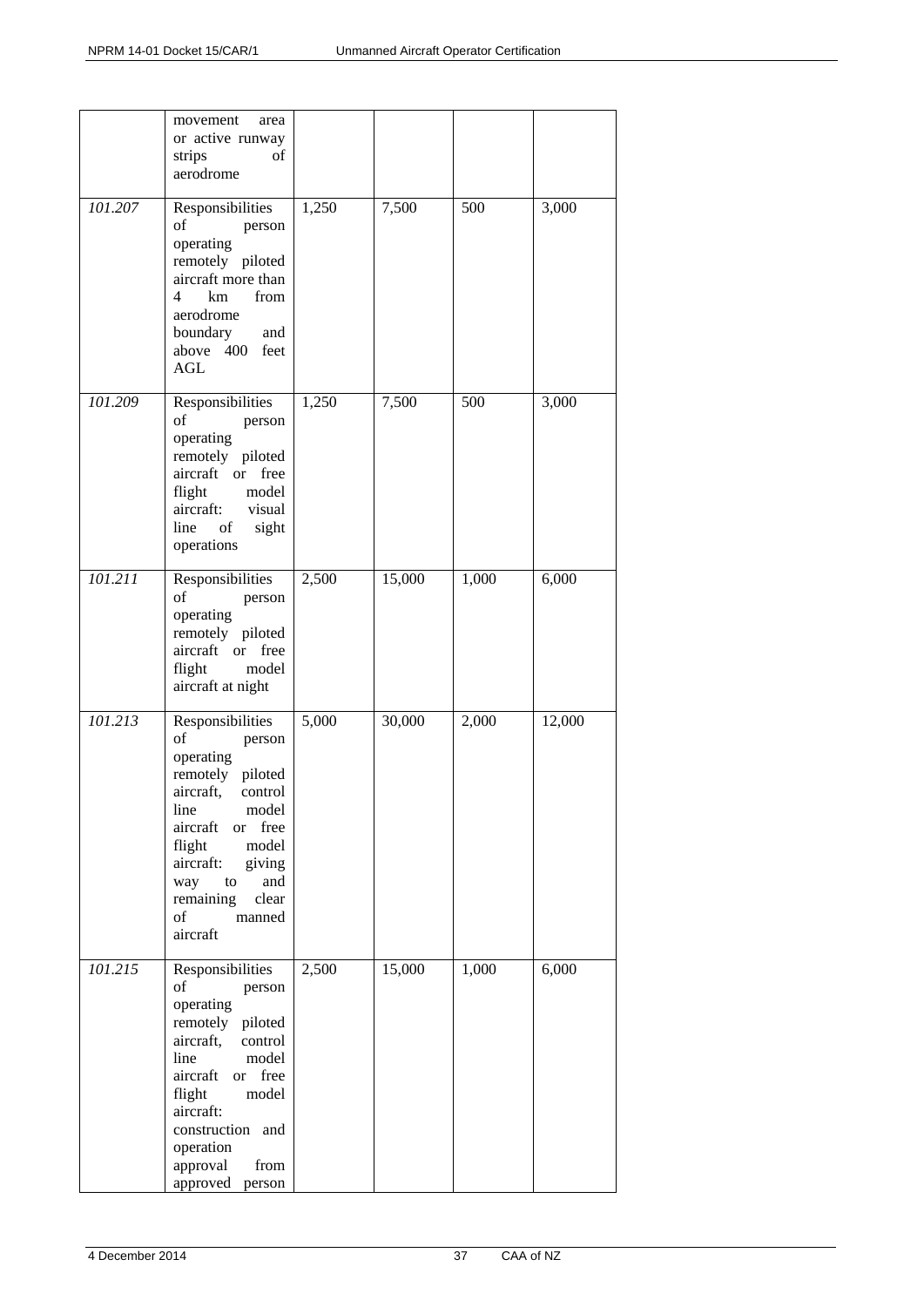| or organisation |  |  |
|-----------------|--|--|
|                 |  |  |

# Proposed new offences:

|                  |                                                                                                                                                                                                                                                                    | Fines and Fees (\$)       |                          |                          |                          |
|------------------|--------------------------------------------------------------------------------------------------------------------------------------------------------------------------------------------------------------------------------------------------------------------|---------------------------|--------------------------|--------------------------|--------------------------|
|                  |                                                                                                                                                                                                                                                                    | <b>Summary Conviction</b> |                          | <b>Infringement Fees</b> |                          |
| <b>Provision</b> | <b>Brief Description</b>                                                                                                                                                                                                                                           | Individual                | <b>Body</b><br>Corporate | <b>Individual</b>        | <b>Body</b><br>Corporate |
| <b>Part 101</b>  | Gyrogliders and Parasails; and Unmanned Balloons, Kites, Rockets, and<br>Model Aircraft – Operating Rules                                                                                                                                                          |                           |                          |                          |                          |
| 101.12           | N <sub>0</sub><br>person<br>may<br>operate gyroglider,<br>parasail, moored<br>balloon, kite, free<br>balloon, rocket or<br>aircraft<br>unmanned<br>without awareness of<br>airspace designation<br>or restrictions, or<br>under supervision of<br>person who does. | 2,500                     | 15,000                   | 1,000                    | 6,000                    |

Proposed new offences:

|                  |                                                                                                                                                                                                          | Fines and Fees (\$)       |             |                          |             |
|------------------|----------------------------------------------------------------------------------------------------------------------------------------------------------------------------------------------------------|---------------------------|-------------|--------------------------|-------------|
|                  |                                                                                                                                                                                                          | <b>Summary Conviction</b> |             | <b>Infringement Fees</b> |             |
|                  |                                                                                                                                                                                                          | <b>Individual</b>         | <b>Body</b> | <b>Individual</b>        | <b>Body</b> |
| <b>Provision</b> | <b>Brief Description</b>                                                                                                                                                                                 |                           | Corporate   |                          | Corporate   |
| Part 102         | Unmanned Aircraft - Operator Certification                                                                                                                                                               |                           |             |                          |             |
| 102.5            | Person must not<br>perform<br>an<br>unmanned<br>aircraft<br>operation except<br>under<br>the<br>authority of, and<br>accordance<br>in<br>with.<br>the<br>privileges of the<br>prescribed<br>certificate. | 5,000                     | 30,000      |                          |             |
| 102.17           | of<br>Operator<br>unmanned<br>aircraft<br>must<br>ensure<br>compliance with<br>conditions<br>of<br>certificate.                                                                                          | 5,000                     | 30,000      | 2,000                    | 12,000      |
| 102.19(c)        | of<br>Holder<br>expired<br><b>or</b><br>revoked<br>unmanned<br>aircraft operator                                                                                                                         | 1,250                     | 7,500       | 500                      | 3,000       |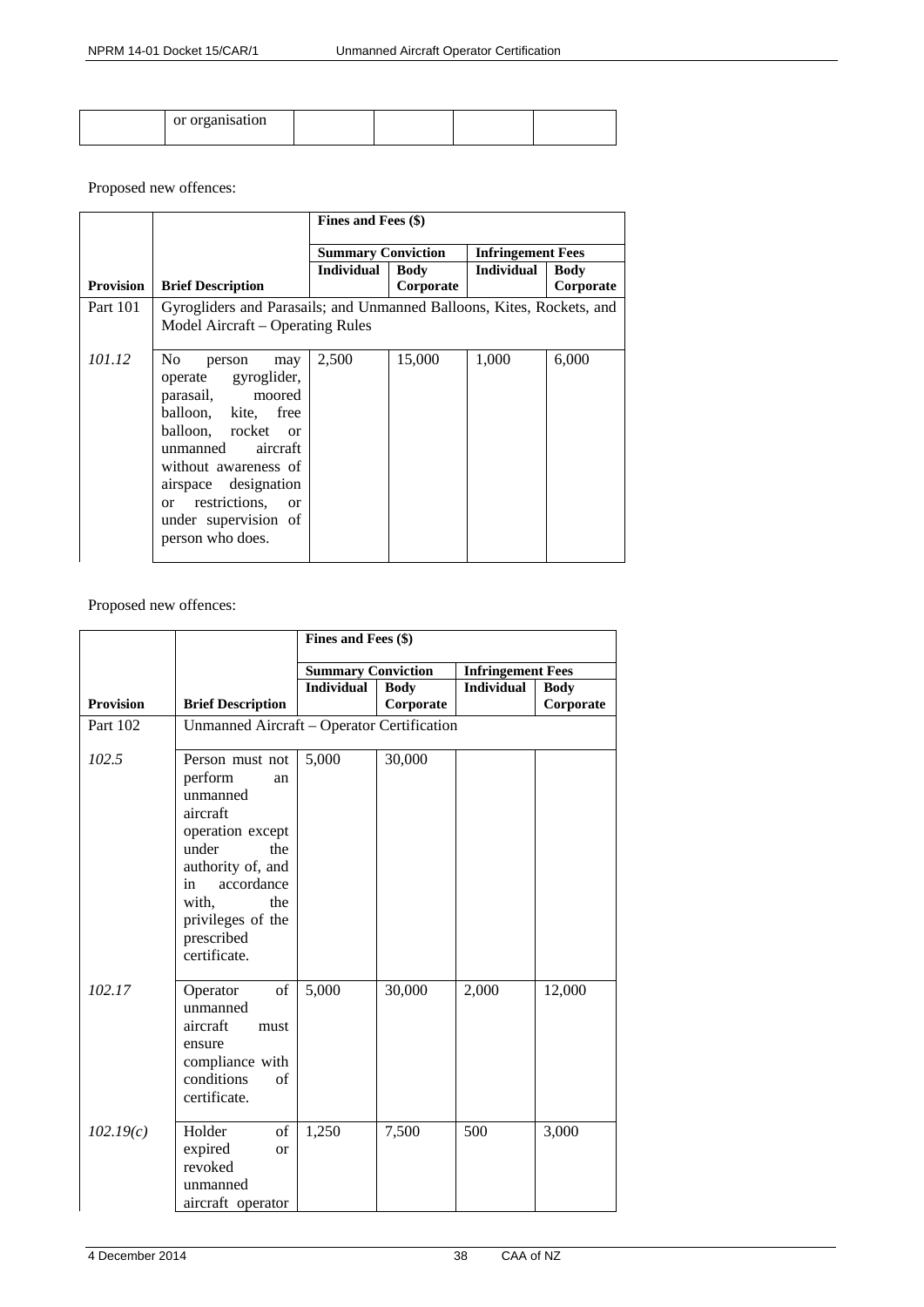|              | certificate<br>must<br>surrender it<br>to<br>Director                                                                                                                                  |       |        |       |        |
|--------------|----------------------------------------------------------------------------------------------------------------------------------------------------------------------------------------|-------|--------|-------|--------|
| 102.19(d)    | of<br>Holder<br>suspended<br>unmanned<br>aircraft operator<br>certificate must<br>produce<br>it<br>to<br>Director<br>for<br>endorsement                                                | 1,250 | 7,500  | 500   | 3,000  |
| 102.21(a)(1) | Holder<br>of<br>unmanned<br>aircraft operator<br>certificate must<br>comply<br>with<br>operations<br>specification                                                                     | 5,000 | 30,000 |       |        |
| 102.21(a)(2) | Holder<br>of<br>unmanned<br>aircraft operator<br>certificate must<br>with<br>comply<br>procedures<br>specified<br>in<br>exposition                                                     | 5,000 | 30,000 | 2,000 | 12,000 |
| 102.21(b)    | Holder<br>of<br>unmanned<br>aircraft operator<br>certificate<br>must<br>the<br>ensure<br>operator or other<br>personnel<br>are<br>notified of, and<br>comply<br>with,<br>requirements. | 2,500 | 15,000 | 1,000 | 6,000  |
| 102.23(a)(1) | Responsibilities<br>of<br>unmanned<br>aircraft operator<br>certificate<br>holder to ensure<br>exposition<br>is<br>current                                                              | 2,500 | 15,000 | 1,000 | 6,000  |
| 102.23(a)(2) | Responsibilities<br>unmanned<br>of<br>aircraft operator<br>certificate<br>holder to ensure<br>amendments<br>to<br>exposition meet<br>requirements<br>and comply with<br>procedures;    |       |        |       |        |
|              | where<br>(a)<br>offence is failing                                                                                                                                                     | 2,500 | 15,000 | 1,000 | 6,000  |